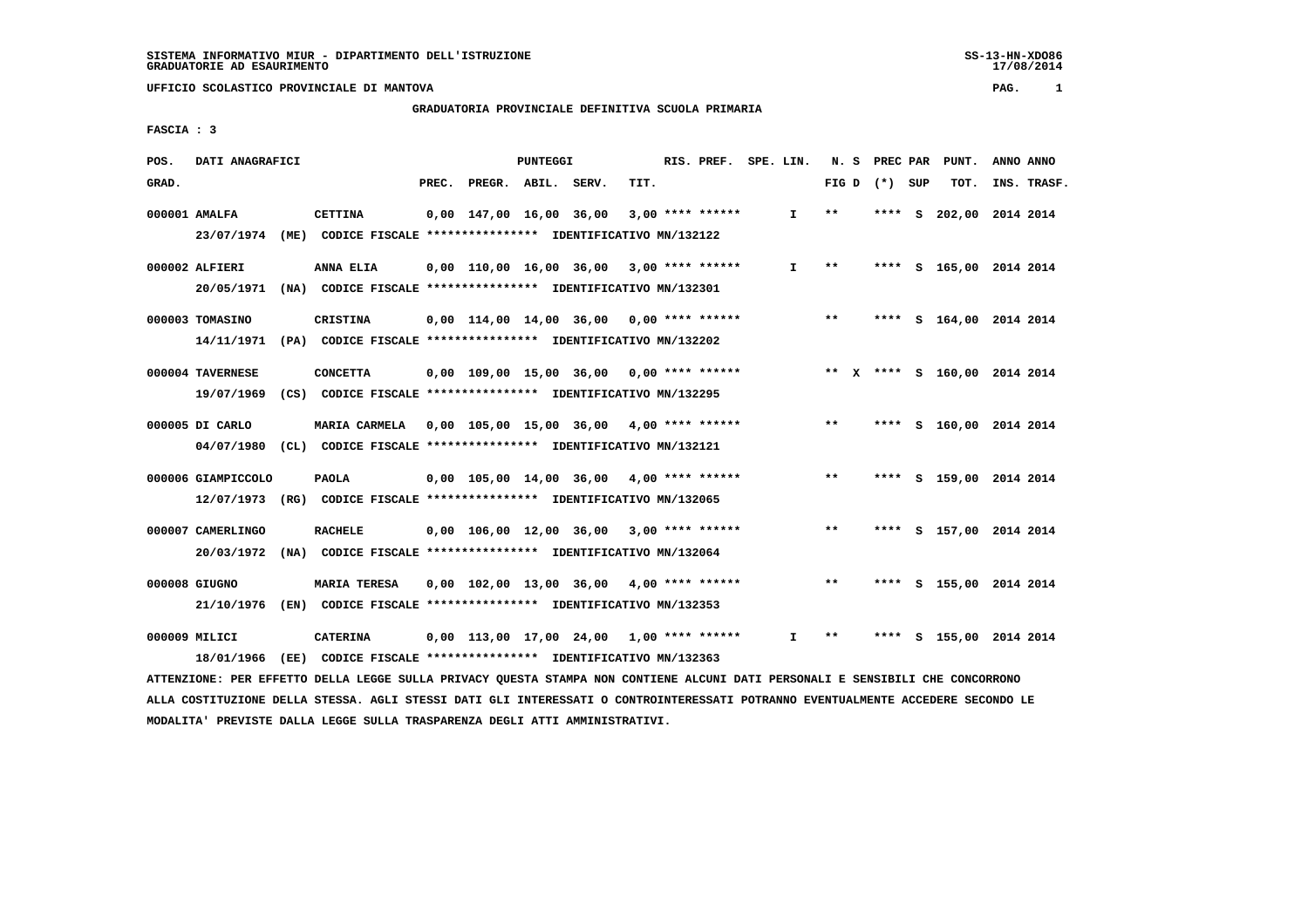# **GRADUATORIA PROVINCIALE DEFINITIVA SCUOLA PRIMARIA**

 **FASCIA : 3**

| POS.         | DATI ANAGRAFICI                                                                                                               |                                                               |       |                    | PUNTEGGI |                                             |      | RIS. PREF. SPE. LIN. |              |                 | N. S PREC PAR | PUNT.                   | ANNO ANNO   |
|--------------|-------------------------------------------------------------------------------------------------------------------------------|---------------------------------------------------------------|-------|--------------------|----------|---------------------------------------------|------|----------------------|--------------|-----------------|---------------|-------------------------|-------------|
| GRAD.        |                                                                                                                               |                                                               | PREC. | PREGR. ABIL. SERV. |          |                                             | TIT. |                      |              | FIG D $(*)$ SUP |               | TOT.                    | INS. TRASF. |
| 000010 SERIO |                                                                                                                               | <b>MARIA GIUSEPP</b>                                          | 0,00  |                    |          | 99,00 15,00 34,00                           |      | $6,00$ **** ******   |              | $***$           |               | **** S 154,00 2014 2014 |             |
|              | 04/12/1980                                                                                                                    | (BR) CODICE FISCALE **************** IDENTIFICATIVO MN/132263 |       |                    |          |                                             |      |                      |              |                 |               |                         |             |
|              | 000011 MUSCARNERA                                                                                                             | <b>CALOGERA</b>                                               |       |                    |          | $0,00$ 89,00 18,00 36,00 3,00 **** ******   |      |                      |              | $\star\star$    |               | **** S 146,00 2014 2014 |             |
|              | 04/05/1970 (AG) CODICE FISCALE *************** IDENTIFICATIVO MN/132355                                                       |                                                               |       |                    |          |                                             |      |                      |              |                 |               |                         |             |
|              | 000012 CHIARAMONTE                                                                                                            | <b>ALESSIA</b>                                                |       |                    |          | 0,00 90,00 16,00 36,00 3,00 **** ******     |      |                      | I.           | $***$           |               | **** S 145,00 2014 2014 |             |
|              | 04/04/1975 (BS) CODICE FISCALE *************** IDENTIFICATIVO MN/132351                                                       |                                                               |       |                    |          |                                             |      |                      |              |                 |               |                         |             |
|              | 000013 PERSPICACE                                                                                                             | <b>FLORA</b>                                                  |       |                    |          | $0,00$ 108,00 15,00 18,00 0,00 **** ******  |      |                      | F            | **              |               | **** S 141,00 2014 2014 |             |
|              | 19/08/1976 (CT) CODICE FISCALE *************** IDENTIFICATIVO MN/132222                                                       |                                                               |       |                    |          |                                             |      |                      |              |                 |               |                         |             |
|              | 000014 CHIAPPARA                                                                                                              | <b>MICHELA</b>                                                |       |                    |          | $0.00$ 108.00 15.00 14.00 3.00 **** ******  |      |                      | $\mathbf{I}$ | $***$           |               | **** S 140,00 2014 2014 |             |
|              | 07/10/1978 (PA) CODICE FISCALE *************** IDENTIFICATIVO MN/132223                                                       |                                                               |       |                    |          |                                             |      |                      |              |                 |               |                         |             |
|              | 000015 TIRENDI                                                                                                                | <b>NUNZIATA</b>                                               |       |                    |          | $0,00$ 87,00 16,00 36,00 0,00 **** ****** K |      |                      | $\mathbf{I}$ | $***$           |               | **** S 139,00 2014 2014 |             |
|              | 28/10/1973 (CT) CODICE FISCALE *************** IDENTIFICATIVO MN/132205                                                       |                                                               |       |                    |          |                                             |      |                      |              |                 |               |                         |             |
| 000016 MEGNA |                                                                                                                               | <b>ROBERTA</b>                                                |       |                    |          | $0,00$ 82,00 16,00 36,00 3,00 **** ******   |      |                      | $\mathbf{I}$ | $***$           |               | **** S 137,00 2014 2014 |             |
|              | 10/07/1969 (PA) CODICE FISCALE *************** IDENTIFICATIVO MN/132164                                                       |                                                               |       |                    |          |                                             |      |                      |              |                 |               |                         |             |
|              | 000017 SANNINO                                                                                                                | <b>ANGELA</b>                                                 |       |                    |          | $0,00$ 100,00 14,00 12,00 10,00 **** ****** |      |                      |              | $* *$           |               | **** S 136,00 2014 2014 |             |
|              | 14/01/1972 (NA) CODICE FISCALE *************** IDENTIFICATIVO MN/132251                                                       |                                                               |       |                    |          |                                             |      |                      |              |                 |               |                         |             |
|              | 000018 IODICE                                                                                                                 | <b>SILVANA</b>                                                |       |                    |          | $0,00$ 78,00 16,00 36,00 6,00 **** ******   |      |                      | $\mathbf{I}$ | $***$           |               | **** S 136,00 2014 2014 |             |
|              | 25/10/1977 (CE) CODICE FISCALE *************** IDENTIFICATIVO MN/132274                                                       |                                                               |       |                    |          |                                             |      |                      |              |                 |               |                         |             |
|              | ATTENZIONE: PER EFFETTO DELLA LEGGE SULLA PRIVACY QUESTA STAMPA NON CONTIENE ALCUNI DATI PERSONALI E SENSIBILI CHE CONCORRONO |                                                               |       |                    |          |                                             |      |                      |              |                 |               |                         |             |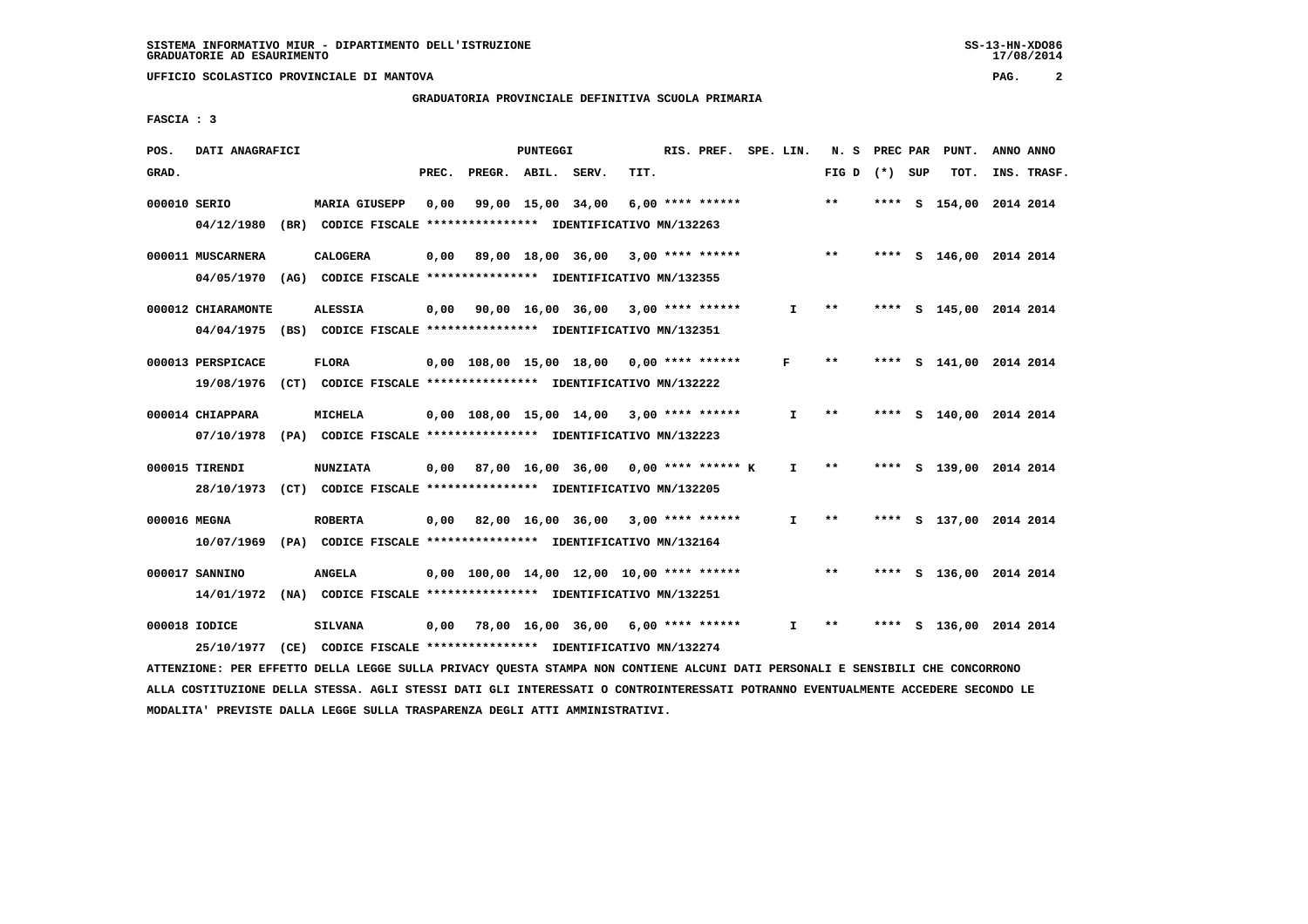**GRADUATORIA PROVINCIALE DEFINITIVA SCUOLA PRIMARIA**

 **FASCIA : 3**

| POS.         | DATI ANAGRAFICI  |                                                                                                                               |       |                    | PUNTEGGI |                                           |      | RIS. PREF. SPE. LIN. |              |       | N. S PREC PAR   | PUNT.                        | ANNO ANNO   |
|--------------|------------------|-------------------------------------------------------------------------------------------------------------------------------|-------|--------------------|----------|-------------------------------------------|------|----------------------|--------------|-------|-----------------|------------------------------|-------------|
| GRAD.        |                  |                                                                                                                               | PREC. | PREGR. ABIL. SERV. |          |                                           | TIT. |                      |              |       | FIG D $(*)$ SUP | TOT.                         | INS. TRASF. |
| 000019 BELLA |                  | <b>ANGELO</b>                                                                                                                 | 0,00  |                    |          | 84,00 15,00 36,00                         |      | $0.00$ **** ******   | $\mathbf{I}$ | $* *$ |                 | **** S 135,00 2014 2014      |             |
|              | 22/10/1979       | (CT) CODICE FISCALE **************** IDENTIFICATIVO MN/132058                                                                 |       |                    |          |                                           |      |                      |              |       |                 |                              |             |
|              | 000020 IACCARINO | <b>ANGELA</b>                                                                                                                 | 0,00  |                    |          | 78,00 13,00 36,00 7,00 **** ******        |      |                      |              | $***$ |                 | **** S 134,00 2014 2014      |             |
|              | 27/10/1970       | (AL) CODICE FISCALE **************** IDENTIFICATIVO MN/132271                                                                 |       |                    |          |                                           |      |                      |              |       |                 |                              |             |
|              | 000021 BRUGNANO  | <b>TIZIANA</b>                                                                                                                | 0,00  |                    |          | 76,00 17,00 36,00 3,00 **** ******        |      |                      |              |       |                 | ** X **** S 132,00 2014 2014 |             |
|              |                  | 05/07/1975 (KR) CODICE FISCALE *************** IDENTIFICATIVO MN/132060                                                       |       |                    |          |                                           |      |                      |              |       |                 |                              |             |
|              | 000022 PACINI    | PAOLA FRANCES                                                                                                                 | 0,00  |                    |          | 98,00 13,00 20,00 0,00 **** ******        |      |                      |              | $**$  |                 | **** S 131,00 2014 2014      |             |
|              | 20/09/1975       | (TP) CODICE FISCALE **************** IDENTIFICATIVO MN/132282                                                                 |       |                    |          |                                           |      |                      |              |       |                 |                              |             |
|              | 000023 SCARFO'   | <b>FRANCESCA</b>                                                                                                              | 0,00  |                    |          | 74,00 15,00 36,00 4,00 **** ******        |      |                      |              | $***$ |                 | **** S 129,00 2014 2014      |             |
|              |                  | 02/04/1953 (RC) CODICE FISCALE *************** IDENTIFICATIVO MN/132260                                                       |       |                    |          |                                           |      |                      |              |       |                 |                              |             |
|              |                  |                                                                                                                               |       |                    |          |                                           |      |                      |              |       |                 |                              |             |
|              | 000024 TOMASELLO | LUCIA<br>15/03/1965 (CT) CODICE FISCALE *************** IDENTIFICATIVO MN/132297                                              |       |                    |          | $0,00$ 72,00 15,00 36,00 6,00 **** ****** |      |                      | F            | $***$ |                 | **** S 129,00 2014 2014      |             |
|              |                  |                                                                                                                               |       |                    |          |                                           |      |                      |              |       |                 |                              |             |
|              | 000025 TESONE    | MARIA                                                                                                                         |       |                    |          | 0,00 87,00 14,00 24,00                    |      | $3,00$ **** ******   | $\mathbf{I}$ | $* *$ |                 | **** S 128,00 2014 2014      |             |
|              |                  | 06/09/1973 (NA) CODICE FISCALE *************** IDENTIFICATIVO MN/132296                                                       |       |                    |          |                                           |      |                      |              |       |                 |                              |             |
| 000026 FIORE |                  | <b>ALBINA</b>                                                                                                                 | 0.00  |                    |          | 75,00 13,00 36,00 3,00 **** ******        |      |                      |              | $***$ |                 | **** S 127,00 2014 2014      |             |
|              |                  | 07/11/1976 (BN) CODICE FISCALE *************** IDENTIFICATIVO MN/132242                                                       |       |                    |          |                                           |      |                      |              |       |                 |                              |             |
| 000027 NIGRO |                  | SILVIA                                                                                                                        |       |                    |          | $0,00$ 86,00 14,00 20,00 3,00 **** ****** |      |                      |              | $***$ |                 | **** S 123,00 2014 2014      |             |
|              | 09/12/1973       | (CT) CODICE FISCALE **************** IDENTIFICATIVO MN/132342                                                                 |       |                    |          |                                           |      |                      |              |       |                 |                              |             |
|              |                  | ATTENZIONE: PER EFFETTO DELLA LEGGE SULLA PRIVACY QUESTA STAMPA NON CONTIENE ALCUNI DATI PERSONALI E SENSIBILI CHE CONCORRONO |       |                    |          |                                           |      |                      |              |       |                 |                              |             |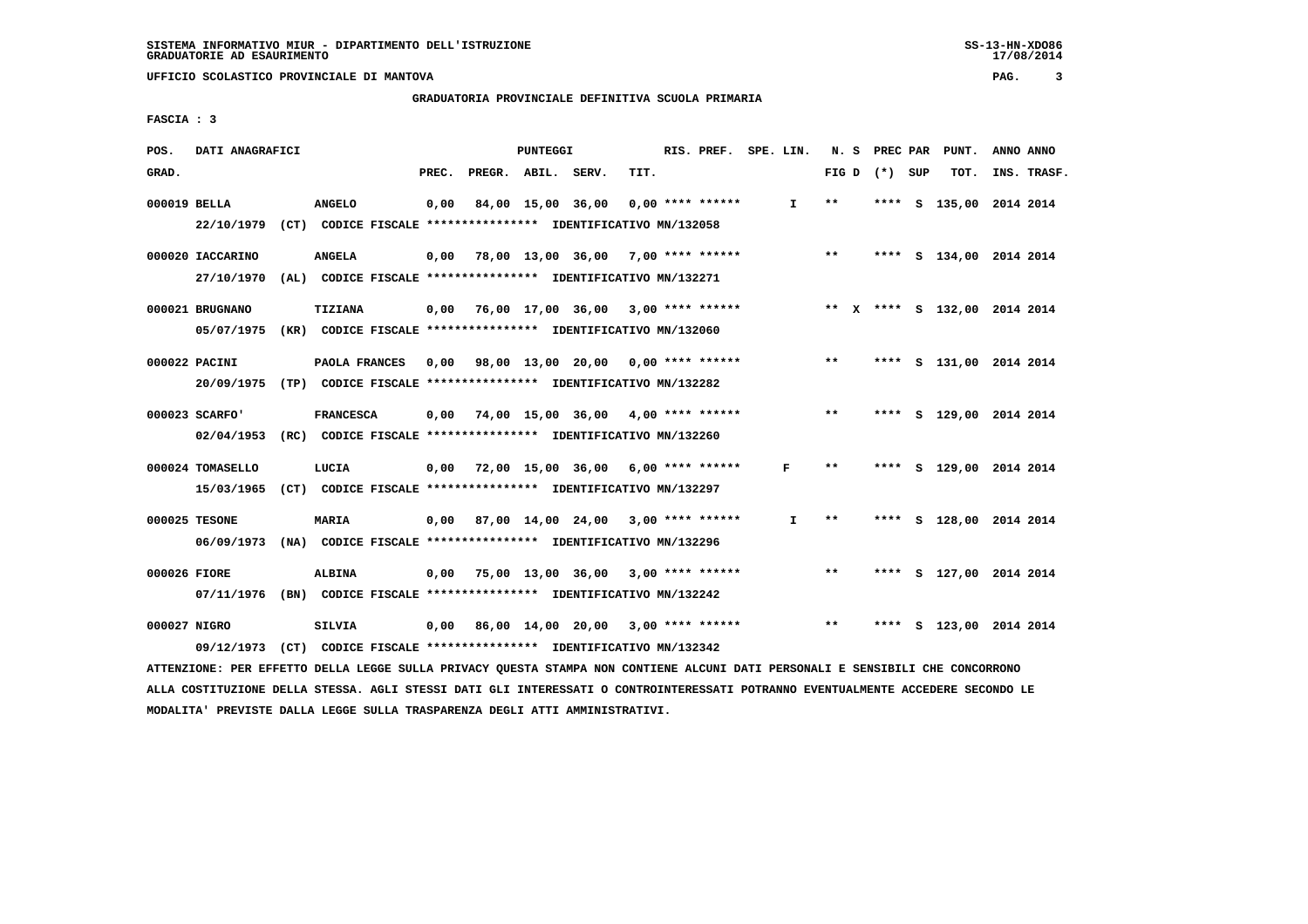# **GRADUATORIA PROVINCIALE DEFINITIVA SCUOLA PRIMARIA**

 **FASCIA : 3**

| POS.         | DATI ANAGRAFICI                                                                            |      |                                                                                    |       |                                                                                      | <b>PUNTEGGI</b> |                                     |      | RIS. PREF.         | SPE. LIN.    | N. S        | PREC PAR |     | PUNT.              | ANNO ANNO |             |
|--------------|--------------------------------------------------------------------------------------------|------|------------------------------------------------------------------------------------|-------|--------------------------------------------------------------------------------------|-----------------|-------------------------------------|------|--------------------|--------------|-------------|----------|-----|--------------------|-----------|-------------|
| GRAD.        |                                                                                            |      |                                                                                    | PREC. | PREGR. ABIL. SERV.                                                                   |                 |                                     | TIT. |                    |              | FIG D $(*)$ |          | SUP | TOT.               |           | INS. TRASF. |
|              | 000028 POLILLO<br>25/10/1967                                                               |      | MARILISA<br>(CS) CODICE FISCALE **************** IDENTIFICATIVO MN/132227          | 0.00  |                                                                                      |                 | 69,00 17,00 36,00                   |      | $0.00$ **** ****** | F            | $* *$       | ****     |     | S 122,00 2014 2014 |           |             |
|              | 000029 GIORDANO<br>10/05/1958                                                              |      | <b>ROSA</b><br>(SA) CODICE FISCALE **************** IDENTIFICATIVO MN/132066       | 0,00  | 72,00 14,00 36,00                                                                    |                 |                                     |      | $0.00$ **** ****** |              | $***$       | ****     |     | S 122,00 2014 2014 |           |             |
|              | 000030 GIUFFRIDA<br>03/01/1964                                                             | (CT) | <b>ANGELA</b>                                                                      | 0,00  | CODICE FISCALE **************** IDENTIFICATIVO MN/132067                             |                 | 68,00 15,00 36,00                   |      | $3,00$ **** ****** | F            | $**$        | ****     |     | S 122,00 2014 2014 |           |             |
|              | 000031 D'ASTA<br>25/08/1980                                                                | (PA) | <b>ADELE</b>                                                                       |       | $0,00$ 67,00 14,00 36,00<br>CODICE FISCALE **************** IDENTIFICATIVO MN/132229 |                 |                                     |      | $3,00$ **** ****** |              | $***$       | ****     |     | S 120,00 2014 2014 |           |             |
| 000032 BASCO | 11/05/1976                                                                                 |      | <b>GIUSEPPINA</b><br>(CE) CODICE FISCALE **************** IDENTIFICATIVO MN/132131 | 0,00  |                                                                                      |                 | 66,00 17,00 36,00 1,00 **** ******  |      |                    | F            | $* *$       | ****     |     | S 120,00 2014 2014 |           |             |
|              | 000033 CANNELLA<br>22/03/1976 (PA) CODICE FISCALE *************** IDENTIFICATIVO MN/132159 |      | <b>GIUSEPPINA</b>                                                                  | 0.00  |                                                                                      |                 | 73,00 16,00 28,00 3,00 **** ******  |      |                    | $\mathbf{I}$ | $* *$       | ****     |     | S 120,00 2014 2014 |           |             |
| 000034 CELLA | 09/03/1970 (CE) CODICE FISCALE *************** IDENTIFICATIVO MN/132175                    |      | <b>DEBORA</b>                                                                      | 0,00  |                                                                                      |                 | 60,00 13,00 36,00 10,00 **** ****** |      |                    |              | $* *$       | ****     |     | S 119,00 2014 2014 |           |             |
|              | 000035 BASILE GIGANTE<br>01/11/1979 (PA)                                                   |      | SARA GABRIELL                                                                      | 0.00  | CODICE FISCALE **************** IDENTIFICATIVO MN/132134                             |                 | 36,00 42,00 36,00                   |      | $3,00$ **** ****** |              | $* *$       | ****     |     | S 117,00 2014 2014 |           |             |
|              | 000036 MAZZONE<br>24/02/1976                                                               | (RG) | CAROLA                                                                             |       | 0,00 67,00 13,00 36,00<br>CODICE FISCALE **************** IDENTIFICATIVO MN/132354   |                 |                                     |      | $0.00$ **** ****** |              | **          | ****     | S.  | 116,00 2014 2014   |           |             |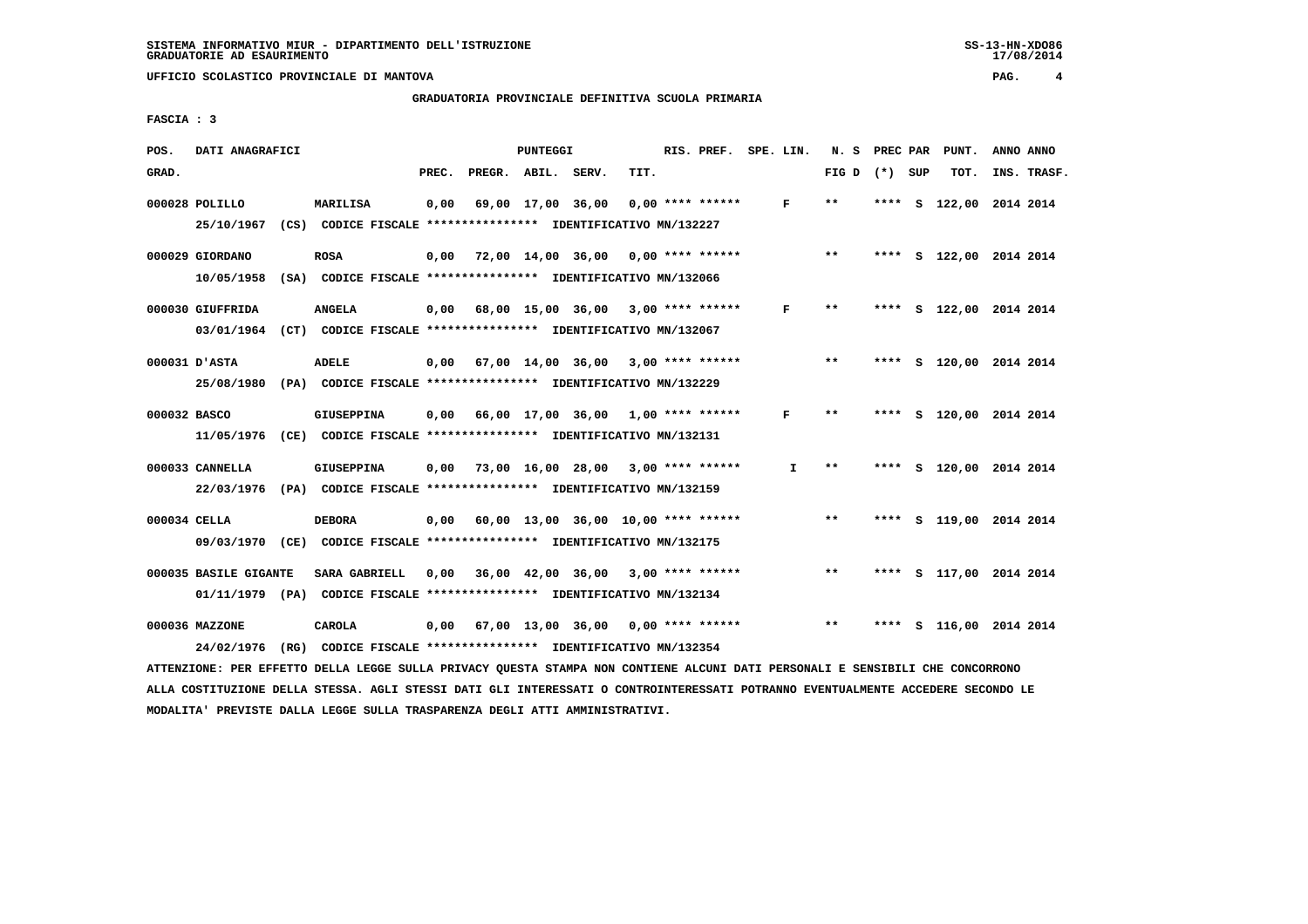**GRADUATORIA PROVINCIALE DEFINITIVA SCUOLA PRIMARIA**

 **FASCIA : 3**

| POS.         | DATI ANAGRAFICI  |                                                                                                                               |       |                    | PUNTEGGI |                                            |      | RIS. PREF. SPE. LIN. |              |                 |      |     | N. S PREC PAR PUNT.     | ANNO ANNO |             |
|--------------|------------------|-------------------------------------------------------------------------------------------------------------------------------|-------|--------------------|----------|--------------------------------------------|------|----------------------|--------------|-----------------|------|-----|-------------------------|-----------|-------------|
| GRAD.        |                  |                                                                                                                               | PREC. | PREGR. ABIL. SERV. |          |                                            | TIT. |                      |              | FIG D $(*)$ SUP |      |     | TOT.                    |           | INS. TRASF. |
|              | 000037 PIROZZI   | <b>GIUSEPPA</b>                                                                                                               | 0,00  |                    |          | 61,00 18,00 36,00                          |      | 0,00 **** ******     | $\mathbf{I}$ | $***$           | **** | - S | 115,00 2014 2014        |           |             |
|              | 15/08/1978       | (NA) CODICE FISCALE **************** IDENTIFICATIVO MN/132290                                                                 |       |                    |          |                                            |      |                      |              |                 |      |     |                         |           |             |
|              | 000038 GIALLONGO | <b>ROSARIA</b>                                                                                                                |       |                    |          | $0,00$ 63,00 14,00 36,00 1,00 **** ******  |      |                      |              | $***$           |      |     | **** S 114,00 2014 2014 |           |             |
|              | 28/08/1976       | (SR) CODICE FISCALE *************** IDENTIFICATIVO MN/132072                                                                  |       |                    |          |                                            |      |                      |              |                 |      |     |                         |           |             |
|              | 000039 MAGNANO   | <b>CONCETTA</b>                                                                                                               |       |                    |          | $0,00$ 57,00 15,00 36,00 6,00 **** ******  |      |                      |              | $***$           |      |     | **** S 114,00 2014 2014 |           |             |
|              |                  | 30/07/1973 (CT) CODICE FISCALE *************** IDENTIFICATIVO MN/132152                                                       |       |                    |          |                                            |      |                      |              |                 |      |     |                         |           |             |
|              | 000040 PALADINO  | LOREDANA VITA                                                                                                                 |       |                    |          | 0,00 51,00 16,00 36,00                     |      | $9,00$ **** ******   | $\mathbf{I}$ | $\star\star$    |      |     | **** S 112,00 2014 2014 |           |             |
|              | 29/10/1968       | (EE) CODICE FISCALE **************** IDENTIFICATIVO MN/132364                                                                 |       |                    |          |                                            |      |                      |              |                 |      |     |                         |           |             |
|              | 000041 CERCIELLO | <b>MARIA ROSARIA</b>                                                                                                          |       |                    |          | $0,00$ 46,00 14,00 38,00 13,00 **** ****** |      |                      |              | $***$           |      |     | **** S 111,00 2014 2014 |           |             |
|              | 16/10/1965       | (NA) CODICE FISCALE **************** IDENTIFICATIVO MN/132176                                                                 |       |                    |          |                                            |      |                      |              |                 |      |     |                         |           |             |
| 000042 ADAMO |                  | LUIGIA                                                                                                                        |       |                    |          | 0,00 51,00 14,00 36,00 9,00 **** ******    |      |                      |              | $***$           |      |     | **** S 110,00 2014 2014 |           |             |
|              |                  | 22/07/1977 (TP) CODICE FISCALE *************** IDENTIFICATIVO MN/132050                                                       |       |                    |          |                                            |      |                      |              |                 |      |     |                         |           |             |
| 000043 TONDO |                  | <b>MARIA ROSA</b>                                                                                                             |       |                    |          | 0,00 60,00 14,00 36,00                     |      | $0.00$ **** ******   |              | $***$           |      |     | **** S 110,00 2014 2014 |           |             |
|              |                  | 22/06/1973 (BR) CODICE FISCALE *************** IDENTIFICATIVO MN/132357                                                       |       |                    |          |                                            |      |                      |              |                 |      |     |                         |           |             |
|              | 000044 FERRARA   | <b>ANGELA</b>                                                                                                                 |       |                    |          | $0,00$ 51,00 17,00 36,00 6,00 **** ******  |      |                      | $\mathbf{I}$ | $* *$           |      |     | **** S 110,00 2014 2014 |           |             |
|              |                  | 24/01/1970 (SR) CODICE FISCALE *************** IDENTIFICATIVO MN/132132                                                       |       |                    |          |                                            |      |                      |              |                 |      |     |                         |           |             |
|              | 000045 RICCIO    | <b>ANGELA</b>                                                                                                                 | 0,00  |                    |          | 51,00 15,00 36,00 7,00 **** ******         |      |                      | I.           | $***$           |      |     | **** S 109,00 2014 2014 |           |             |
|              | 06/11/1969       | (CE) CODICE FISCALE **************** IDENTIFICATIVO MN/132239                                                                 |       |                    |          |                                            |      |                      |              |                 |      |     |                         |           |             |
|              |                  | ATTENZIONE: PER EFFETTO DELLA LEGGE SULLA PRIVACY QUESTA STAMPA NON CONTIENE ALCUNI DATI PERSONALI E SENSIBILI CHE CONCORRONO |       |                    |          |                                            |      |                      |              |                 |      |     |                         |           |             |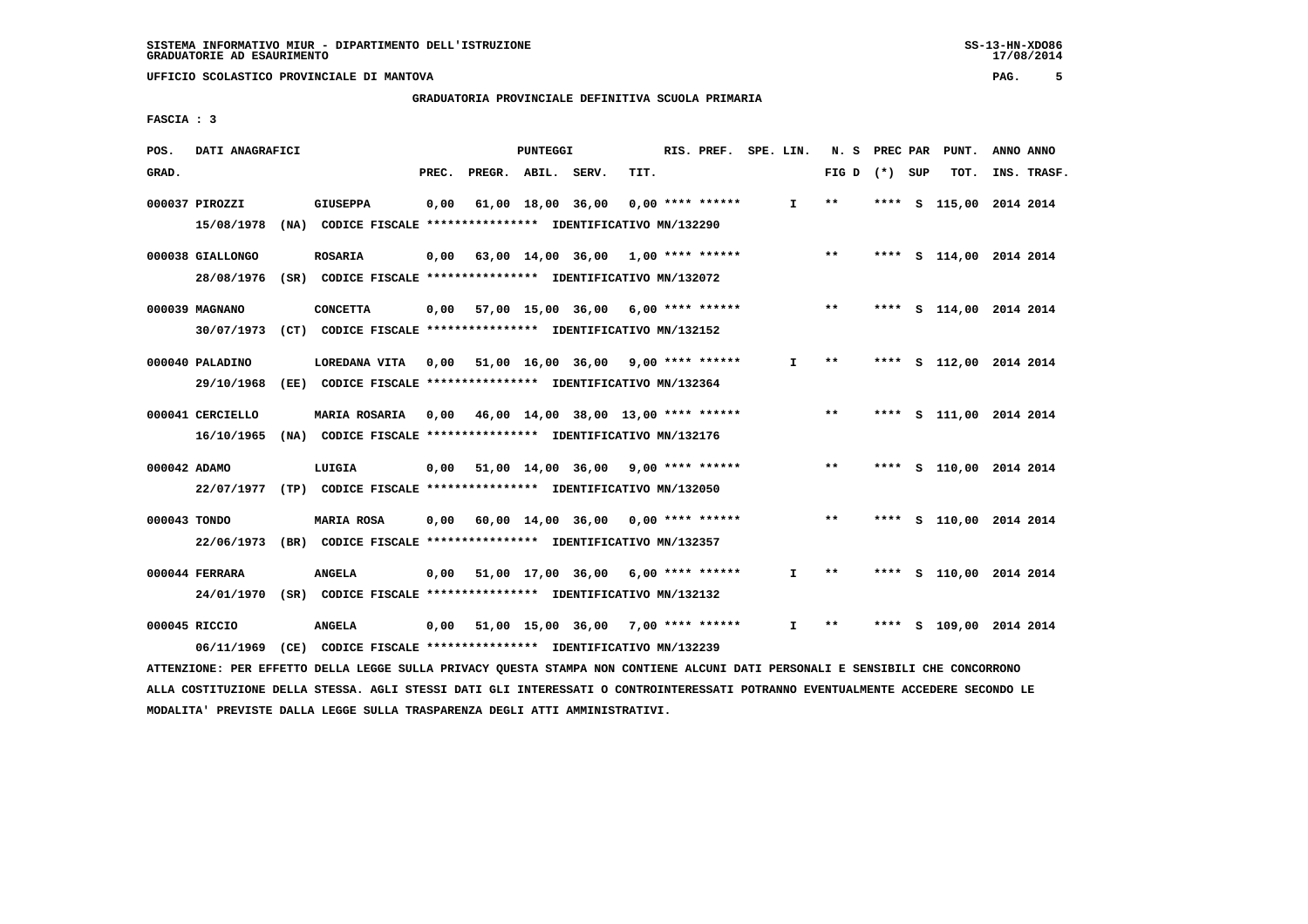**GRADUATORIA PROVINCIALE DEFINITIVA SCUOLA PRIMARIA**

 **FASCIA : 3**

| POS.         | DATI ANAGRAFICI                                                                           |                     |       |                    | <b>PUNTEGGI</b> |                                                                                                                            |      | RIS. PREF. SPE. LIN. |              |       | N. S PREC PAR   |   | PUNT.                   | ANNO ANNO |             |
|--------------|-------------------------------------------------------------------------------------------|---------------------|-------|--------------------|-----------------|----------------------------------------------------------------------------------------------------------------------------|------|----------------------|--------------|-------|-----------------|---|-------------------------|-----------|-------------|
| GRAD.        |                                                                                           |                     | PREC. | PREGR. ABIL. SERV. |                 |                                                                                                                            | TIT. |                      |              |       | FIG D $(*)$ SUP |   | тот.                    |           | INS. TRASF. |
|              | 000046 FAZZINO<br>12/02/1984 (CH) CODICE FISCALE *************** IDENTIFICATIVO MN/127512 | <b>MARIA ELENA</b>  | 0,00  |                    |                 | 24,00 41,00 36,00                                                                                                          |      | 6,00 **** ******     | I.           |       |                 |   | ** X **** S 107,00 2009 |           |             |
|              | 000047 GRAZIANO<br>03/09/1976                                                             | <b>ANNAMARIA</b>    | 0,00  |                    |                 | 48,00 15,00 36,00<br>(CZ) CODICE FISCALE **************** IDENTIFICATIVO MN/025914                                         |      | $7,00$ **** ******   |              | $***$ |                 |   | **** S 106,00 2007      |           |             |
|              | 000048 GRUPPUSO<br>10/08/1980                                                             | <b>SERENA</b>       | 0,00  |                    |                 | 51,00 16,00 36,00 3,00 **** ******<br>(TP) CODICE FISCALE **************** IDENTIFICATIVO MN/022882                        |      |                      | I.           | $***$ |                 |   | **** S 106,00 2007      |           |             |
| 000049 LARDO | 10/12/1972 (SA) CODICE FISCALE *************** IDENTIFICATIVO MN/132144                   | <b>MARIA GRAZIA</b> | 0,00  | 55,00 15,00 36,00  |                 |                                                                                                                            |      | 0,00 **** ******     | $\mathbf{I}$ | **    |                 |   | **** S 106,00 2014 2014 |           |             |
| 000050 GAMEN | 18/03/1984 (NA) CODICE FISCALE *************** IDENTIFICATIVO MN/132249                   | <b>VERONICA</b>     |       |                    |                 | $0,00$ $24,00$ $42,00$ $34,00$ $6,00$ $***$ **** ***** J                                                                   |      |                      | $\mathbf{I}$ | **    |                 |   | **** S 106,00 2014 2014 |           |             |
|              | 000051 GENTILE<br>08/02/1978                                                              | <b>IVANA</b>        |       |                    |                 | $0.00$ 47.00 14.00 36.00 9.00 **** ******<br>(RG) CODICE FISCALE **************** IDENTIFICATIVO MN/132061                 |      |                      |              | $***$ |                 |   | **** S 106,00 2014 2014 |           |             |
|              | 000052 SCEBERRAS<br>04/08/1977                                                            | <b>ANGELA</b>       |       |                    |                 | $0.00$ 53.00 15.00 36.00 1.00 **** ******<br>(EN) CODICE FISCALE **************** IDENTIFICATIVO MN/026226                 |      |                      | I.           | **    |                 |   | **** S 105,00 2007 2007 |           |             |
| 000053 TERZI | 11/06/1980                                                                                | MARIA LETIZIA       |       |                    |                 | $0.00$ $24.00$ $42.00$ $36.00$<br>(MN) CODICE FISCALE **************** IDENTIFICATIVO MN/127545                            |      | $3,00$ **** ******   | I.           | $* *$ | ****            |   | S 105,00 2009           |           |             |
|              | 000054 GALBATO GATTO<br>25/02/1978                                                        | <b>ORIETTA</b>      |       |                    |                 | $0,00$ $22,00$ $41,00$ $36,00$ $6,00$ $***$ **** ****** J<br>(CT) CODICE FISCALE **************** IDENTIFICATIVO MN/127517 |      |                      | $\mathbf{I}$ | $* *$ | ****            | s | 105,00 2009             |           |             |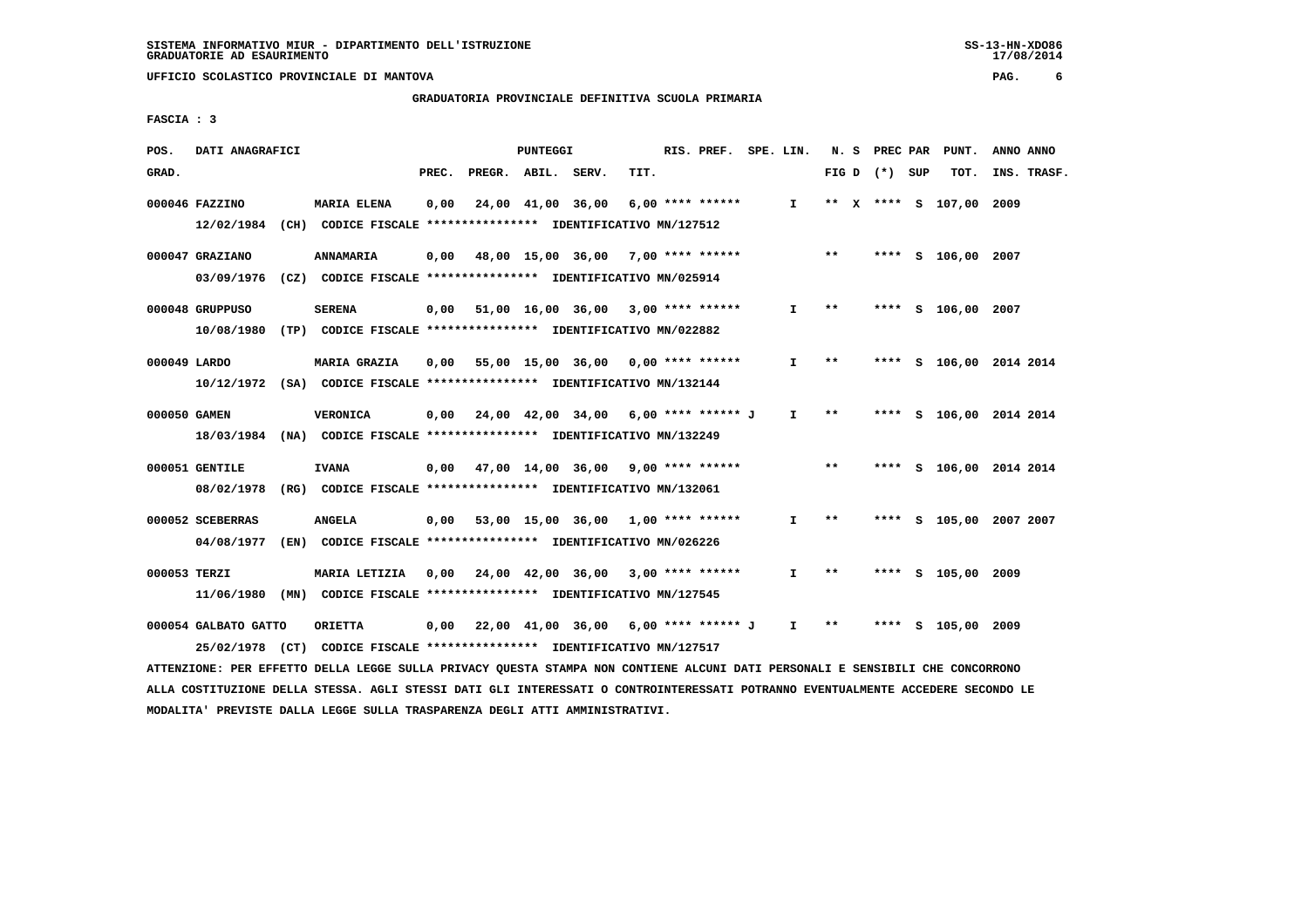**GRADUATORIA PROVINCIALE DEFINITIVA SCUOLA PRIMARIA**

 **FASCIA : 3**

| POS.         | DATI ANAGRAFICI  |                                                                                                                               |       | PUNTEGGI |                                                         |      | RIS. PREF. SPE. LIN. |              |                 | N. S PREC PAR | PUNT.                        | ANNO ANNO |             |
|--------------|------------------|-------------------------------------------------------------------------------------------------------------------------------|-------|----------|---------------------------------------------------------|------|----------------------|--------------|-----------------|---------------|------------------------------|-----------|-------------|
| GRAD.        |                  |                                                                                                                               | PREC. |          | PREGR. ABIL. SERV.                                      | TIT. |                      |              | FIG D $(*)$ SUP |               | TOT.                         |           | INS. TRASF. |
| 000055 RUCCO |                  | ANNA MARIA                                                                                                                    | 0,00  |          | 54,00 14,00 36,00                                       |      | $0,00$ **** ******   |              | $**$            |               | **** S 104,00 2011 2011      |           |             |
|              | 17/11/1978       | (CE) CODICE FISCALE **************** IDENTIFICATIVO MN/129860                                                                 |       |          |                                                         |      |                      |              |                 |               |                              |           |             |
|              | 000056 ALTOMARE  | <b>GIUSEPPINA</b>                                                                                                             | 0,00  |          | 53,00 15,00 36,00 0,00 **** ******                      |      |                      | F            | **              |               | **** S 104,00 2011 2011      |           |             |
|              | 16/02/1960       | (CS) CODICE FISCALE **************** IDENTIFICATIVO MN/129664                                                                 |       |          |                                                         |      |                      |              |                 |               |                              |           |             |
|              | 000057 PIROCCHI  | <b>FRANCESCA</b>                                                                                                              |       |          | $0,00$ 57,00 11,00 36,00 0,00 **** ******               |      |                      |              | $* *$           |               | **** S 104,00 2011 2011      |           |             |
|              |                  | 04/06/1973 (TE) CODICE FISCALE *************** IDENTIFICATIVO MN/129586                                                       |       |          |                                                         |      |                      |              |                 |               |                              |           |             |
|              | 000058 SIMONE    | <b>DANIELA</b>                                                                                                                |       |          | $0,00$ 57,00 11,00 36,00 0,00 **** ******               |      |                      |              | $***$           |               | **** S 104,00 2011 2011      |           |             |
|              | 24/04/1970       | (BR) CODICE FISCALE **************** IDENTIFICATIVO MN/129604                                                                 |       |          |                                                         |      |                      |              |                 |               |                              |           |             |
|              | 000059 TABARELLI | <b>TANIA</b>                                                                                                                  |       |          | $0,00$ 41,00 17,00 36,00 9,00 **** ******               |      |                      |              |                 |               | ** X **** S 103,00 2007      |           |             |
|              | 11/12/1973       | (MN) CODICE FISCALE **************** IDENTIFICATIVO MN/025931                                                                 |       |          |                                                         |      |                      |              |                 |               |                              |           |             |
| 000060 PEZZO |                  | MANUELA                                                                                                                       | 0,00  |          | 48,00 16,00 36,00 3,00 **** ******                      |      |                      |              | $***$           |               | **** S 103,00 2014 2014      |           |             |
|              |                  | 09/04/1971 (VR) CODICE FISCALE *************** IDENTIFICATIVO MN/132344                                                       |       |          |                                                         |      |                      |              |                 |               |                              |           |             |
|              | 000061 MARICI    | <b>MILENA</b>                                                                                                                 |       |          | 0,00 45,00 15,00 36,00                                  |      | $6,00$ **** ******   |              | $***$           |               | **** S 102,00 2007 2007      |           |             |
|              |                  | 13/07/1978 (CT) CODICE FISCALE *************** IDENTIFICATIVO MN/026130                                                       |       |          |                                                         |      |                      |              |                 |               |                              |           |             |
|              | 000062 TROMBIN   | <b>CRISTINA</b>                                                                                                               |       |          | $0,00$ $21,00$ $42,00$ $36,00$ $3,00$ $***$ **** ****** |      |                      | $\mathbf{I}$ | $* *$           |               | **** S 102,00 2009           |           |             |
|              | 23/10/1968       | (MN) CODICE FISCALE **************** IDENTIFICATIVO MN/127546                                                                 |       |          |                                                         |      |                      |              |                 |               |                              |           |             |
|              | 000063 SAVORELLI | SILVIA                                                                                                                        | 0,00  |          | 24,00 42,00 36,00 0,00 **** ******                      |      |                      | I.           |                 |               | ** X **** S 102,00 2011 2011 |           |             |
|              | 06/09/1986       | (MN) CODICE FISCALE *************** IDENTIFICATIVO MN/129598                                                                  |       |          |                                                         |      |                      |              |                 |               |                              |           |             |
|              |                  | ATTENZIONE: PER EFFETTO DELLA LEGGE SULLA PRIVACY QUESTA STAMPA NON CONTIENE ALCUNI DATI PERSONALI E SENSIBILI CHE CONCORRONO |       |          |                                                         |      |                      |              |                 |               |                              |           |             |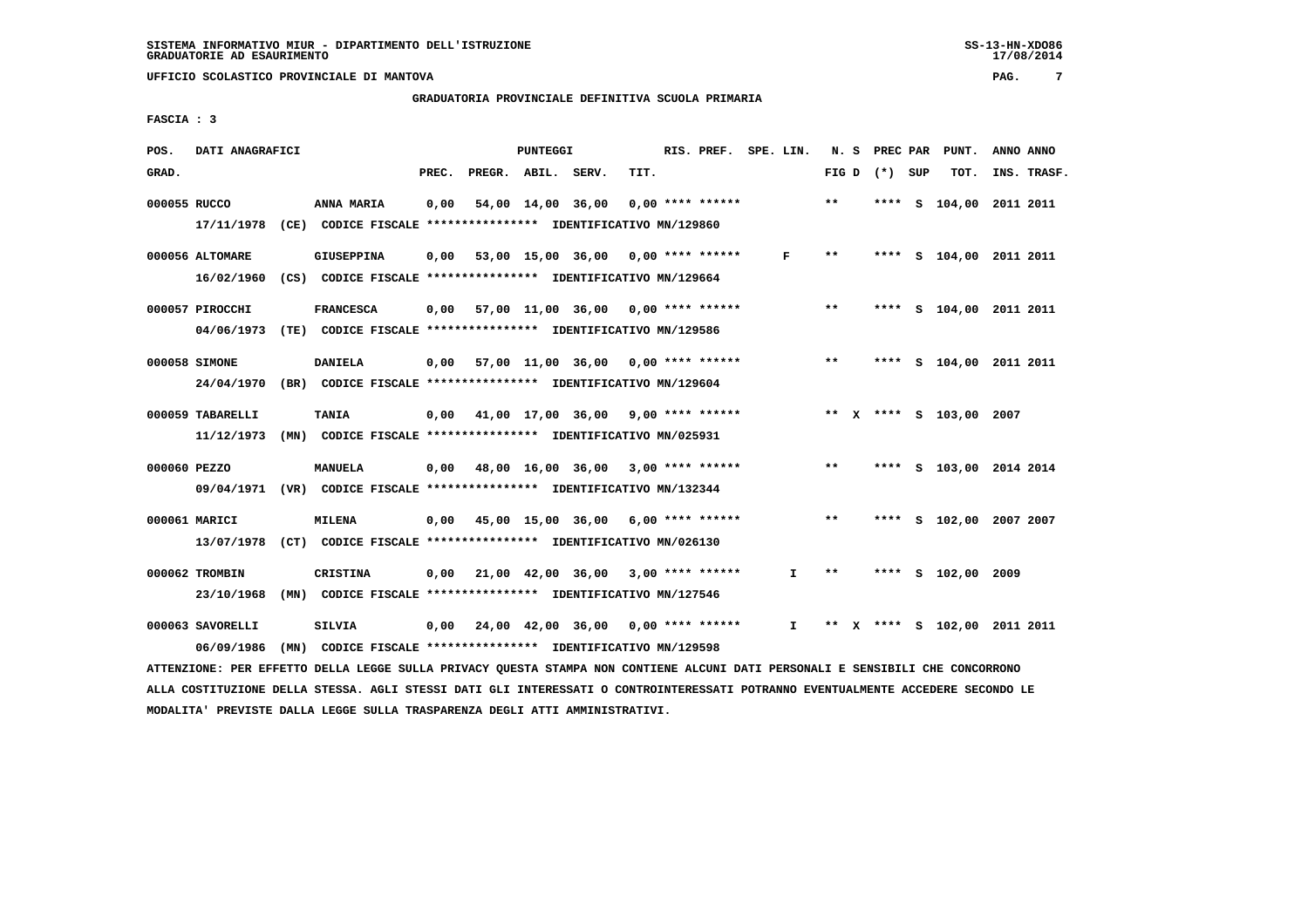# **GRADUATORIA PROVINCIALE DEFINITIVA SCUOLA PRIMARIA**

 **FASCIA : 3**

| POS.<br>DATI ANAGRAFICI        |                                                                                           | PUNTEGGI                                                                                |                                                  | RIS. PREF.         | SPE. LIN.    |       | N. S PREC PAR      | PUNT. | ANNO ANNO                    |
|--------------------------------|-------------------------------------------------------------------------------------------|-----------------------------------------------------------------------------------------|--------------------------------------------------|--------------------|--------------|-------|--------------------|-------|------------------------------|
| GRAD.                          |                                                                                           | PREC.<br>PREGR. ABIL. SERV.                                                             | TIT.                                             |                    |              |       | FIG D $(*)$ SUP    | TOT.  | INS. TRASF.                  |
| 000064 NODARI<br>10/03/1985    | <b>CLAUDIA</b><br>(MN) CODICE FISCALE *************** IDENTIFICATIVO MN/129577            | 24,00 42,00 36,00<br>0,00                                                               |                                                  | $0.00$ **** ****** |              |       |                    |       | ** X **** S 102,00 2011 2011 |
| 000065 INSIDIOSO<br>05/01/1978 | <b>MARIA</b><br>(CE) CODICE FISCALE **************** IDENTIFICATIVO MN/129840             | 0,00                                                                                    | 48,00 17,00 36,00 1,00 **** ******               |                    | $\mathbf{I}$ | $* *$ |                    |       | **** S 102,00 2011 2011      |
| 000066 CALISTA                 | <b>MARIA</b><br>06/02/1975 (PA) CODICE FISCALE *************** IDENTIFICATIVO MN/132063   | 77,00 17,00 8,00<br>0,00                                                                |                                                  | 0,00 **** ******   |              | $***$ |                    |       | **** S 102,00 2014 2014      |
| 000067 SINAGUGLIA              | <b>MIRELLA</b><br>18/06/1974 (AG) CODICE FISCALE *************** IDENTIFICATIVO MN/132267 | 0,00                                                                                    | 51,00 15,00 36,00 0,00 **** ******               |                    | Ι.           | **    |                    |       | **** S 102,00 2014 2014      |
| 000068 ZUMBO                   | 09/03/1970 (RC) CODICE FISCALE *************** IDENTIFICATIVO MN/025968                   | MARIA LAURA A 0,00 51,00 14,00 36,00                                                    |                                                  | $0.00$ **** ****** |              |       |                    |       | ** X **** S 101,00 2007 2007 |
| 000069 COPPI                   | <b>MARTA</b><br>24/06/1984 (BS) CODICE FISCALE *************** IDENTIFICATIVO MN/025825   | 0,00                                                                                    | 24,00 41,00 36,00 0,00 **** ******               |                    | $\mathbf{I}$ | $***$ | **** S 101,00 2007 |       |                              |
| 000070 BLASCO<br>09/01/1979    | <b>GIOVANNA</b>                                                                           | 0,00 51,00 14,00 36,00<br>(RG) CODICE FISCALE **************** IDENTIFICATIVO MN/129696 |                                                  | $0.00$ **** ****** |              | $***$ |                    |       | **** S 101,00 2011 2011      |
| 000071 VITUCCI<br>11/08/1979   | MARIAGRAZIA                                                                               | 0,00<br>(PE) CODICE FISCALE **************** IDENTIFICATIVO MN/132300                   | $42,00$ $14,00$ $36,00$ $9,00$ $***$ **** ****** |                    |              | $* *$ |                    |       | **** S 101,00 2014 2014      |
| 000072 MORREALE<br>20/03/1975  | MARIA GIOVANN<br>(EE) CODICE FISCALE **************** IDENTIFICATIVO MN/132366            | 0,00<br>51,00 14,00 36,00                                                               |                                                  | $0.00$ **** ****** |              | $***$ | s.<br>****         |       | 101,00 2014 2014             |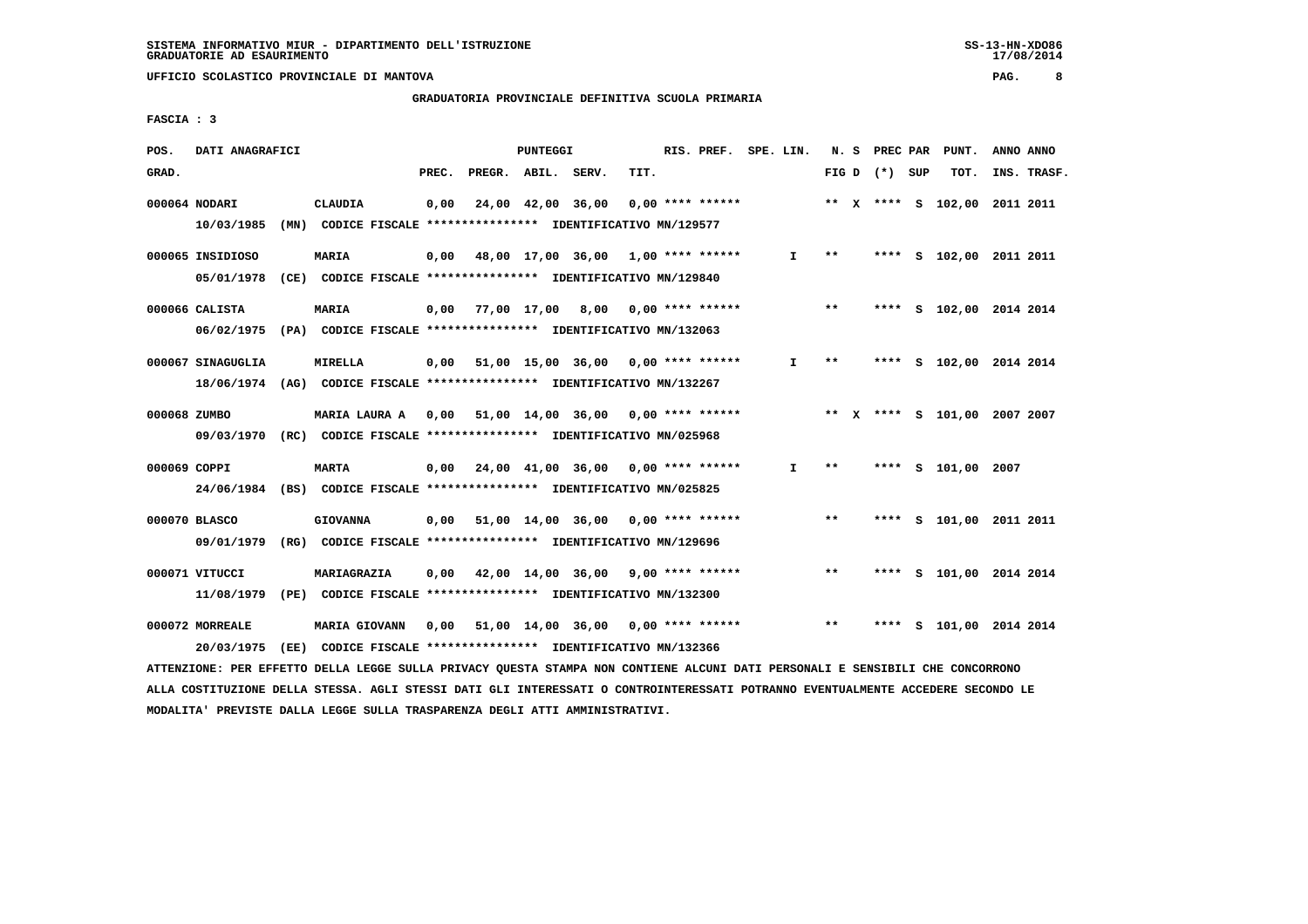# **GRADUATORIA PROVINCIALE DEFINITIVA SCUOLA PRIMARIA**

 **FASCIA : 3**

| POS.  | DATI ANAGRAFICI                  |      |                                                                                       |                                                          |       |                    | PUNTEGGI          |                   |      | RIS. PREF. SPE. LIN. |              | N. S         | PREC PAR |     | PUNT.                   | ANNO ANNO |             |
|-------|----------------------------------|------|---------------------------------------------------------------------------------------|----------------------------------------------------------|-------|--------------------|-------------------|-------------------|------|----------------------|--------------|--------------|----------|-----|-------------------------|-----------|-------------|
| GRAD. |                                  |      |                                                                                       |                                                          | PREC. | PREGR. ABIL. SERV. |                   |                   | TIT. |                      |              | FIG D        | $(* )$   | SUP | TOT.                    |           | INS. TRASF. |
|       | 000073 GREGORIATIS<br>23/09/1967 | (LE) | <b>FABIOLA</b>                                                                        | CODICE FISCALE **************** IDENTIFICATIVO MN/132257 | 0,00  |                    | 51,00 14,00 36,00 |                   |      | $0.00$ **** ******   |              | $* *$        | ****     |     | S 101,00                |           | 2014 2014   |
|       | 000074 PIGNATARO<br>04/07/1964   |      | <b>VINCENZA</b><br>(CT) CODICE FISCALE **************** IDENTIFICATIVO MN/132288      |                                                          | 0,00  |                    |                   | 56,00 13,00 32,00 |      | $0.00$ **** ******   |              | $***$        | ****     |     | S 101,00 2014 2014      |           |             |
|       | 000075 CRISTALDI<br>23/06/1980   |      | LETIZIA MARIA<br>(CT) CODICE FISCALE **************** IDENTIFICATIVO MN/132191        |                                                          | 0,00  |                    |                   | 48,00 15,00 36,00 |      | $1.00$ **** ******   | $\mathbf{I}$ | $* *$        | ****     |     | s 100,00                | 2014 2014 |             |
|       | 000076 LA RIZZA<br>07/06/1979    |      | <b>ADELE TERESA</b><br>(VV) CODICE FISCALE **************** IDENTIFICATIVO MN/132275  |                                                          | 0.00  |                    |                   | 42,00 40,00 18,00 |      | $0.00$ **** ******   | FI.          | $* *$        | ****     |     | S 100,00 2014 2014      |           |             |
|       | 000077 ALIBERTI<br>03/04/1986    |      | <b>ANNALISA</b><br>(SA) CODICE FISCALE **************** IDENTIFICATIVO MN/132057      |                                                          | 0,00  | 18,00 42,00 36,00  |                   |                   |      | 4,00 **** ****** J   | $\mathbf{I}$ | $* *$        | ****     |     | S 100,00 2014 2014      |           |             |
|       | 000078 SALATO<br>15/04/1970      |      | MARIA LUISA<br>(NA) CODICE FISCALE **************** IDENTIFICATIVO MN/132292          |                                                          | 0,00  |                    |                   | 48,00 16,00 36,00 |      | $0.00$ **** ******   | $\mathbf{I}$ | $**$         | ****     |     | S 100,00 2014 2014      |           |             |
|       | 000079 MILONE<br>25/04/1957      | (ME) | <b>ANTONINA</b>                                                                       | CODICE FISCALE **************** IDENTIFICATIVO MN/132280 | 0,00  |                    |                   | 58,00 16,00 26,00 |      | $0.00$ **** ******   | I.           | $* *$        |          |     | **** S 100,00 2014 2014 |           |             |
|       | 000080 CAMELI<br>14/08/1987      |      | <b>SILVIA</b><br>(AP) CODICE FISCALE **************** IDENTIFICATIVO MN/129710        |                                                          | 0,00  |                    |                   | 12,00 42,00 36,00 |      | $9,00$ **** ****** J | I.           | $* *$        | ****     | S   | 99,00                   | 2011 2011 |             |
|       | 000081 COLANGELO<br>16/11/1966   |      | <b>ANGELINA CATE</b><br>(BN) CODICE FISCALE **************** IDENTIFICATIVO MN/132226 |                                                          | 0,00  |                    |                   | 52,00 17,00 24,00 |      | $6,00$ **** ******   | I.           | $\star\star$ | ****     | s   | 99,00                   |           | 2014 2014   |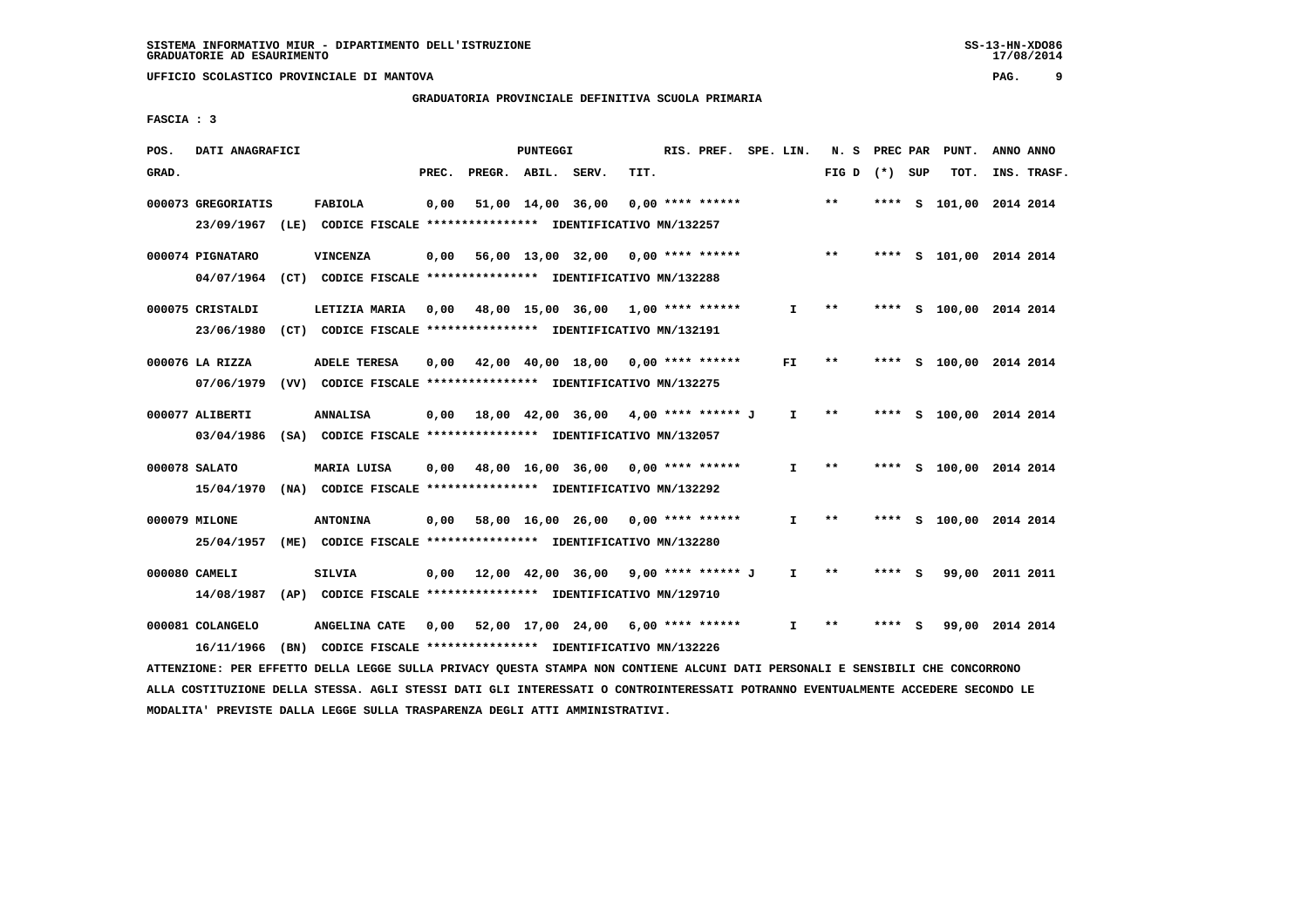#### **GRADUATORIA PROVINCIALE DEFINITIVA SCUOLA PRIMARIA**

 **FASCIA : 3**

| POS.              | DATI ANAGRAFICI    |                                                                                          |       |                    | PUNTEGGI |                                      |      | RIS. PREF.         | SPE. LIN.    | N.S   | PREC PAR      |     | PUNT.           | ANNO ANNO |             |
|-------------------|--------------------|------------------------------------------------------------------------------------------|-------|--------------------|----------|--------------------------------------|------|--------------------|--------------|-------|---------------|-----|-----------------|-----------|-------------|
| GRAD.             |                    |                                                                                          | PREC. | PREGR. ABIL. SERV. |          |                                      | TIT. |                    |              | FIG D | (*) SUP       |     | TOT.            |           | INS. TRASF. |
| 000082 MASSARI    | 02/05/1968         | <b>GIUSEPPA</b><br>(RG) CODICE FISCALE **************** IDENTIFICATIVO MN/132161         | 0,00  |                    |          | 66,00 15,00 18,00                    |      | $0.00$ **** ****** | $\mathbf{I}$ | $* *$ | ****          |     | 99,00           | 2014 2014 |             |
| 000083 LA CORTE   | 18/01/1980<br>(CT) | <b>RACHELE</b><br>CODICE FISCALE **************** IDENTIFICATIVO MN/132075               | 0,00  |                    |          | 42,00 15,00 36,00                    |      | 6,00 **** ******   | $\mathbf{I}$ | $* *$ | ****          | - S | 99,00 2014 2014 |           |             |
| 000084 CARDONE    | 21/08/1979         | <b>PALMA</b><br>(BA) CODICE FISCALE **************** IDENTIFICATIVO MN/129523            | 0,00  |                    |          | 12,00 41,00 36,00 9,00 **** ****** J |      |                    | $\mathbf{I}$ | $**$  | ****          | s   | 98,00           | 2011 2011 |             |
| 000085 COSTANTINO | 14/04/1976<br>(ME) | <b>ELEONORA</b><br>CODICE FISCALE **************** IDENTIFICATIVO MN/026137              | 0.00  |                    |          | 36,00 15,00 36,00 10,00 **** ******  |      |                    |              | $* *$ |               | - S | 97,00 2007 2007 |           |             |
| 000086 INCISORE   | 04/09/1985         | <b>CARMELA</b><br>(MI) CODICE FISCALE **************** IDENTIFICATIVO MN/129839          | 0,00  | 12,00 42,00 36,00  |          |                                      |      | $6,00$ **** ****** | I.           | $**$  | ****          | - 5 | 96,00 2011 2011 |           |             |
| 000087 VITAGLIANO | 23/07/1982<br>(MA) | <b>ANNA</b><br>CODICE FISCALE **************** IDENTIFICATIVO MN/132299                  | 0,00  |                    |          | 54,00 18,00 24,00                    |      | $0.00$ **** ****** | T.           | $* *$ | ****          | S.  | 96,00 2014 2014 |           |             |
| 000088 BERGAMINI  | 13/06/1969<br>(MN) | <b>AMILCARE</b><br>CODICE FISCALE **************** IDENTIFICATIVO MN/025875              | 0.00  |                    |          | 8,00 42,00 36,00                     |      | $9.00$ **** ****** |              |       | ** $X$ **** S |     | 95,00 2007      |           |             |
| 000089 SCALIA     | 12/01/1972<br>CL)  | MARIA RITA GI<br>CODICE FISCALE **************** IDENTIFICATIVO MN/132258                | 0,00  |                    |          | 57,00 17,00 18,00                    |      | $3,00$ **** ****** | F            | $* *$ | ****          |     | 95,00 2014 2014 |           |             |
| 000090 SCHIAVONE  |                    | <b>SABINA</b><br>01/09/1971 (SR) CODICE FISCALE *************** IDENTIFICATIVO MN/132261 | 0.00  |                    |          | 43,00 16,00 36,00                    |      | $0.00$ **** ****** | I.           | **    |               | s   | 95,00 2014 2014 |           |             |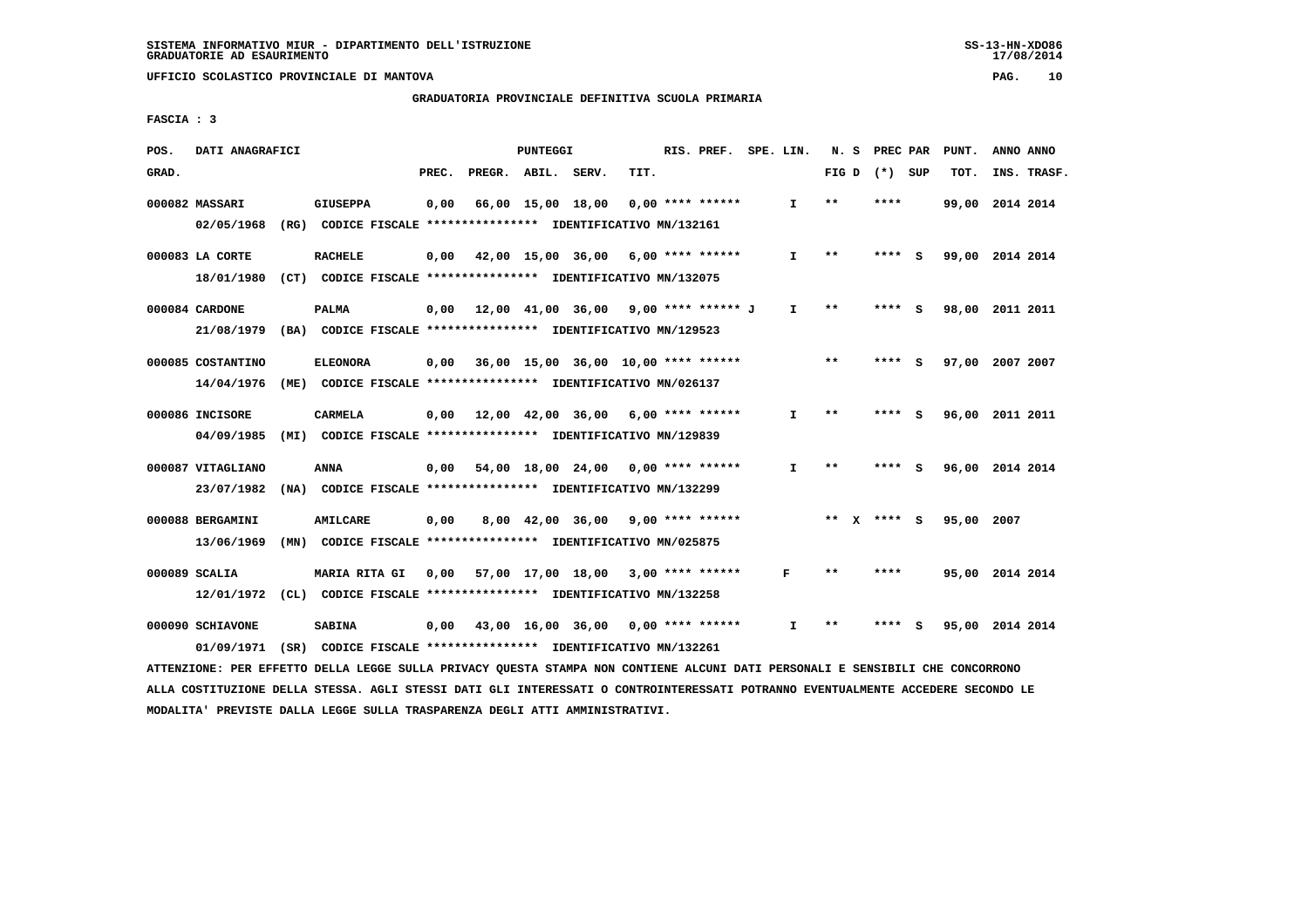**GRADUATORIA PROVINCIALE DEFINITIVA SCUOLA PRIMARIA**

 **FASCIA : 3**

| POS.         | DATI ANAGRAFICI  |                                                                                                                               |       |                    | PUNTEGGI |                                                                |      | RIS. PREF. SPE. LIN. |              |       | N. S PREC PAR   | PUNT.      | ANNO ANNO                   |
|--------------|------------------|-------------------------------------------------------------------------------------------------------------------------------|-------|--------------------|----------|----------------------------------------------------------------|------|----------------------|--------------|-------|-----------------|------------|-----------------------------|
| GRAD.        |                  |                                                                                                                               | PREC. | PREGR. ABIL. SERV. |          |                                                                | TIT. |                      |              |       | FIG D $(*)$ SUP | TOT.       | INS. TRASF.                 |
|              | 000091 ARDUINI   | ALICE                                                                                                                         | 0,00  |                    |          | 12,00 42,00 36,00                                              |      | 3,00 **** ****** J   | I.           | $* *$ | **** S          | 93,00 2007 |                             |
|              |                  | 03/10/1986 (BS) CODICE FISCALE *************** IDENTIFICATIVO MN/025867                                                       |       |                    |          |                                                                |      |                      |              |       |                 |            |                             |
|              | 000092 PICCOLO   | <b>FULVIA</b>                                                                                                                 |       |                    |          | $0,00$ 12,00 42,00 36,00 3,00 **** ******                      |      |                      | $\mathbf{I}$ | $***$ | **** S          | 93,00 2009 |                             |
|              |                  | 09/02/1963 (MN) CODICE FISCALE *************** IDENTIFICATIVO MN/127528                                                       |       |                    |          |                                                                |      |                      |              |       |                 |            |                             |
|              | 000093 GIORDANO  | MAURIZIO                                                                                                                      |       |                    |          | $0,00$ 15,00 40,00 32,00 6,00 **** ****** J                    |      |                      | I.           | $***$ | **** S          |            | 93,00 2014 2014             |
|              |                  | 17/05/1977 (SA) CODICE FISCALE *************** IDENTIFICATIVO MN/132252                                                       |       |                    |          |                                                                |      |                      |              |       |                 |            |                             |
|              | 000094 DI CARLO  | <b>ALFINA</b>                                                                                                                 |       |                    |          | $0,00$ 46,00 15,00 32,00 0,00 **** ******                      |      |                      |              | $* *$ | **** S          |            | 93,00 2014 2014             |
|              |                  | 12/01/1970 (CT) CODICE FISCALE *************** IDENTIFICATIVO MN/132352                                                       |       |                    |          |                                                                |      |                      |              |       |                 |            |                             |
|              | 000095 PAPAZZONI | <b>CHIARA</b>                                                                                                                 | 0,00  |                    |          | $0.00 \quad 42.00 \quad 44.00 \quad 6.00 \quad *** \quad ***}$ |      |                      | I.           | $***$ | **** S          | 92,00 2009 |                             |
|              |                  | 04/08/1983 (MN) CODICE FISCALE *************** IDENTIFICATIVO MN/127524                                                       |       |                    |          |                                                                |      |                      |              |       |                 |            |                             |
|              | 000096 FIASCHI   | MARIA CARMELA 0,00 42,00 14,00 36,00 0,00 **** ******                                                                         |       |                    |          |                                                                |      |                      |              | $* *$ | $***$ S         |            | 92,00 2014 2014             |
|              |                  | 18/10/1964 (CT) CODICE FISCALE *************** IDENTIFICATIVO MN/132135                                                       |       |                    |          |                                                                |      |                      |              |       |                 |            |                             |
|              | 000097 ANICITO   | GRAZIELLA                                                                                                                     |       |                    |          | $0,00$ 41,00 13,00 34,00 3,00 **** ******                      |      |                      |              | $***$ | **** S          |            | 91,00 2007 2007             |
|              |                  | 05/05/1978 (CT) CODICE FISCALE *************** IDENTIFICATIVO MN/026055                                                       |       |                    |          |                                                                |      |                      |              |       |                 |            |                             |
| 000098 CAPPI |                  | FEDERICA                                                                                                                      |       |                    |          | $0,00$ 14,00 41,00 36,00 0,00 **** ******                      |      |                      | $\mathbf{I}$ | $* *$ | **** S          | 91,00 2007 |                             |
|              |                  | 08/06/1985 (MN) CODICE FISCALE *************** IDENTIFICATIVO MN/025938                                                       |       |                    |          |                                                                |      |                      |              |       |                 |            |                             |
|              | 000099 CHINDAMO  | <b>ROSANNA</b>                                                                                                                |       |                    |          | 0,00 16,00 39,00 36,00 0,00 **** ******                        |      |                      | $\mathbf{I}$ |       |                 |            | ** X **** S 91,00 2011 2011 |
|              | 27/08/1983       | (CO) CODICE FISCALE **************** IDENTIFICATIVO MN/129525                                                                 |       |                    |          |                                                                |      |                      |              |       |                 |            |                             |
|              |                  | ATTENZIONE: PER EFFETTO DELLA LEGGE SULLA PRIVACY QUESTA STAMPA NON CONTIENE ALCUNI DATI PERSONALI E SENSIBILI CHE CONCORRONO |       |                    |          |                                                                |      |                      |              |       |                 |            |                             |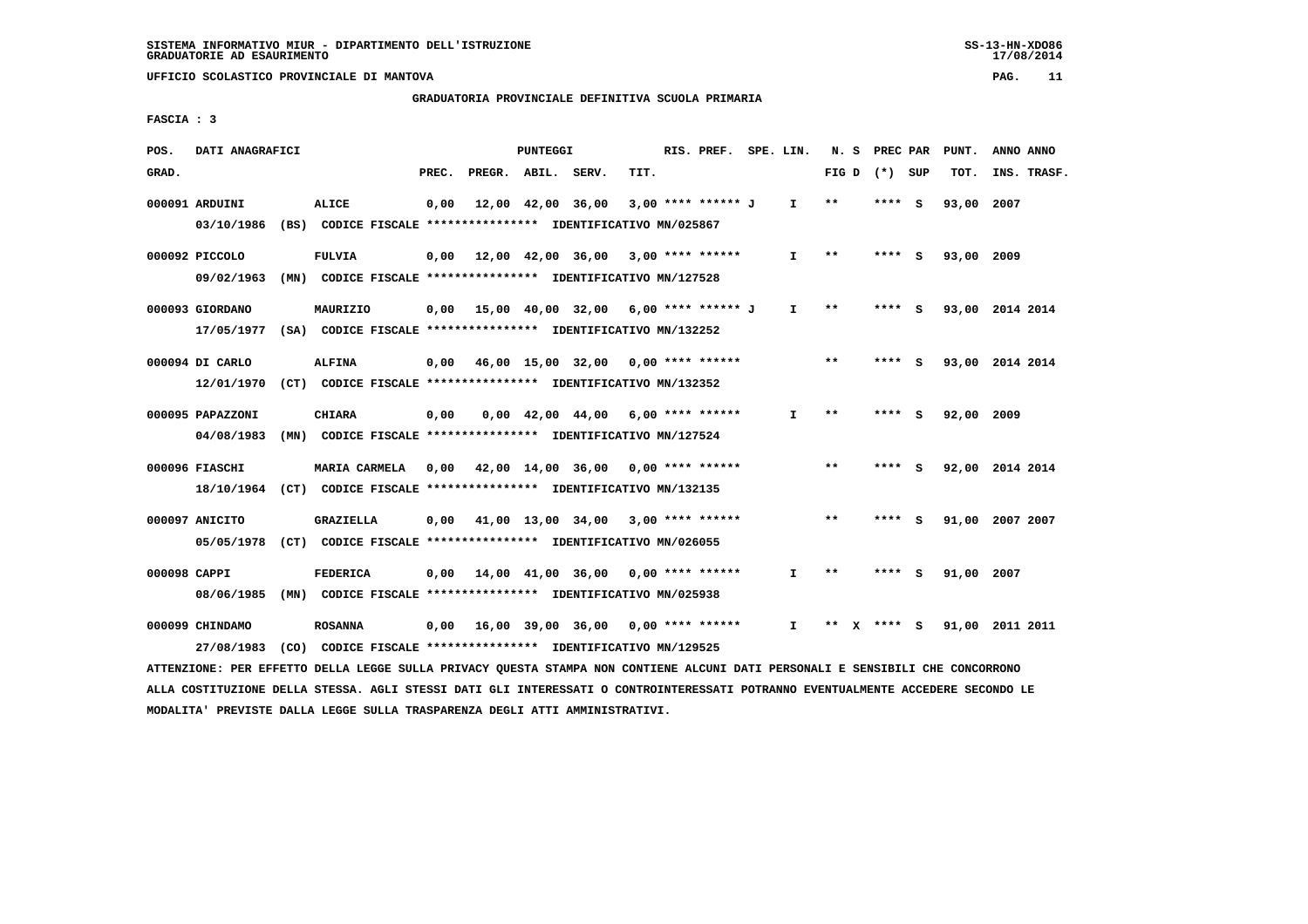#### **GRADUATORIA PROVINCIALE DEFINITIVA SCUOLA PRIMARIA**

 **FASCIA : 3**

| POS.  | DATI ANAGRAFICI                                                                                                               |                                                               |       |       | PUNTEGGI |                                           |      | RIS. PREF. SPE. LIN. |              |                 | N. S PREC PAR |     | PUNT.      | ANNO ANNO       |  |
|-------|-------------------------------------------------------------------------------------------------------------------------------|---------------------------------------------------------------|-------|-------|----------|-------------------------------------------|------|----------------------|--------------|-----------------|---------------|-----|------------|-----------------|--|
| GRAD. |                                                                                                                               |                                                               | PREC. |       |          | PREGR. ABIL. SERV.                        | TIT. |                      |              | FIG D $(*)$ SUP |               |     | TOT.       | INS. TRASF.     |  |
|       | 000100 LUCCHINI                                                                                                               | <b>MARTA</b>                                                  | 0,00  |       |          | 34,00 17,00 36,00                         |      | $3,00$ **** ******   |              | $**$            | $***$ S       |     | 90,00 2007 |                 |  |
|       | 31/01/1976                                                                                                                    | (MN) CODICE FISCALE **************** IDENTIFICATIVO MN/025991 |       |       |          |                                           |      |                      |              |                 |               |     |            |                 |  |
|       | 000101 TREVISAN                                                                                                               | <b>CARMEN</b>                                                 | 0,00  | 48,00 |          | $6,00$ $36,00$ $0,00$ $***$ **** *****    |      |                      |              | $**$            | **** S        |     | 90,00 2007 |                 |  |
| s     | 06/08/1978                                                                                                                    | (SA) CODICE FISCALE **************** IDENTIFICATIVO MN/025934 |       |       |          |                                           |      |                      |              |                 |               |     |            |                 |  |
|       | 000102 SCANSANI                                                                                                               | <b>ILARIA</b>                                                 | 0,00  |       |          | 12,00 42,00 36,00 0,00 **** ****** J      |      |                      | $\mathbf{I}$ | $* *$           | $***5$        |     | 90,00      | 2007            |  |
|       | 06/08/1986                                                                                                                    | (MN) CODICE FISCALE **************** IDENTIFICATIVO MN/026035 |       |       |          |                                           |      |                      |              |                 |               |     |            |                 |  |
|       | 000103 FONTANA                                                                                                                | LAURA                                                         |       |       |          | $0.00$ 10.00 40.00 36.00 4.00 **** ****** |      |                      | I.           | **              | **** S        |     | 90,00 2009 |                 |  |
|       | 20/08/1980                                                                                                                    | (ME) CODICE FISCALE **************** IDENTIFICATIVO MN/127514 |       |       |          |                                           |      |                      |              |                 |               |     |            |                 |  |
|       | 000104 FONTANA                                                                                                                | ANNA MARIA                                                    |       |       |          | $0,00$ 36,00 12,00 36,00 6,00 **** ****** |      |                      |              | $***$           | **** S        |     |            | 90,00 2011 2011 |  |
|       | 28/05/1977 (TP) CODICE FISCALE **************** IDENTIFICATIVO MN/129551                                                      |                                                               |       |       |          |                                           |      |                      |              |                 |               |     |            |                 |  |
|       | 000105 PANARIELLO                                                                                                             | MARIA                                                         | 0,00  |       |          | 54,00 14,00 16,00 6,00 **** ******        |      |                      | I.           | **              | **** S        |     |            | 90,00 2014 2014 |  |
|       | 09/05/1971                                                                                                                    | (NA) CODICE FISCALE **************** IDENTIFICATIVO MN/132188 |       |       |          |                                           |      |                      |              |                 |               |     |            |                 |  |
|       | 000106 DE MARCO                                                                                                               | <b>STEFANIA</b>                                               |       |       |          | $0,00$ $12,00$ $41,00$ $36,00$            |      | $0.00$ **** ******   | I.           | **              | **** S        |     | 89,00      | 2011 2011       |  |
|       | 29/11/1978                                                                                                                    | (CS) CODICE FISCALE **************** IDENTIFICATIVO MN/129530 |       |       |          |                                           |      |                      |              |                 |               |     |            |                 |  |
|       | 000107 GABRIELE                                                                                                               | <b>ROSANNA</b>                                                | 0,00  |       |          | 30,00 16,00 36,00 7,00 **** ******        |      |                      | $\mathbf{I}$ | $**$            | **** S        |     |            | 89,00 2011 2011 |  |
|       | 19/05/1977                                                                                                                    | (PA) CODICE FISCALE **************** IDENTIFICATIVO MN/129552 |       |       |          |                                           |      |                      |              |                 |               |     |            |                 |  |
|       | 000108 COSTANTINI                                                                                                             | <b>MARIA ANNA</b>                                             | 0,00  |       |          | 50,00 13,00 26,00 0,00 **** ******        |      |                      |              | $* *$           | ****          | - S |            | 89,00 2014 2014 |  |
|       | 22/04/1976                                                                                                                    | (BR) CODICE FISCALE **************** IDENTIFICATIVO MN/132228 |       |       |          |                                           |      |                      |              |                 |               |     |            |                 |  |
|       | ATTENZIONE: PER EFFETTO DELLA LEGGE SULLA PRIVACY QUESTA STAMPA NON CONTIENE ALCUNI DATI PERSONALI E SENSIBILI CHE CONCORRONO |                                                               |       |       |          |                                           |      |                      |              |                 |               |     |            |                 |  |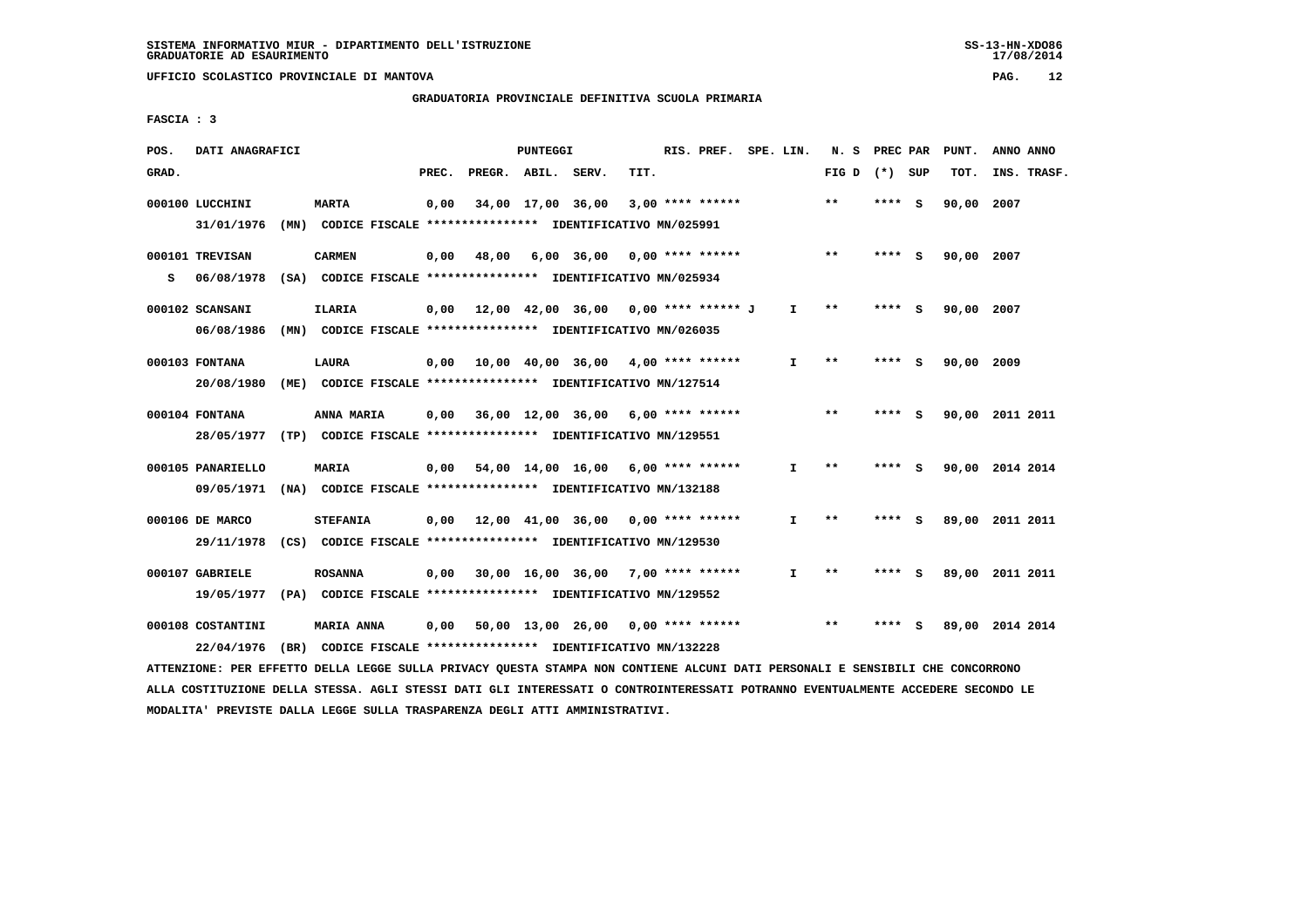#### **GRADUATORIA PROVINCIALE DEFINITIVA SCUOLA PRIMARIA**

 **FASCIA : 3**

| POS.         | DATI ANAGRAFICI    |                                                                                                                               |       | PUNTEGGI |                                            |                  | RIS. PREF. SPE. LIN. |              |       | N. S PREC PAR   | PUNT.           | ANNO ANNO |             |
|--------------|--------------------|-------------------------------------------------------------------------------------------------------------------------------|-------|----------|--------------------------------------------|------------------|----------------------|--------------|-------|-----------------|-----------------|-----------|-------------|
| GRAD.        |                    |                                                                                                                               | PREC. |          | PREGR. ABIL. SERV.                         | TIT.             |                      |              |       | FIG D $(*)$ SUP | TOT.            |           | INS. TRASF. |
|              | 000109 DENARO      | <b>MARIA</b>                                                                                                                  | 0,00  |          | 48,00 16,00 18,00                          | 7,00 **** ****** |                      | $\mathbf{I}$ | $***$ | **** S          | 89,00 2014 2014 |           |             |
|              |                    | 14/02/1966 (SR) CODICE FISCALE *************** IDENTIFICATIVO MN/132118                                                       |       |          |                                            |                  |                      |              |       |                 |                 |           |             |
|              | 000110 PAPPALARDO  | <b>AGNESE</b>                                                                                                                 |       |          | $0,00$ 12,00 40,00 34,00 3,00 **** ******  |                  |                      | $\mathbf{I}$ | $* *$ | **** S          | 89,00 2014 2014 |           |             |
|              |                    | 16/06/1981 (CT) CODICE FISCALE *************** IDENTIFICATIVO MN/132284                                                       |       |          |                                            |                  |                      |              |       |                 |                 |           |             |
|              | 000111 D'AMICO     | <b>MARIA NENCHY</b>                                                                                                           | 0,00  |          | 33,00 16,00 36,00 3,00 **** ******         |                  |                      |              | $* *$ | **** S          | 88,00 2007 2007 |           |             |
|              |                    | 29/10/1979 (CT) CODICE FISCALE *************** IDENTIFICATIVO MN/025961                                                       |       |          |                                            |                  |                      |              |       |                 |                 |           |             |
|              | 000112 IASEVOLI    | <b>MARIA GABRIEL</b>                                                                                                          |       |          | $0,00$ 24,00 15,00 36,00 13,00 **** ****** |                  |                      |              | $* *$ | **** S          | 88,00 2014 2014 |           |             |
|              |                    | 24/07/1973 (NA) CODICE FISCALE *************** IDENTIFICATIVO MN/132273                                                       |       |          |                                            |                  |                      |              |       |                 |                 |           |             |
| 000113 MARRA |                    | <b>GIOVANNA</b>                                                                                                               | 0,00  |          | $0,00$ 42,00 36,00 9,00 **** ****** J      |                  |                      | $\mathbf{I}$ | $* *$ | **** S          | 87,00 2007      |           |             |
|              |                    | 12/11/1982 (RC) CODICE FISCALE **************** IDENTIFICATIVO MN/026180                                                      |       |          |                                            |                  |                      |              |       |                 |                 |           |             |
|              | 000114 ALESSI      | ILENJA RITA                                                                                                                   | 0,00  |          | 2,00 40,00 36,00 9,00 **** ****** J I      |                  |                      |              |       | ** x **** S     | 87.00 2011 2011 |           |             |
|              |                    | 04/07/1980 (CL) CODICE FISCALE *************** IDENTIFICATIVO MN/129662                                                       |       |          |                                            |                  |                      |              |       |                 |                 |           |             |
|              |                    |                                                                                                                               |       |          |                                            |                  |                      |              |       |                 |                 |           |             |
|              | 000115 MARCHESELLI | <b>GRETA</b>                                                                                                                  | 0,00  |          | 8,00 42,00 36,00 0,00 **** ****** J        |                  |                      | $\mathbf{I}$ | **    | **** S          | 86,00 2009      |           |             |
|              |                    | 26/09/1987 (RE) CODICE FISCALE *************** IDENTIFICATIVO MN/127516                                                       |       |          |                                            |                  |                      |              |       |                 |                 |           |             |
|              | 000116 GIACOMAZZI  | <b>SILVIA</b>                                                                                                                 | 0,00  |          | 7,00 42,00 36,00 0,00 **** ****** J        |                  |                      | $\mathbf{I}$ | $* *$ | **** S          | 85,00 2007      |           |             |
|              |                    | 23/03/1987 (MN) CODICE FISCALE *************** IDENTIFICATIVO MN/025853                                                       |       |          |                                            |                  |                      |              |       |                 |                 |           |             |
| 000117 ROSSI |                    | SILVIA                                                                                                                        | 0,00  |          | 36,00 12,00 36,00 0,00 **** ******         |                  |                      |              | $* *$ | **** S          | 84,00 2007      |           |             |
|              | 17/01/1971         | (MN) CODICE FISCALE **************** IDENTIFICATIVO MN/020180                                                                 |       |          |                                            |                  |                      |              |       |                 |                 |           |             |
|              |                    | ATTENZIONE: PER EFFETTO DELLA LEGGE SULLA PRIVACY QUESTA STAMPA NON CONTIENE ALCUNI DATI PERSONALI E SENSIBILI CHE CONCORRONO |       |          |                                            |                  |                      |              |       |                 |                 |           |             |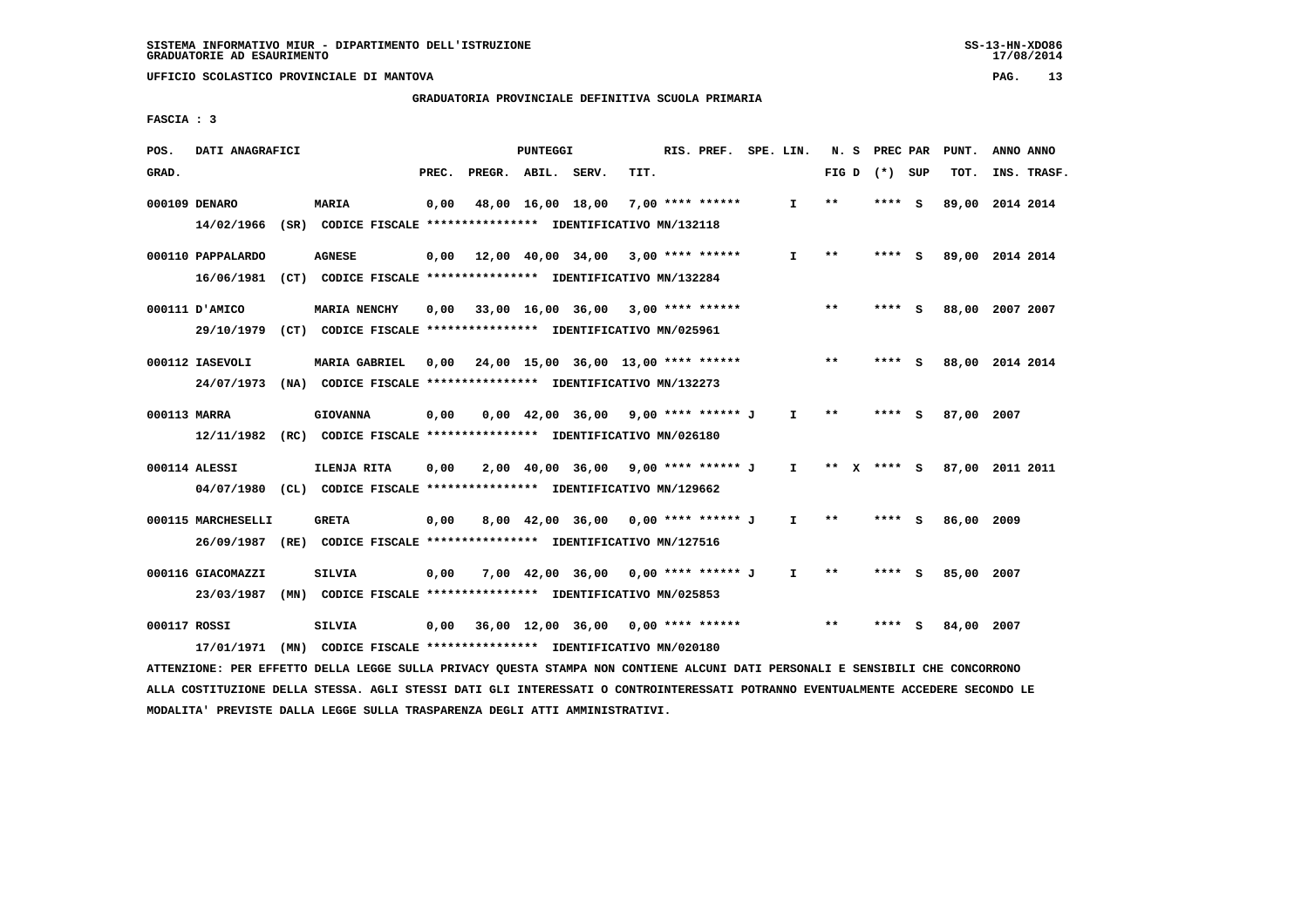#### **GRADUATORIA PROVINCIALE DEFINITIVA SCUOLA PRIMARIA**

 **FASCIA : 3**

| POS.  | DATI ANAGRAFICI                                                                                                               |                      |       |                    | PUNTEGGI |                                                                       |      | RIS. PREF.         | SPE. LIN.    | N.S   | PREC PAR    |     | PUNT.      | ANNO ANNO       |  |
|-------|-------------------------------------------------------------------------------------------------------------------------------|----------------------|-------|--------------------|----------|-----------------------------------------------------------------------|------|--------------------|--------------|-------|-------------|-----|------------|-----------------|--|
| GRAD. |                                                                                                                               |                      | PREC. | PREGR. ABIL. SERV. |          |                                                                       | TIT. |                    |              | FIG D | (*) SUP     |     | TOT.       | INS. TRASF.     |  |
|       | 000118 VENTRICE                                                                                                               | <b>ELISA</b>         | 0,00  |                    |          | 3,00 42,00 36,00                                                      |      | $3,00$ **** ****** | I.           | $* *$ | **** S      |     | 84,00      | 2007            |  |
|       | 20/10/1975                                                                                                                    |                      |       |                    |          | (TN) CODICE FISCALE **************** IDENTIFICATIVO MN/025885         |      |                    |              |       |             |     |            |                 |  |
|       | 000119 PELLADONI                                                                                                              | <b>ROSSELLA</b>      | 0,00  |                    |          | $0.00 \quad 42.00 \quad 36.00 \quad 6.00 \quad *** \quad *** \quad$ J |      |                    | I.           |       | ** X **** S |     | 84,00 2009 |                 |  |
|       | 11/04/1988                                                                                                                    |                      |       |                    |          | (MN) CODICE FISCALE **************** IDENTIFICATIVO MN/127525         |      |                    |              |       |             |     |            |                 |  |
|       | 000120 NACLERIO                                                                                                               | <b>RAFFAELLA</b>     | 0,00  |                    |          | $0,00$ 42,00 36,00 6,00 **** ******                                   |      |                    | I.           | $***$ | **** S      |     |            | 84,00 2011 2011 |  |
|       | 16/10/1985                                                                                                                    |                      |       |                    |          | (NA) CODICE FISCALE **************** IDENTIFICATIVO MN/129815         |      |                    |              |       |             |     |            |                 |  |
|       | 000121 MAGNO                                                                                                                  | <b>AGNESE TIZIAN</b> | 0,00  |                    |          | 31,00 14,00 36,00 3,00 **** ******                                    |      |                    | I.           | $***$ | **** S      |     |            | 84,00 2014 2014 |  |
|       | 19/03/1980                                                                                                                    |                      |       |                    |          | (CE) CODICE FISCALE **************** IDENTIFICATIVO MN/132277         |      |                    |              |       |             |     |            |                 |  |
|       | 000122 TURCO                                                                                                                  | LEONORA DANIE        | 0,00  |                    |          | 22,00 15,00 38,00 9,00 **** ******                                    |      |                    | $\mathbf{I}$ | $***$ | **** S      |     |            | 84,00 2014 2014 |  |
|       | 19/02/1975 (AG) CODICE FISCALE *************** IDENTIFICATIVO MN/132298                                                       |                      |       |                    |          |                                                                       |      |                    |              |       |             |     |            |                 |  |
|       | 000123 DIODATO                                                                                                                | ANGELINA             | 0,00  |                    |          | 54,00 15,00 12,00 3,00 **** ******                                    |      |                    |              | $* *$ | ****        | - S |            | 84,00 2014 2014 |  |
|       | 05/12/1970                                                                                                                    |                      |       |                    |          | (BN) CODICE FISCALE **************** IDENTIFICATIVO MN/132235         |      |                    |              |       |             |     |            |                 |  |
|       | 000124 CAPPUCCIO                                                                                                              | SERENA VERONI        | 0,00  |                    |          | $0.00 \quad 41.00 \quad 36.00 \quad 6.00 \quad *** \quad *** \quad J$ |      |                    | $\mathbf{I}$ | $* *$ | **** S      |     | 83,00      | 2007            |  |
|       | 05/12/1987                                                                                                                    |                      |       |                    |          | (CS) CODICE FISCALE *************** IDENTIFICATIVO MN/025847          |      |                    |              |       |             |     |            |                 |  |
|       | 000125 MANZINI                                                                                                                | <b>ALBERTO</b>       | 0.00  |                    |          | $0.00 \quad 42.00 \quad 38.00 \quad 3.00 \quad *** \quad *** \quad$   |      |                    | $\mathbf{I}$ | $* *$ | **** S      |     |            | 83,00 2011 2011 |  |
|       | 25/12/1975                                                                                                                    |                      |       |                    |          | (MN) CODICE FISCALE **************** IDENTIFICATIVO MN/129565         |      |                    |              |       |             |     |            |                 |  |
|       | 000126 PELLA                                                                                                                  | MARIA LUISA          | 0,00  |                    |          | $31,00$ $16,00$ $36,00$ $0,00$ $***$ **** *****                       |      |                    | F.           | ** X  | **** S      |     |            | 83,00 2011 2011 |  |
|       | 08/05/1970                                                                                                                    |                      |       |                    |          | (CE) CODICE FISCALE **************** IDENTIFICATIVO MN/129584         |      |                    |              |       |             |     |            |                 |  |
|       | ATTENZIONE: PER EFFETTO DELLA LEGGE SULLA PRIVACY QUESTA STAMPA NON CONTIENE ALCUNI DATI PERSONALI E SENSIBILI CHE CONCORRONO |                      |       |                    |          |                                                                       |      |                    |              |       |             |     |            |                 |  |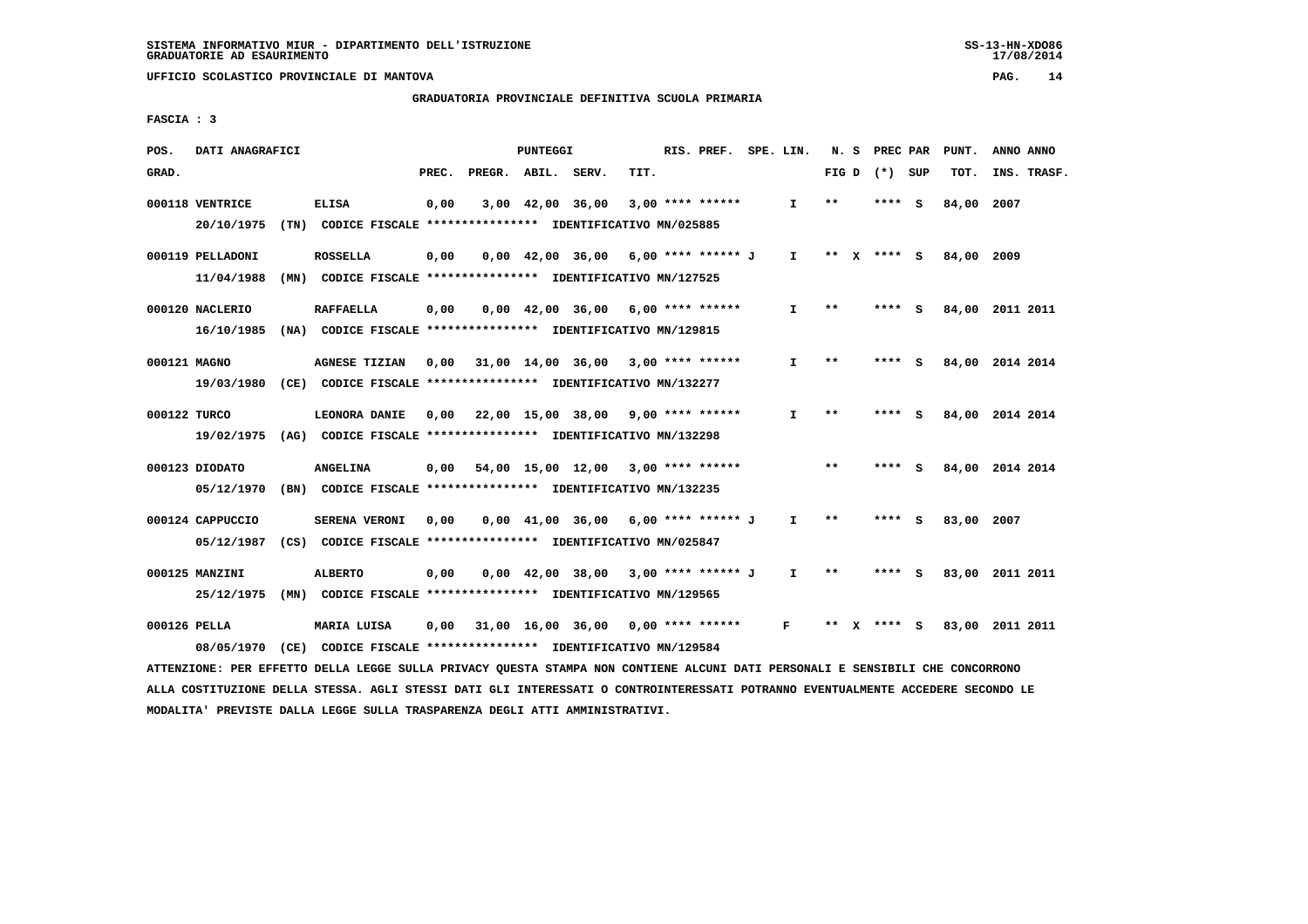#### **GRADUATORIA PROVINCIALE DEFINITIVA SCUOLA PRIMARIA**

 **FASCIA : 3**

| POS.  | DATI ANAGRAFICI  |      |                                                                                                                               |       |                                           | PUNTEGGI |                                                                     |      | RIS. PREF. SPE. LIN. |              |             | N. S PREC PAR   | PUNT.           | ANNO ANNO |             |
|-------|------------------|------|-------------------------------------------------------------------------------------------------------------------------------|-------|-------------------------------------------|----------|---------------------------------------------------------------------|------|----------------------|--------------|-------------|-----------------|-----------------|-----------|-------------|
| GRAD. |                  |      |                                                                                                                               | PREC. | PREGR. ABIL. SERV.                        |          |                                                                     | TIT. |                      |              |             | FIG D $(*)$ SUP | TOT.            |           | INS. TRASF. |
|       | 000127 QUERCI    |      | <b>VALENTINA</b>                                                                                                              | 0,00  |                                           |          | 4,00 42,00 36,00                                                    |      | 0,00 **** ******     | $\mathbf{I}$ | $* *$       | **** S          | 82,00 2007      |           |             |
|       | 21/08/1987       | (MN) | CODICE FISCALE **************** IDENTIFICATIVO MN/026024                                                                      |       |                                           |          |                                                                     |      |                      |              |             |                 |                 |           |             |
|       | 000128 QUARATINO |      | <b>PASQUALE</b>                                                                                                               | 0,00  |                                           |          | $0,00$ 40,00 36,00 6,00 **** ****** J                               |      |                      | $\mathbf{I}$ | $***$       | **** S          | 82,00 2011 2011 |           |             |
|       |                  |      | 15/11/1986 (PZ) CODICE FISCALE *************** IDENTIFICATIVO MN/129562                                                       |       |                                           |          |                                                                     |      |                      |              |             |                 |                 |           |             |
|       | 000129 FANARA    |      | CALOGERA                                                                                                                      | 0,00  | 36,00                                     |          | $6,00$ $36,00$ $3,00$ **** ******                                   |      |                      |              | $***$       | $***$ S         | 81,00 2007      |           |             |
| s     |                  |      | 16/02/1966 (AG) CODICE FISCALE *************** IDENTIFICATIVO MN/023507                                                       |       |                                           |          |                                                                     |      |                      |              |             |                 |                 |           |             |
|       | 000130 TADIELLO  |      | <b>ELISABETTA</b>                                                                                                             | 0,00  |                                           |          | $0,00$ 42,00 36,00 3,00 **** ****** J                               |      |                      | $\mathbf{I}$ | $* *$       | **** S          | 81,00 2009      |           |             |
|       | 04/01/1988       |      | (MN) CODICE FISCALE **************** IDENTIFICATIVO MN/127537                                                                 |       |                                           |          |                                                                     |      |                      |              |             |                 |                 |           |             |
|       | 000131 FORTESE   |      | VALENTINA CON 0,00                                                                                                            |       | 26,00 16,00 36,00 3,00 **** ******        |          |                                                                     |      |                      | $\mathbf{I}$ | $* *$       | ****            | 81,00 2014 2014 |           |             |
|       |                  |      | 28/10/1976 (CT) CODICE FISCALE *************** IDENTIFICATIVO MN/132246                                                       |       |                                           |          |                                                                     |      |                      |              |             |                 |                 |           |             |
|       | 000132 MONDINI   |      | <b>MORENA</b>                                                                                                                 | 0,00  |                                           |          | $0,00$ 41,00 36,00 3,00 **** ****** J                               |      |                      | $\mathbf{I}$ | $***$       | **** S          | 80,00 2007      |           |             |
|       |                  |      | 22/04/1979 (CR) CODICE FISCALE *************** IDENTIFICATIVO MN/026006                                                       |       |                                           |          |                                                                     |      |                      |              |             |                 |                 |           |             |
|       | 000133 BERTANI   |      | <b>ELENA</b>                                                                                                                  | 0,00  |                                           |          | $0.00 \quad 41.00 \quad 36.00 \quad 3.00 \quad *** \quad *** \quad$ |      |                      | $\mathbf{I}$ | $* *$       | **** S          | 80,00 2009      |           |             |
|       | 15/03/1988       |      | (MN) CODICE FISCALE **************** IDENTIFICATIVO MN/127447                                                                 |       |                                           |          |                                                                     |      |                      |              |             |                 |                 |           |             |
|       | 000134 MOSTACCIO |      | VERA                                                                                                                          |       | $0,00$ 29,00 14,00 36,00 0,00 **** ****** |          |                                                                     |      |                      |              | $***$       | **** S          | 79,00 2011 2011 |           |             |
|       | 08/03/1979       |      | (CT) CODICE FISCALE **************** IDENTIFICATIVO MN/129571                                                                 |       |                                           |          |                                                                     |      |                      |              |             |                 |                 |           |             |
|       | 000135 GATTAZZO  |      | <b>NICOLE</b>                                                                                                                 | 0,00  |                                           |          | $0,00$ 42,00 36,00 0,00 **** ****** J I                             |      |                      |              | ** x **** S |                 | 78,00 2009      |           |             |
|       | 30/05/1988       |      | (MN) CODICE FISCALE **************** IDENTIFICATIVO MN/127521                                                                 |       |                                           |          |                                                                     |      |                      |              |             |                 |                 |           |             |
|       |                  |      | ATTENZIONE: PER EFFETTO DELLA LEGGE SULLA PRIVACY OUESTA STAMPA NON CONTIENE ALCUNI DATI PERSONALI E SENSIBILI CHE CONCORRONO |       |                                           |          |                                                                     |      |                      |              |             |                 |                 |           |             |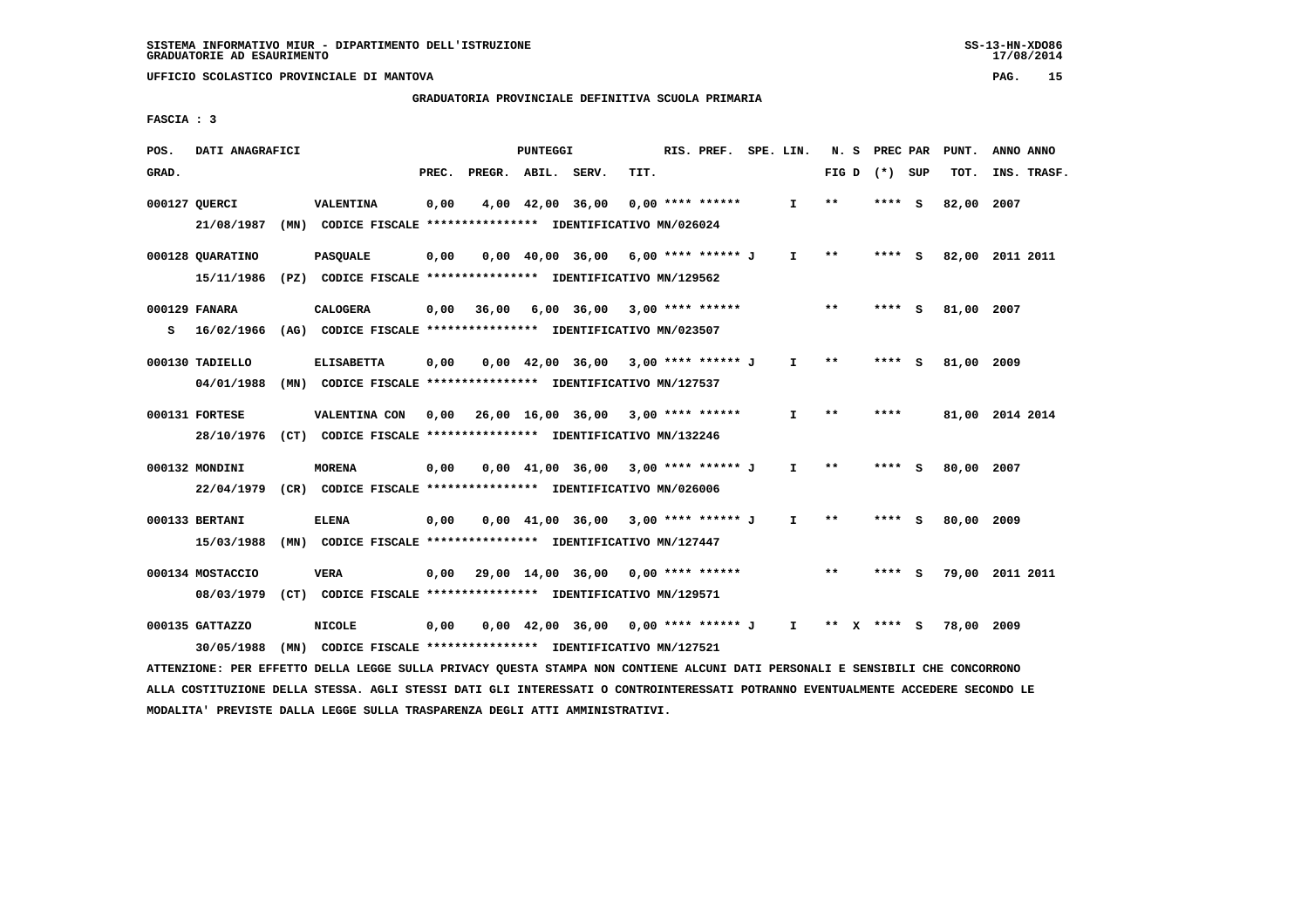# **GRADUATORIA PROVINCIALE DEFINITIVA SCUOLA PRIMARIA**

 **FASCIA : 3**

| POS.  | DATI ANAGRAFICI                                                                                                               |                  |       |                    | PUNTEGGI |                                                                        |      | RIS. PREF. SPE. LIN.             |              |                   | N. S PREC PAR   | PUNT.      | ANNO ANNO       |  |
|-------|-------------------------------------------------------------------------------------------------------------------------------|------------------|-------|--------------------|----------|------------------------------------------------------------------------|------|----------------------------------|--------------|-------------------|-----------------|------------|-----------------|--|
| GRAD. |                                                                                                                               |                  | PREC. | PREGR. ABIL. SERV. |          |                                                                        | TIT. |                                  |              |                   | FIG D $(*)$ SUP | TOT.       | INS. TRASF.     |  |
|       | 000136 PELOSI                                                                                                                 | LARA             | 0,00  |                    |          | 0,00 42,00 36,00                                                       |      | 0,00 **** ****** J I ** X **** S |              |                   |                 | 78,00 2009 |                 |  |
|       | 02/02/1988                                                                                                                    |                  |       |                    |          | (MN) CODICE FISCALE **************** IDENTIFICATIVO MN/127526          |      |                                  |              |                   |                 |            |                 |  |
|       | 000137 BOSCHETTI                                                                                                              | <b>AMBRA</b>     | 0,00  |                    |          | $0,00$ 42,00 36,00 0,00 **** ****** J                                  |      |                                  |              | $I \quad * \quad$ | **** S          | 78,00 2009 |                 |  |
|       | 12/08/1988 (BS) CODICE FISCALE *************** IDENTIFICATIVO MN/127449                                                       |                  |       |                    |          |                                                                        |      |                                  |              |                   |                 |            |                 |  |
|       | 000138 SPOTO                                                                                                                  | GIULIA           | 0,00  |                    |          | 0,00 42,00 36,00 0,00 **** ******                                      |      |                                  | $\mathbf{I}$ | $**$              | **** S          | 78,00 2009 |                 |  |
|       | 17/03/1988                                                                                                                    |                  |       |                    |          | (MN) CODICE FISCALE **************** IDENTIFICATIVO MN/127535          |      |                                  |              |                   |                 |            |                 |  |
|       | 000139 ROSSI                                                                                                                  | SOFIA            | 0,00  |                    |          | $0,00$ 42,00 36,00 0,00 **** ******                                    |      |                                  | $\mathbf{I}$ | **                | **** S          |            | 78,00 2011 2011 |  |
|       | 26/09/1987 (MN) CODICE FISCALE *************** IDENTIFICATIVO MN/129593                                                       |                  |       |                    |          |                                                                        |      |                                  |              |                   |                 |            |                 |  |
|       | 000140 SPEZZANO                                                                                                               | <b>FRANCESCA</b> | 0,00  |                    |          | 0,00 41,00 36,00 0,00 **** ****** J                                    |      |                                  | $\mathbf{I}$ | $\star \star$     | **** S          | 77,00 2007 |                 |  |
|       | 26/08/1984 (CS) CODICE FISCALE *************** IDENTIFICATIVO MN/026229                                                       |                  |       |                    |          |                                                                        |      |                                  |              |                   |                 |            |                 |  |
|       | 000141 PULEO                                                                                                                  | <b>DANIELA</b>   |       |                    |          | $0,00$ 21,00 17,00 36,00 3,00 **** ******                              |      |                                  | $\mathbf{I}$ | $**$              | **** S          |            | 77,00 2011 2011 |  |
|       | 05/03/1980 (PA) CODICE FISCALE **************** IDENTIFICATIVO MN/129782                                                      |                  |       |                    |          |                                                                        |      |                                  |              |                   |                 |            |                 |  |
|       | 000142 BEFFA                                                                                                                  | <b>ELISA</b>     | 0,00  |                    |          | 0,00 40,00 36,00 0,00 **** ****** J                                    |      |                                  | $\mathbf{I}$ | **                | **** S          | 76,00 2007 |                 |  |
|       | 05/01/1987 (MN) CODICE FISCALE *************** IDENTIFICATIVO MN/026015                                                       |                  |       |                    |          |                                                                        |      |                                  |              |                   |                 |            |                 |  |
|       | 000143 PIERRI                                                                                                                 | <b>AMALIA</b>    |       |                    |          | $0,00$ 42,00 13,00 14,00 6,00 **** ******                              |      |                                  |              | $* *$             | **** S          |            | 75,00 2014 2014 |  |
|       | 12/03/1975 (BR) CODICE FISCALE **************** IDENTIFICATIVO MN/132287                                                      |                  |       |                    |          |                                                                        |      |                                  |              |                   |                 |            |                 |  |
|       | 000144 CREDENDINO                                                                                                             | MARIA            | 0,00  |                    |          | 0,00 38,00 36,00 0,00 **** ******               ** x **** S 74,00 2009 |      |                                  |              |                   |                 |            |                 |  |
|       | 21/10/1977                                                                                                                    |                  |       |                    |          | (NA) CODICE FISCALE **************** IDENTIFICATIVO MN/127510          |      |                                  |              |                   |                 |            |                 |  |
|       | ATTENZIONE: PER EFFETTO DELLA LEGGE SULLA PRIVACY QUESTA STAMPA NON CONTIENE ALCUNI DATI PERSONALI E SENSIBILI CHE CONCORRONO |                  |       |                    |          |                                                                        |      |                                  |              |                   |                 |            |                 |  |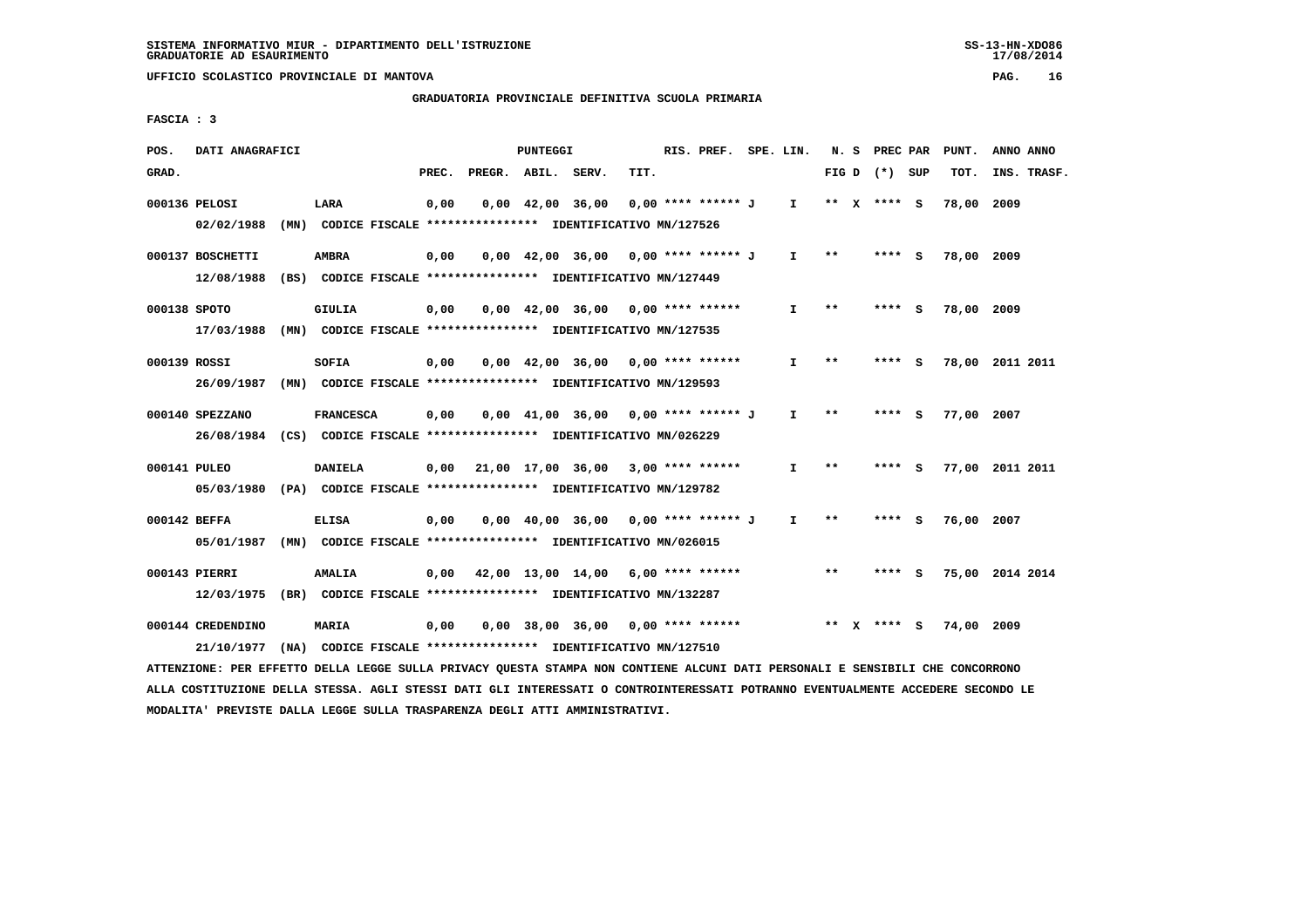#### **GRADUATORIA PROVINCIALE DEFINITIVA SCUOLA PRIMARIA**

 **FASCIA : 3**

| POS.         | DATI ANAGRAFICI  |                                                                                                                               |       |                                           | <b>PUNTEGGI</b> |                                       |      | RIS. PREF. SPE. LIN. |              |       | N. S PREC PAR   | PUNT.                       | ANNO ANNO |             |
|--------------|------------------|-------------------------------------------------------------------------------------------------------------------------------|-------|-------------------------------------------|-----------------|---------------------------------------|------|----------------------|--------------|-------|-----------------|-----------------------------|-----------|-------------|
| GRAD.        |                  |                                                                                                                               | PREC. | PREGR. ABIL. SERV.                        |                 |                                       | TIT. |                      |              |       | FIG D $(*)$ SUP | TOT.                        |           | INS. TRASF. |
|              | 000145 FRANZE    | ROSA ALBA                                                                                                                     | 0,00  |                                           |                 | 58,00 16,00 0,00                      |      | $0,00$ **** ******   | F            | $* *$ | **** S          | 74,00 2014 2014             |           |             |
|              |                  | 09/09/1955 (VV) CODICE FISCALE *************** IDENTIFICATIVO MN/132247                                                       |       |                                           |                 |                                       |      |                      |              |       |                 |                             |           |             |
|              | 000146 PUGLISI   | <b>SABRINA</b>                                                                                                                |       | $0,00$ 52,00 16,00 6,00 0,00 **** ******  |                 |                                       |      |                      | FI.          | **    | **** S          | 74,00 2014 2014             |           |             |
|              |                  | 04/04/1974 (EN) CODICE FISCALE *************** IDENTIFICATIVO MN/132233                                                       |       |                                           |                 |                                       |      |                      |              |       |                 |                             |           |             |
|              | 000147 MICHELINI | <b>ANNAMARIA</b>                                                                                                              |       | $0,00$ 48,00 13,00 12,00 0,00 **** ****** |                 |                                       |      |                      |              | $***$ | $***$ S         | 73,00 2005 2005             |           |             |
|              |                  | 06/09/1961 (CR) CODICE FISCALE *************** IDENTIFICATIVO MN/025047                                                       |       |                                           |                 |                                       |      |                      |              |       |                 |                             |           |             |
| 000148 LONGO |                  | <b>ROSA</b>                                                                                                                   |       | 0,00 50,00 15,00 4,00                     |                 |                                       |      | $3,00$ **** ******   | s            | $***$ | $***$ S         | 72,00 2014 2014             |           |             |
|              |                  | 31/08/1974 (CT) CODICE FISCALE *************** IDENTIFICATIVO MN/132147                                                       |       |                                           |                 |                                       |      |                      |              |       |                 |                             |           |             |
|              | 000149 MIGLIORE  | <b>CLARISSA</b>                                                                                                               | 0,00  |                                           |                 | $0,00$ 41,00 26,00 3,00 **** ****** J |      |                      | I.           | $***$ | **** S          | 70,00 2014 2014             |           |             |
|              |                  | 11/09/1987 (RG) CODICE FISCALE *************** IDENTIFICATIVO MN/132279                                                       |       |                                           |                 |                                       |      |                      |              |       |                 |                             |           |             |
| 000150 RENDA |                  | ANNA MARIA                                                                                                                    | 0,00  | 35,00 16,00 12,00 6,00 **** ******        |                 |                                       |      |                      | s            |       | ** $X$ **** S   | 69,00 2002                  |           |             |
|              |                  | 23/10/1968 (TP) CODICE FISCALE *************** IDENTIFICATIVO MN/022562                                                       |       |                                           |                 |                                       |      |                      |              |       |                 |                             |           |             |
|              | 000151 CASSANITI | DANIELA RITA                                                                                                                  |       | $0,00$ 20,00 13,00 36,00 0,00 **** ****** |                 |                                       |      |                      |              |       |                 | ** X **** S 69,00 2004 2004 |           |             |
|              |                  | 06/05/1970 (CT) CODICE FISCALE *************** IDENTIFICATIVO MN/024010                                                       |       |                                           |                 |                                       |      |                      |              |       |                 |                             |           |             |
|              | 000152 PRIMON    | <b>GIOVANNA</b>                                                                                                               | 0,00  |                                           |                 | $0,00$ 42,00 24,00 3,00 **** ******   |      |                      |              | $* *$ | **** S          | 69,00 2009                  |           |             |
|              |                  | 30/06/1974 (VR) CODICE FISCALE *************** IDENTIFICATIVO MN/127531                                                       |       |                                           |                 |                                       |      |                      |              |       |                 |                             |           |             |
| 000153 FUSCO |                  | <b>GRAZIA</b>                                                                                                                 | 0,00  |                                           |                 | $0,00$ 42,00 24,00 3,00 **** ******   |      |                      | $\mathbf{I}$ | $***$ | **** S          | 69,00 2014 2014             |           |             |
|              |                  | 09/11/1987 (PA) CODICE FISCALE *************** IDENTIFICATIVO MN/132248                                                       |       |                                           |                 |                                       |      |                      |              |       |                 |                             |           |             |
|              |                  | ATTENZIONE: PER EFFETTO DELLA LEGGE SULLA PRIVACY QUESTA STAMPA NON CONTIENE ALCUNI DATI PERSONALI E SENSIBILI CHE CONCORRONO |       |                                           |                 |                                       |      |                      |              |       |                 |                             |           |             |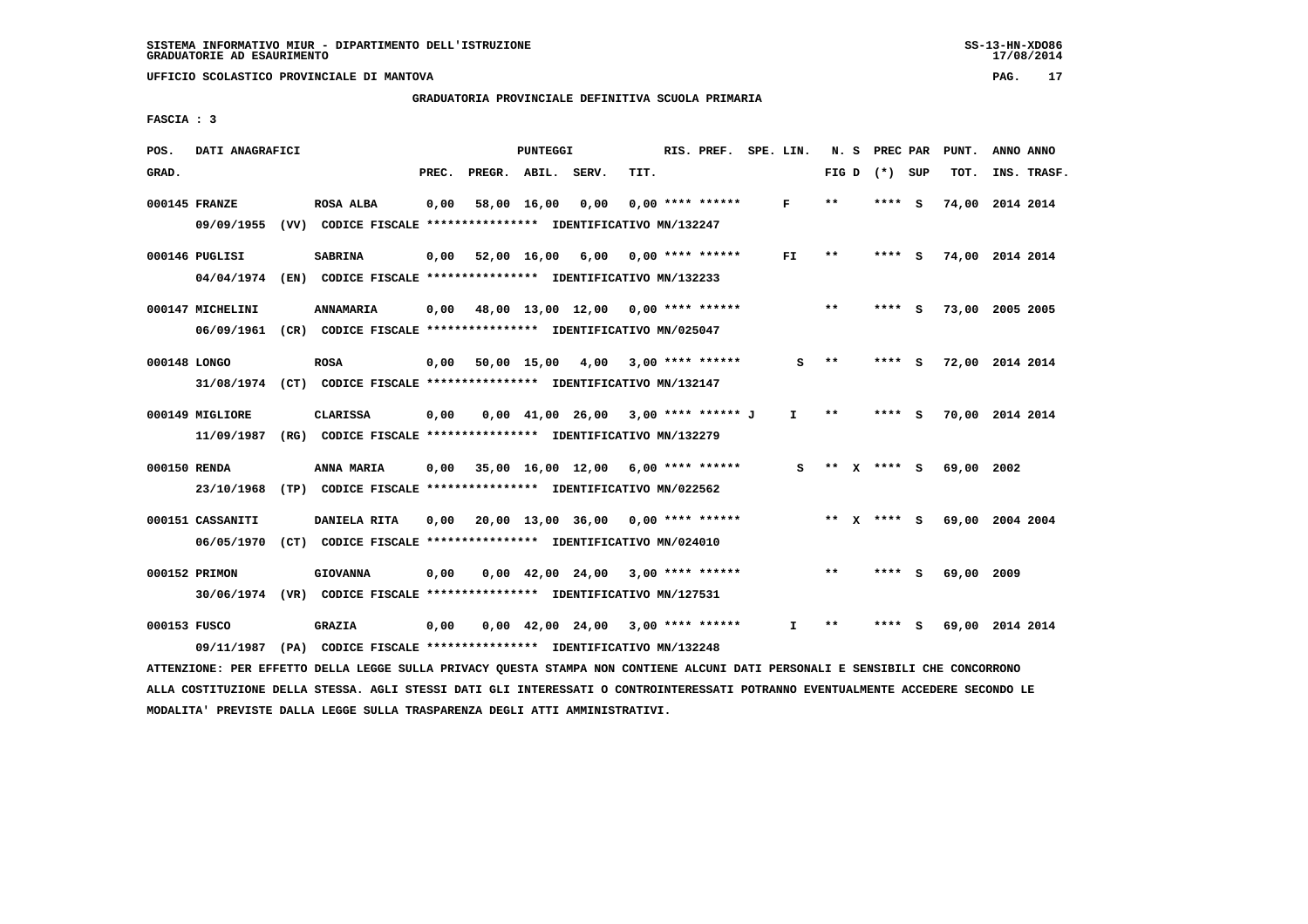**GRADUATORIA PROVINCIALE DEFINITIVA SCUOLA PRIMARIA**

 **FASCIA : 3**

| POS.  | DATI ANAGRAFICI |                                                                                                                                 |       |                                           | PUNTEGGI    |                                       |      | RIS. PREF. SPE. LIN. |              |       | N. S PREC PAR     | PUNT.      | ANNO ANNO       |
|-------|-----------------|---------------------------------------------------------------------------------------------------------------------------------|-------|-------------------------------------------|-------------|---------------------------------------|------|----------------------|--------------|-------|-------------------|------------|-----------------|
| GRAD. |                 |                                                                                                                                 | PREC. | PREGR. ABIL. SERV.                        |             |                                       | TIT. |                      |              |       | FIG $D$ $(*)$ SUP | TOT.       | INS. TRASF.     |
|       | 000154 MAZZA    | <b>FILOMENA</b>                                                                                                                 | 0,00  |                                           |             | $0,00 \quad 41,00 \quad 24,00$        |      | 3,00 **** ****** J   | $\mathbf{I}$ |       | ** X **** S       | 68,00      | 2011 2011       |
|       |                 | 20/10/1988 (KR) CODICE FISCALE *************** IDENTIFICATIVO MN/129849                                                         |       |                                           |             |                                       |      |                      |              |       |                   |            |                 |
|       | 000155 CORRADI  | <b>CRISTINA</b>                                                                                                                 | 0,00  |                                           | 52,00 14,00 | 0,00                                  |      | $0.00$ **** ******   | $\mathbf{I}$ |       | ** x ****         | 66,00 2000 |                 |
|       |                 | 27/08/1966 (MN) CODICE FISCALE *************** IDENTIFICATIVO MN/020356                                                         |       |                                           |             |                                       |      |                      |              |       |                   |            |                 |
|       | 000156 PEZZALI  | LISA                                                                                                                            | 0,00  |                                           |             | $0,00$ 42,00 24,00 0,00 **** ****** J |      |                      | $\mathbf{I}$ | $* *$ | $***$ S           | 66,00 2009 |                 |
|       |                 | 03/05/1988 (MN) CODICE FISCALE *************** IDENTIFICATIVO MN/127527                                                         |       |                                           |             |                                       |      |                      |              |       |                   |            |                 |
|       | 000157 MODICA   | MARIANGELA                                                                                                                      | 0,00  |                                           |             | $30,00$ 15,00 12,00 9,00 **** ******  |      |                      | Ι.           | $* *$ | **** S            |            | 66,00 2014 2014 |
|       |                 | 17/05/1971 (TP) CODICE FISCALE *************** IDENTIFICATIVO MN/132168                                                         |       |                                           |             |                                       |      |                      |              |       |                   |            |                 |
|       | 000158 CURTOSI  | <b>FRANCESCA</b>                                                                                                                | 0,00  |                                           |             | $0,00$ 41,00 24,00 0,00 **** ****** J |      |                      | $\mathbf{I}$ | $* *$ | **** S            | 65,00 2007 |                 |
|       |                 | 04/07/1985 (VV) CODICE FISCALE *************** IDENTIFICATIVO MN/025901                                                         |       |                                           |             |                                       |      |                      |              |       |                   |            |                 |
|       | 000159 CERIATI  | LISA                                                                                                                            | 0,00  |                                           |             | $0,00$ 41,00 24,00 0,00 **** ******   |      |                      | I.           | $* *$ | ****              | 65,00 2007 |                 |
|       |                 | 28/11/1986 (MN) CODICE FISCALE *************** IDENTIFICATIVO MN/025943                                                         |       |                                           |             |                                       |      |                      |              |       |                   |            |                 |
|       | 000160 COPPOLA  | NAGAINA CAROL                                                                                                                   |       | $0,00$ 15,00 14,00 36,00 0,00 **** ****** |             |                                       |      |                      |              | $***$ | **** S            |            | 65,00 2011 2011 |
|       |                 | 05/10/1979 (PA) CODICE FISCALE *************** IDENTIFICATIVO MN/129719                                                         |       |                                           |             |                                       |      |                      |              |       |                   |            |                 |
|       | 000161 FERLISI  | <b>ROSALIA</b>                                                                                                                  |       | 0,00 50,00 14,00 0,00                     |             |                                       |      | $0.00$ **** ******   |              |       | ** x **** s       |            | 64,00 2011 2011 |
|       |                 | 02/12/1970 (AG) CODICE FISCALE *************** IDENTIFICATIVO MN/129549                                                         |       |                                           |             |                                       |      |                      |              |       |                   |            |                 |
|       |                 |                                                                                                                                 |       |                                           |             |                                       |      |                      |              |       |                   |            |                 |
|       | 000162 VIRZI'   | ANNA MARIA                                                                                                                      | 0,00  |                                           |             | $9,00$ 15,00 36,00 3,00 **** ******   |      |                      | F            | **    | **** S            |            | 63,00 2011 2011 |
|       |                 | 26/08/1967 (CT) CODICE FISCALE *************** IDENTIFICATIVO MN/129647                                                         |       |                                           |             |                                       |      |                      |              |       |                   |            |                 |
|       |                 | ATTENZIONE: PER EFFETTO DELLA LEGGE SULLA PRIVACY OUESTA STAMPA NON CONTIENE ALCUNI DATI PERSONALI E SENSIBILI CHE CONCORRONO   |       |                                           |             |                                       |      |                      |              |       |                   |            |                 |
|       |                 | ALLA COSTITUZIONE DELLA STESSA. AGLI STESSI DATI GLI INTERESSATI O CONTROINTERESSATI POTRANNO EVENTUALMENTE ACCEDERE SECONDO LE |       |                                           |             |                                       |      |                      |              |       |                   |            |                 |

 **MODALITA' PREVISTE DALLA LEGGE SULLA TRASPARENZA DEGLI ATTI AMMINISTRATIVI.**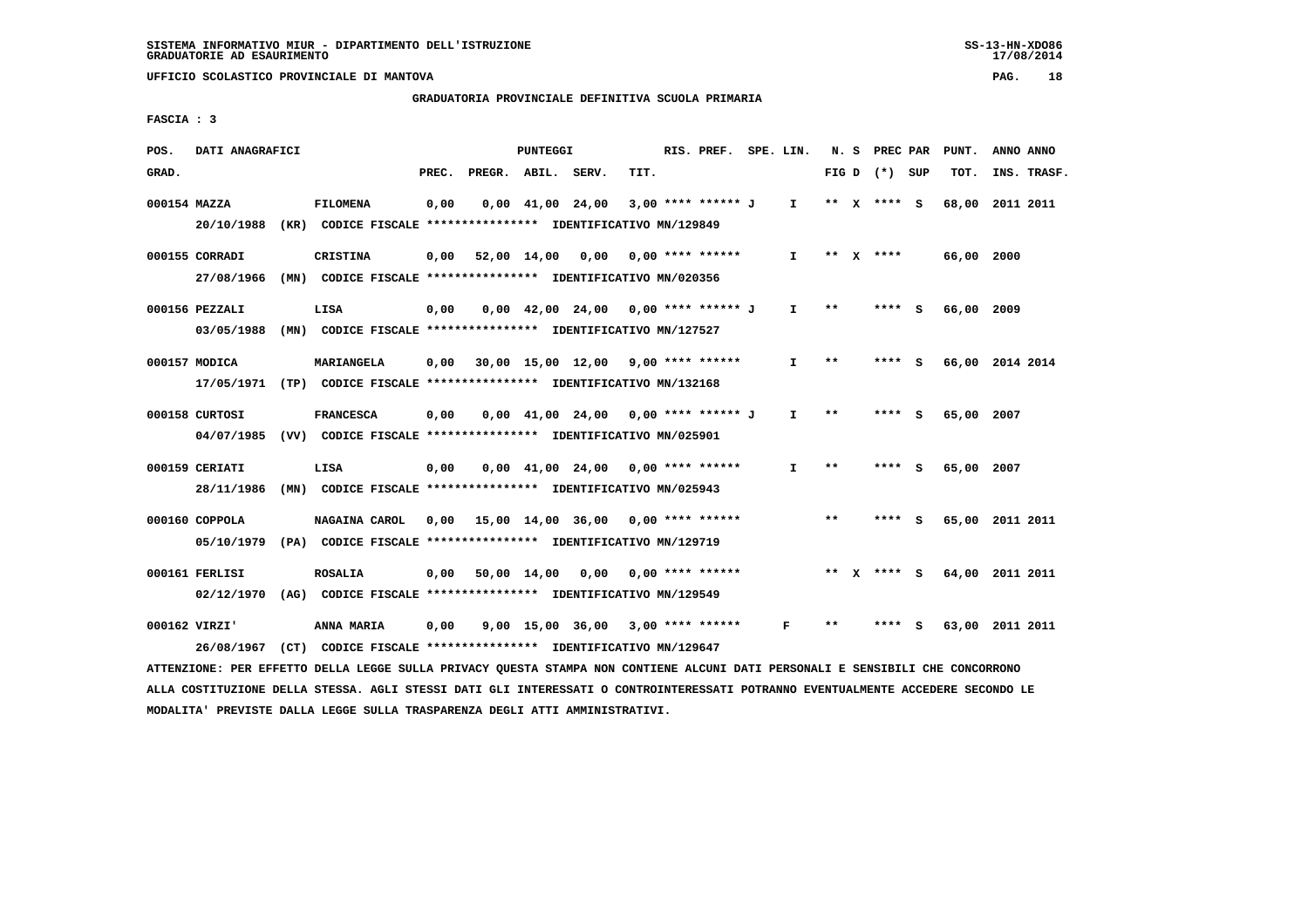#### **GRADUATORIA PROVINCIALE DEFINITIVA SCUOLA PRIMARIA**

 **FASCIA : 3**

| POS.  | DATI ANAGRAFICI                                                                                                               |                                                               |       |                    | PUNTEGGI |                                                                               |      | RIS. PREF. SPE. LIN. |              |       | N. S PREC PAR   | PUNT.           | ANNO ANNO |             |
|-------|-------------------------------------------------------------------------------------------------------------------------------|---------------------------------------------------------------|-------|--------------------|----------|-------------------------------------------------------------------------------|------|----------------------|--------------|-------|-----------------|-----------------|-----------|-------------|
| GRAD. |                                                                                                                               |                                                               | PREC. | PREGR. ABIL. SERV. |          |                                                                               | TIT. |                      |              |       | FIG D $(*)$ SUP | TOT.            |           | INS. TRASF. |
|       | 000163 D'IPPOLITO                                                                                                             | <b>ANTONIA</b>                                                | 0,00  |                    |          | 24,00 18,00 18,00                                                             |      | $3,00$ **** ******   | $\mathbf{I}$ | **    | $***$ S         | 63,00           | 2014 2014 |             |
|       | 13/01/1975 (TA) CODICE FISCALE *************** IDENTIFICATIVO MN/132230                                                       |                                                               |       |                    |          |                                                                               |      |                      |              |       |                 |                 |           |             |
|       | 000164 LANFREDI                                                                                                               | <b>ISABELLA</b>                                               | 0,00  |                    |          | 50,00 6,00 0,00 6,00 **** ******                                              |      |                      | $\mathbf{I}$ | $* *$ | $***$ S         | 62,00 2007      |           |             |
| s     | 11/12/1975 (MN) CODICE FISCALE **************** IDENTIFICATIVO MN/026194                                                      |                                                               |       |                    |          |                                                                               |      |                      |              |       |                 |                 |           |             |
|       |                                                                                                                               |                                                               |       |                    |          |                                                                               |      |                      |              |       |                 |                 |           |             |
|       | 000165 CARPINELLI                                                                                                             | <b>ANGELITA</b>                                               |       |                    |          | $0,00$ 40,00 16,00 0,00 6,00 **** ******                                      |      |                      | F            |       | ** x **** S     | 62,00 2014 2014 |           |             |
|       | 01/10/1969 (RC) CODICE FISCALE *************** IDENTIFICATIVO MN/132100                                                       |                                                               |       |                    |          |                                                                               |      |                      |              |       |                 |                 |           |             |
|       | 000166 LO PRESTI COSTAN ROSALINDA                                                                                             |                                                               | 0,00  |                    |          | $36,00$ 17,00 2,00 6,00 **** ******                                           |      |                      | F            | $* *$ | **** S          | 61,00 2014 2014 |           |             |
|       | 04/11/1977 (ME) CODICE FISCALE *************** IDENTIFICATIVO MN/132276                                                       |                                                               |       |                    |          |                                                                               |      |                      |              |       |                 |                 |           |             |
|       |                                                                                                                               |                                                               |       |                    |          |                                                                               |      |                      |              |       |                 |                 |           |             |
|       | 000167 FARINA                                                                                                                 | <b>SIMONA</b>                                                 | 0,00  |                    |          | $0,00$ 41,00 12,00 6,00 **** ******                                           |      |                      | $\mathbf{I}$ | $***$ | $***$ S         | 59,00 2007      |           |             |
|       | 14/09/1968 (MN) CODICE FISCALE *************** IDENTIFICATIVO MN/025978                                                       |                                                               |       |                    |          |                                                                               |      |                      |              |       |                 |                 |           |             |
|       | 000168 SACCHI                                                                                                                 | SILVIA                                                        |       |                    |          | $0,00$ 42,00 15,00 2,00 0,00 **** ******                                      |      |                      |              | $***$ | $***$ S         | 59,00 2007      |           |             |
|       | 22/11/1963 (MN) CODICE FISCALE *************** IDENTIFICATIVO MN/023884                                                       |                                                               |       |                    |          |                                                                               |      |                      |              |       |                 |                 |           |             |
|       |                                                                                                                               |                                                               |       |                    |          |                                                                               |      |                      |              |       |                 |                 |           |             |
|       | 000169 PROVENZANO                                                                                                             | <b>MARGHERITA MA</b>                                          |       |                    |          | 0,00 36,00 15,00 2,00 6,00 **** ****** L                                      |      |                      | $\mathbf{I}$ | $* *$ | $***5$          | 59,00 2014 2014 |           |             |
|       | 24/10/1964 (AG) CODICE FISCALE *************** IDENTIFICATIVO MN/132291                                                       |                                                               |       |                    |          |                                                                               |      |                      |              |       |                 |                 |           |             |
|       | 000170 PISERA'                                                                                                                | <b>SUSANNA</b>                                                | 0,00  |                    |          | $6,00$ 14,00 36,00 3,00 **** ******                                           |      |                      |              |       | ** X **** S     | 59,00 2014 2014 |           |             |
|       | 03/12/1974 (VV) CODICE FISCALE *************** IDENTIFICATIVO MN/132356                                                       |                                                               |       |                    |          |                                                                               |      |                      |              |       |                 |                 |           |             |
|       |                                                                                                                               |                                                               |       |                    |          |                                                                               |      |                      |              |       |                 |                 |           |             |
|       | 000171 IAMELE                                                                                                                 | SARA                                                          | 0,00  |                    |          | $0.00 \quad 41.00 \quad 12.00 \quad 6.00 \quad *** \quad *** \quad J \quad I$ |      |                      |              | $***$ | **** S          | 59,00 2014 2014 |           |             |
|       | 01/10/1987                                                                                                                    | (FG) CODICE FISCALE **************** IDENTIFICATIVO MN/132272 |       |                    |          |                                                                               |      |                      |              |       |                 |                 |           |             |
|       | ATTENZIONE: PER EFFETTO DELLA LEGGE SULLA PRIVACY QUESTA STAMPA NON CONTIENE ALCUNI DATI PERSONALI E SENSIBILI CHE CONCORRONO |                                                               |       |                    |          |                                                                               |      |                      |              |       |                 |                 |           |             |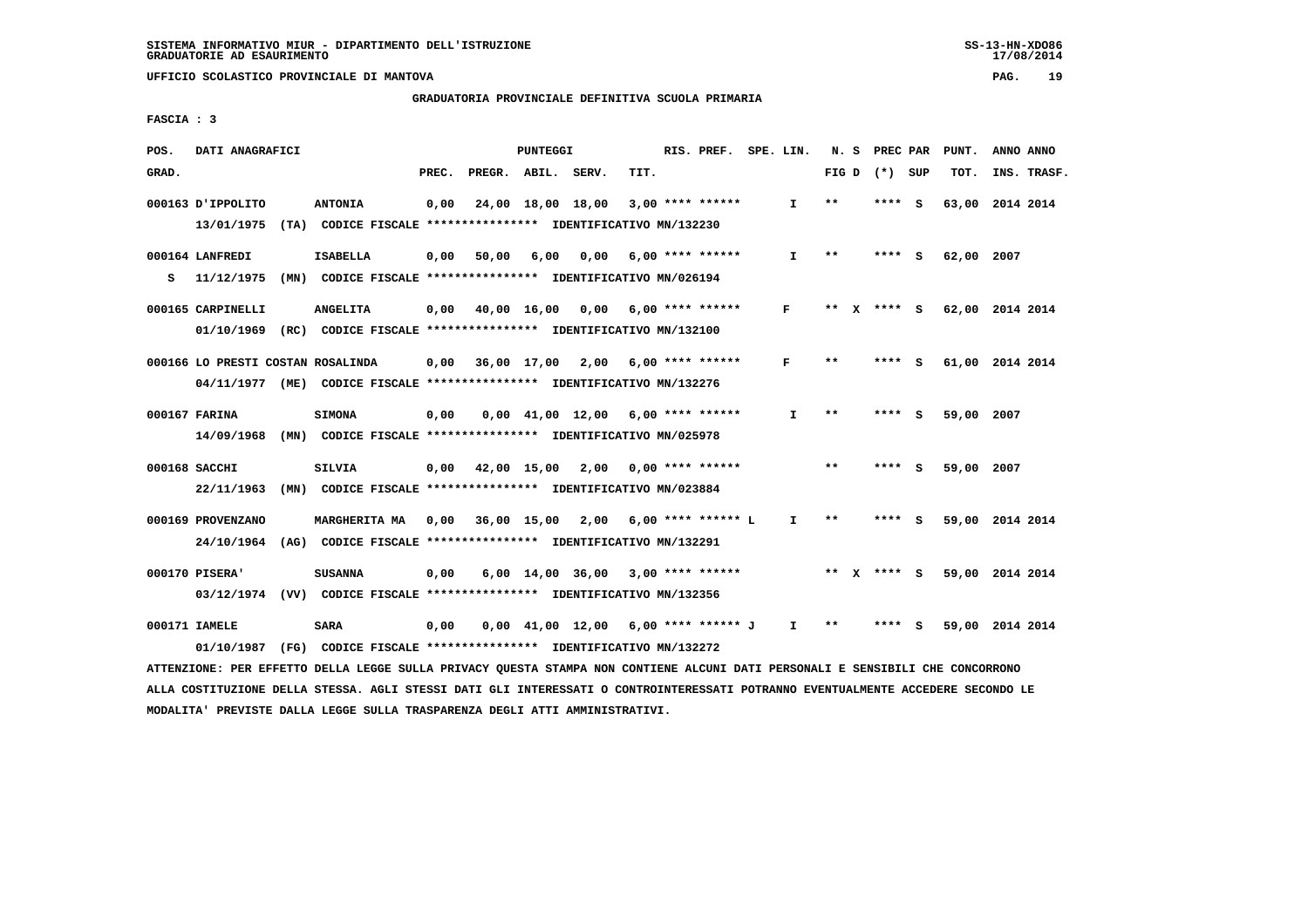# **GRADUATORIA PROVINCIALE DEFINITIVA SCUOLA PRIMARIA**

 **FASCIA : 3**

| POS.         | DATI ANAGRAFICI                                                                                                               |                                                              |       |                    | <b>PUNTEGGI</b> |                                                                     |      | RIS. PREF. SPE. LIN. |              |       |      | N. S PREC PAR   | PUNT.           | ANNO ANNO |             |
|--------------|-------------------------------------------------------------------------------------------------------------------------------|--------------------------------------------------------------|-------|--------------------|-----------------|---------------------------------------------------------------------|------|----------------------|--------------|-------|------|-----------------|-----------------|-----------|-------------|
| GRAD.        |                                                                                                                               |                                                              | PREC. | PREGR. ABIL. SERV. |                 |                                                                     | TIT. |                      |              |       |      | FIG D $(*)$ SUP | TOT.            |           | INS. TRASF. |
|              | 000172 MELLUSO<br>21/09/1962 (RM) CODICE FISCALE *************** IDENTIFICATIVO MN/129850                                     | TIZIANA                                                      | 0,00  |                    |                 | 15,00 16,00 24,00                                                   |      | $3,00$ **** ******   |              | $***$ |      | **** S          | 58,00 2011 2011 |           |             |
|              |                                                                                                                               |                                                              |       |                    |                 |                                                                     |      |                      |              |       |      |                 |                 |           |             |
|              | 000173 GUALCO                                                                                                                 | <b>IRENE</b>                                                 | 0,00  |                    |                 | $0,00$ 42,00 12,00 3,00 **** ****** J                               |      |                      |              | $* *$ |      | **** S          | 57,00 2007      |           |             |
|              | 07/04/1976 (IM) CODICE FISCALE *************** IDENTIFICATIVO MN/025988                                                       |                                                              |       |                    |                 |                                                                     |      |                      |              |       |      |                 |                 |           |             |
|              | 000174 AGA ROSSI                                                                                                              | MONICA                                                       |       | $0,00$ 12,00       |                 | 6,00 36,00                                                          |      | $3,00$ **** ******   |              | $***$ |      | **** S          | 57,00 2007      |           |             |
| s            | 19/04/1964 (MI) CODICE FISCALE *************** IDENTIFICATIVO MN/025865                                                       |                                                              |       |                    |                 |                                                                     |      |                      |              |       |      |                 |                 |           |             |
|              | 000175 ZECCHINA                                                                                                               | <b>SILVIA</b>                                                | 0,00  |                    |                 | $0,00$ 18,00 36,00 0,00 **** ******                                 |      |                      | I.           | $* *$ |      | **** S          | 54,00 2007      |           |             |
|              | 09/05/1986                                                                                                                    | (MN) CODICE FISCALE *************** IDENTIFICATIVO MN/026049 |       |                    |                 |                                                                     |      |                      |              |       |      |                 |                 |           |             |
|              |                                                                                                                               |                                                              |       |                    |                 |                                                                     |      |                      |              |       |      |                 |                 |           |             |
|              | 000176 GHIRETTI<br>18/05/1988 (PR) CODICE FISCALE *************** IDENTIFICATIVO MN/127529                                    | <b>ISABELLA</b>                                              | 0,00  |                    |                 | $0.00 \quad 42.00 \quad 12.00 \quad 0.00 \quad *** \quad *** \quad$ |      |                      | $\mathbf{I}$ | $***$ |      | $***5$          | 54,00 2009      |           |             |
|              |                                                                                                                               |                                                              |       |                    |                 |                                                                     |      |                      |              |       |      |                 |                 |           |             |
| 000177 GRECO |                                                                                                                               | MARIA                                                        | 0,00  |                    |                 | $5,00$ 12,00 34,00 0,00 **** ******                                 |      |                      |              | $***$ |      | **** S          | 51,00 2014 2014 |           |             |
|              | 14/04/1976 (VV) CODICE FISCALE *************** IDENTIFICATIVO MN/132068                                                       |                                                              |       |                    |                 |                                                                     |      |                      |              |       |      |                 |                 |           |             |
|              | 000178 TUMBARELLO                                                                                                             | <b>GIUSEPPA MARI</b>                                         |       |                    |                 | 0,00 33,00 14,00 0,00                                               |      | $3,00$ **** ******   |              | $* *$ |      | **** S          | 50,00 2014 2014 |           |             |
|              | 04/06/1974 (TP) CODICE FISCALE *************** IDENTIFICATIVO MN/132198                                                       |                                                              |       |                    |                 |                                                                     |      |                      |              |       |      |                 |                 |           |             |
|              | 000179 MERCADANTE                                                                                                             | <b>ROSA</b>                                                  |       |                    |                 | $0,00$ 12,00 16,00 18,00 3,00 **** ******                           |      |                      | $\mathbf{I}$ |       | ** X | ****            | 49,00 2014 2014 |           |             |
|              | 13/01/1977 (NA) CODICE FISCALE **************** IDENTIFICATIVO MN/132278                                                      |                                                              |       |                    |                 |                                                                     |      |                      |              |       |      |                 |                 |           |             |
|              |                                                                                                                               |                                                              |       |                    |                 |                                                                     |      |                      |              |       |      |                 |                 |           |             |
|              | 000180 FORESTIERO                                                                                                             | <b>STEFANIA</b>                                              | 0,00  |                    |                 | $3,00$ 12,00 34,00 0,00 **** ******                                 |      |                      |              | $* *$ |      | **** S          | 49,00 2014 2014 |           |             |
|              | 03/01/1976                                                                                                                    | (CS) CODICE FISCALE *************** IDENTIFICATIVO MN/132245 |       |                    |                 |                                                                     |      |                      |              |       |      |                 |                 |           |             |
|              | ATTENZIONE: PER EFFETTO DELLA LEGGE SULLA PRIVACY QUESTA STAMPA NON CONTIENE ALCUNI DATI PERSONALI E SENSIBILI CHE CONCORRONO |                                                              |       |                    |                 |                                                                     |      |                      |              |       |      |                 |                 |           |             |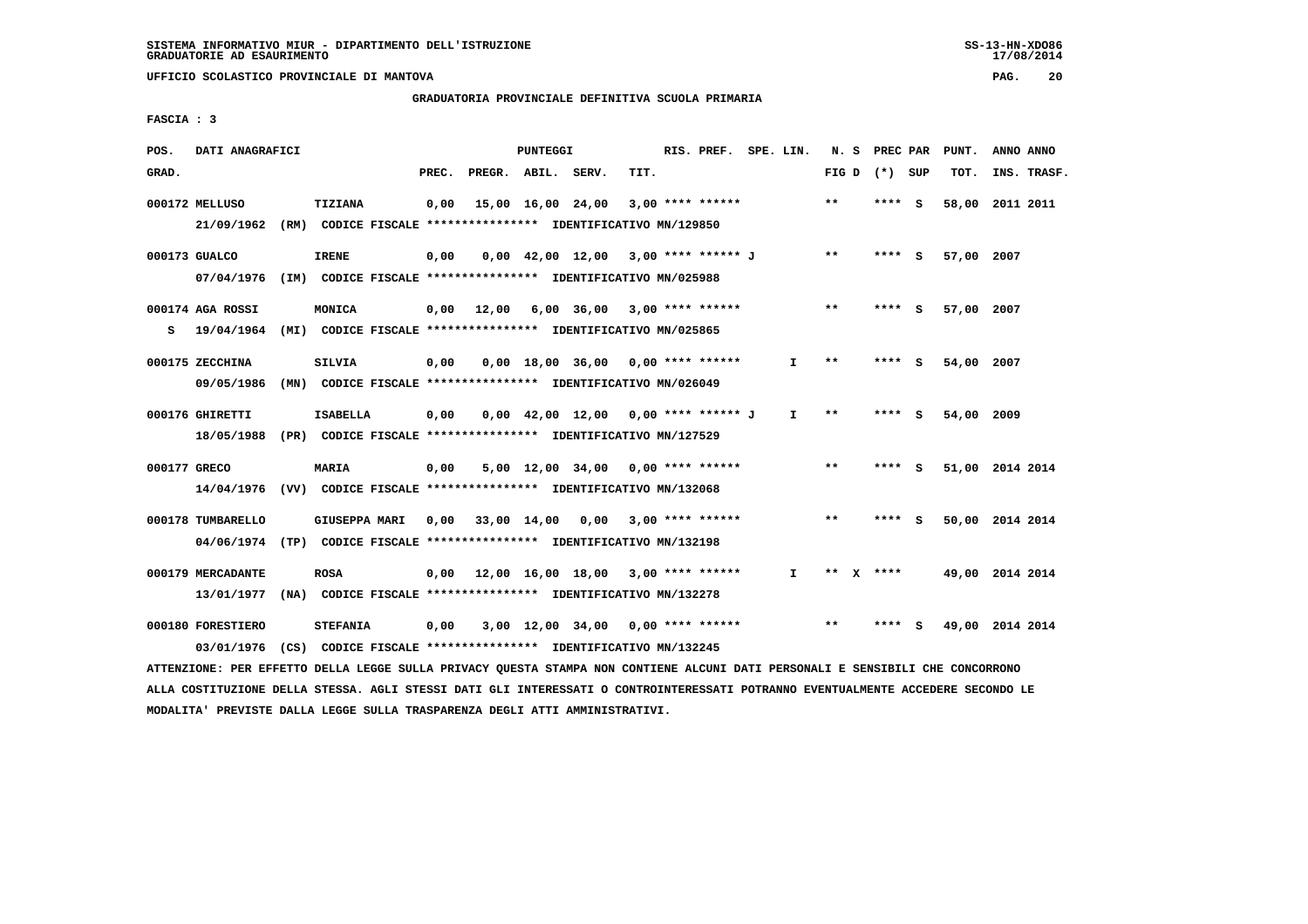# **GRADUATORIA PROVINCIALE DEFINITIVA SCUOLA PRIMARIA**

 **FASCIA : 3**

| POS.         | DATI ANAGRAFICI   |                                                                                                                               |       |                               | PUNTEGGI     |                                                        |      | RIS. PREF. SPE. LIN.      |              | N. S PREC PAR   |        | PUNT.           | ANNO ANNO |             |
|--------------|-------------------|-------------------------------------------------------------------------------------------------------------------------------|-------|-------------------------------|--------------|--------------------------------------------------------|------|---------------------------|--------------|-----------------|--------|-----------------|-----------|-------------|
| GRAD.        |                   |                                                                                                                               | PREC. | PREGR. ABIL. SERV.            |              |                                                        | TIT. |                           |              | FIG D $(*)$ SUP |        | TOT.            |           | INS. TRASF. |
|              | 000181 PATERNO'   | <b>MARIANNA</b>                                                                                                               | 0,00  |                               |              | 24,00 12,00 12,00                                      |      | $0.00$ **** ******        |              | $* *$           | **** S | 48,00 2007 2007 |           |             |
|              |                   | 07/05/1978 (CT) CODICE FISCALE *************** IDENTIFICATIVO MN/026201                                                       |       |                               |              |                                                        |      |                           |              |                 |        |                 |           |             |
|              | 000182 SCHILLACI  | <b>OLGA</b>                                                                                                                   |       |                               |              | $0,00$ 27,00 16,00 2,00 3,00 **** ******               |      |                           | $\mathbf{I}$ | $* *$           | **** S | 48,00 2014 2014 |           |             |
|              |                   | 01/08/1974 (CT) CODICE FISCALE *************** IDENTIFICATIVO MN/132346                                                       |       |                               |              |                                                        |      |                           |              |                 |        |                 |           |             |
|              | 000183 ALLEGRETTI | <b>ELISA</b>                                                                                                                  | 0,00  | 40,00                         | 6,00         |                                                        |      | $0,00$ $0,00$ **** ****** |              | $***$           | **** S | 46,00 2014 2014 |           |             |
|              |                   | S 10/09/1973 (MO) CODICE FISCALE *************** IDENTIFICATIVO MN/132119                                                     |       |                               |              |                                                        |      |                           |              |                 |        |                 |           |             |
| 000184 LAURO |                   | CARLA                                                                                                                         |       |                               |              | $0,00$ 12,00 16,00 12,00 0,00 **** ******              |      |                           | F            | $* *$           | **** S | 40,00 2014 2014 |           |             |
|              |                   | 20/12/1975 (NA) CODICE FISCALE *************** IDENTIFICATIVO MN/132145                                                       |       |                               |              |                                                        |      |                           |              |                 |        |                 |           |             |
| 000185 ZULLI |                   | <b>SERENA</b>                                                                                                                 |       |                               |              | $0,00$ 11,00 6,00 22,00 0,00 **** ******               |      |                           |              | $* *$           | **** S | 39,00 2007      |           |             |
| S.           |                   | 26/03/1986 (MN) CODICE FISCALE **************** IDENTIFICATIVO MN/026052                                                      |       |                               |              |                                                        |      |                           |              |                 |        |                 |           |             |
|              | 000186 PIGNOTTI   | <b>ALESSANDRA</b>                                                                                                             | 0,00  |                               | $0,00$ 39,00 | 0,00                                                   |      | $0.00$ **** ******        | $\mathbf{I}$ | **              | **** S | 39,00 2014 2014 |           |             |
|              |                   | 15/01/1976 (BO) CODICE FISCALE *************** IDENTIFICATIVO MN/132289                                                       |       |                               |              |                                                        |      |                           |              |                 |        |                 |           |             |
|              | 000187 CIARFELLA  | <b>GERMANA</b>                                                                                                                |       | $0,00$ $19,00$ $14,00$ $0,00$ |              |                                                        |      | $3,00$ **** ******        |              | $\star\star$    | **** S | 36,00 2005 2005 |           |             |
|              |                   | 01/12/1978 (PE) CODICE FISCALE *************** IDENTIFICATIVO MN/025093                                                       |       |                               |              |                                                        |      |                           |              |                 |        |                 |           |             |
|              | 000188 ROMANO     | <b>GIOVANNA</b>                                                                                                               |       |                               |              | $0,00$ 18,00 17,00 0,00 0,00 **** ******               |      |                           | I.           | $***$           | **** S | 35,00 2011 2011 |           |             |
|              |                   | 12/06/1979 (PA) CODICE FISCALE **************** IDENTIFICATIVO MN/129796                                                      |       |                               |              |                                                        |      |                           |              |                 |        |                 |           |             |
| 000189 RENDE |                   | PINA                                                                                                                          |       |                               |              | $0,00$ $10,00$ $12,00$ $6,00$ $6,00$ $***$ $***$ $***$ |      |                           |              | $* *$           | **** S | 34,00 2004 2004 |           |             |
|              |                   | 20/12/1964 (CS) CODICE FISCALE *************** IDENTIFICATIVO MN/024156                                                       |       |                               |              |                                                        |      |                           |              |                 |        |                 |           |             |
|              |                   | ATTENZIONE: PER EFFETTO DELLA LEGGE SULLA PRIVACY QUESTA STAMPA NON CONTIENE ALCUNI DATI PERSONALI E SENSIBILI CHE CONCORRONO |       |                               |              |                                                        |      |                           |              |                 |        |                 |           |             |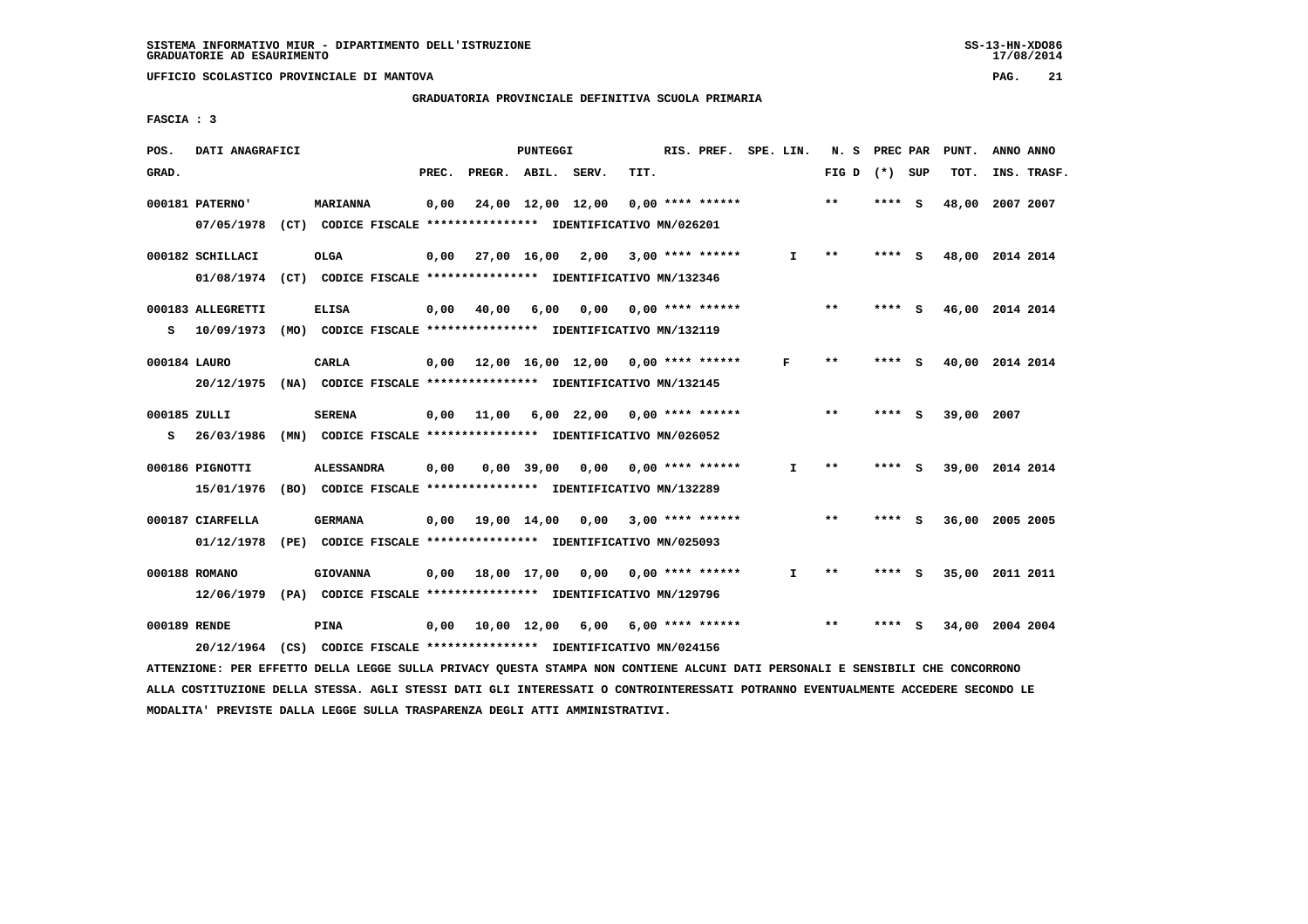#### **GRADUATORIA PROVINCIALE DEFINITIVA SCUOLA PRIMARIA**

 **FASCIA : 3**

| POS.         | DATI ANAGRAFICI                |                                                                                                |       |                    | PUNTEGGI           |      |      | RIS. PREF.               | SPE. LIN.    | N.S   |      | PREC PAR | PUNT.           | ANNO ANNO |             |
|--------------|--------------------------------|------------------------------------------------------------------------------------------------|-------|--------------------|--------------------|------|------|--------------------------|--------------|-------|------|----------|-----------------|-----------|-------------|
| GRAD.        |                                |                                                                                                | PREC. | PREGR. ABIL. SERV. |                    |      | TIT. |                          |              | FIG D |      | (*) SUP  | TOT.            |           | INS. TRASF. |
|              | 000190 CANNATA<br>17/09/1973   | TIZIANA<br>(RG) CODICE FISCALE **************** IDENTIFICATIVO MN/132158                       | 0,00  |                    | $6,00$ 15,00       |      |      | $0.00$ 13.00 **** ****** | $\mathbf{I}$ | $**$  |      | **** S   | 34,00           | 2014 2014 |             |
|              | 000191 AGOSTA                  | <b>GIROLAMA</b>                                                                                | 0,00  |                    | 12,00 16,00        | 0,00 |      | $6,00$ **** ******       | I.           | $**$  | **** | - S      | 34,00 2014 2014 |           |             |
|              | 000192 D'AMICO                 | 31/01/1974 (TP) CODICE FISCALE *************** IDENTIFICATIVO MN/132051<br><b>GIUSI ELIANA</b> | 0,00  | 15,00 16,00        |                    | 0.00 |      | $0.00$ **** ******       | I.           | $* *$ | **** | - S      | 31,00 2014 2014 |           |             |
|              | 30/12/1975<br>000193 BOTTONE   | (CT) CODICE FISCALE **************** IDENTIFICATIVO MN/132192<br><b>PAOLO</b>                  | 0,00  | 24,00              | 6,00               | 0.00 |      | $0.00$ **** ******       |              | $* *$ | **** | <b>S</b> | 30,00           | 2011 2011 |             |
| s            | 25/07/1973                     | (NA) CODICE FISCALE **************** IDENTIFICATIVO MN/129725                                  |       |                    |                    |      |      |                          |              |       |      |          |                 |           |             |
|              | 000194 BUSCEMI<br>28/09/1978   | SONIA<br>(AG) CODICE FISCALE **************** IDENTIFICATIVO MN/022620                         | 0,00  | 15,00 14,00        |                    | 0,00 |      | $0.00$ **** ******       | s            | $* *$ |      | X **** S | 29,00           | 2007      |             |
| 000195 BILLA |                                | SONIA                                                                                          | 0,00  |                    | $9,00 \quad 16,00$ | 0.00 |      | $3.00$ **** ******       | $\mathbf{I}$ | $**$  |      | **** S   | 28,00 2014 2014 |           |             |
| 000196 IENGO | 20/03/1971                     | (ME) CODICE FISCALE **************** IDENTIFICATIVO MN/132087<br><b>MARIO</b>                  | 0,00  | 10,00 14,00        |                    | 0,00 |      | $3.00$ **** ******       |              | $***$ | **** | - S      | 27,00           | 2007 2007 |             |
|              | 01/02/1973                     | (NA) CODICE FISCALE **************** IDENTIFICATIVO MN/026147                                  |       |                    |                    |      |      |                          |              |       |      |          |                 |           |             |
|              | 000197 CALIENDO<br>02/12/1976  | MARIA ROSA<br>(NA) CODICE FISCALE **************** IDENTIFICATIVO MN/129522                    | 0,00  | 13,00 13,00        |                    | 0,00 |      | $0.00$ **** ******       | I.           | $***$ | **** | - S      | 26,00           | 2011 2011 |             |
|              | 000198 SICILIANO<br>09/09/1962 | <b>MARIA PIA</b><br>(PA) CODICE FISCALE **************** IDENTIFICATIVO MN/132265              | 0,00  |                    | 10,00 16,00        | 0.00 |      | $0.00$ **** ******       | I.           | $* *$ |      | **** S   | 26,00           | 2014 2014 |             |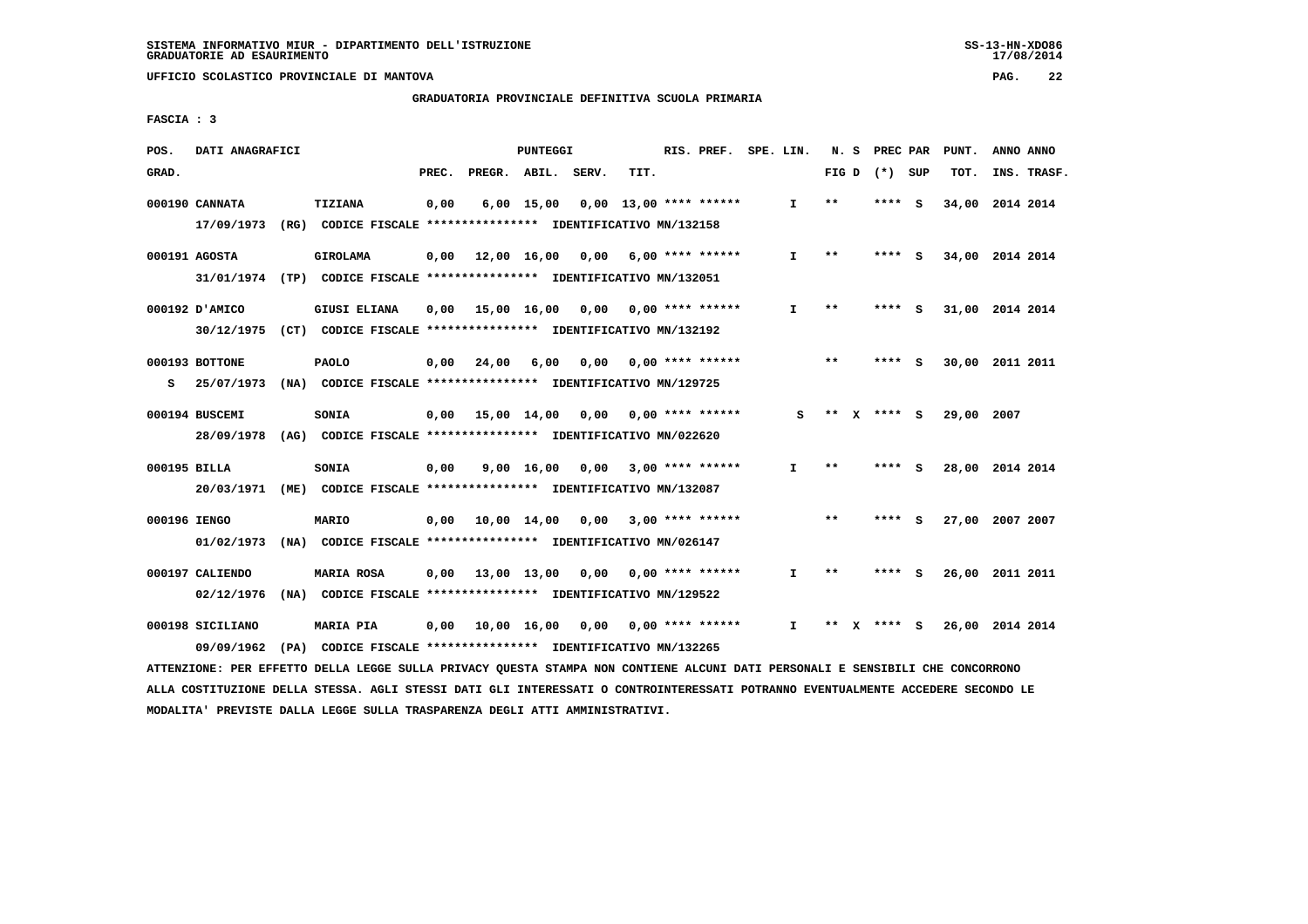**GRADUATORIA PROVINCIALE DEFINITIVA SCUOLA PRIMARIA**

 **FASCIA : 3**

| POS.         | DATI ANAGRAFICI   |                                                                                                                               |       |                    | <b>PUNTEGGI</b>    |                     |      | RIS. PREF.                | SPE. LIN. |              |       | N. S PREC PAR   |     | PUNT.           | ANNO ANNO |             |
|--------------|-------------------|-------------------------------------------------------------------------------------------------------------------------------|-------|--------------------|--------------------|---------------------|------|---------------------------|-----------|--------------|-------|-----------------|-----|-----------------|-----------|-------------|
| GRAD.        |                   |                                                                                                                               | PREC. | PREGR. ABIL. SERV. |                    |                     | TIT. |                           |           |              |       | FIG D $(*)$ SUP |     | TOT.            |           | INS. TRASF. |
|              | 000199 PAPPALARDO | ANNA LUCIA                                                                                                                    | 0,00  |                    | 11,00 14,00        | 0,00                |      | $0.00$ **** ******        |           | I.           | $* *$ | ****            | - S | 25,00 2014 2014 |           |             |
|              | 23/07/1967        | (CT) CODICE FISCALE **************** IDENTIFICATIVO MN/132285                                                                 |       |                    |                    |                     |      |                           |           |              |       |                 |     |                 |           |             |
|              | 000200 BOTTONE    | <b>SANDRO</b>                                                                                                                 | 0,00  | 18,00              | 6,00               | 0,00                |      | $0.00$ **** ******        |           |              | $* *$ | ****            | - S | 24,00           | 2011 2011 |             |
| s            | 25/07/1973        | (NA) CODICE FISCALE **************** IDENTIFICATIVO MN/129726                                                                 |       |                    |                    |                     |      |                           |           |              |       |                 |     |                 |           |             |
|              | 000201 CIANCIMINO | SONIA                                                                                                                         | 0,00  |                    | 8,00 15,00         |                     |      | $0,00$ $0,00$ **** ****** |           |              | **    | **** S          |     | 23,00 2005 2005 |           |             |
|              | 21/11/1975        | (PA) CODICE FISCALE **************** IDENTIFICATIVO MN/025096                                                                 |       |                    |                    |                     |      |                           |           |              |       |                 |     |                 |           |             |
|              |                   |                                                                                                                               |       |                    |                    |                     |      |                           |           |              |       |                 |     |                 |           |             |
|              | 000202 CATALANO   | <b>VINCENZA</b>                                                                                                               | 0,00  |                    |                    | $9,00$ $14,00$ 0,00 |      | $0.00$ **** ******        |           | F            | $* *$ | ****            | - S | 23,00 2011 2011 |           |             |
|              | 02/02/1962        | (AG) CODICE FISCALE **************** IDENTIFICATIVO MN/129714                                                                 |       |                    |                    |                     |      |                           |           |              |       |                 |     |                 |           |             |
|              | 000203 D'ASARO    | <b>MARIA ANTONEL</b>                                                                                                          | 0,00  |                    | 3,00 17,00         |                     |      | $0,00$ 3,00 **** ******   |           | I.           | **    | **** S          |     | 23,00 2011 2011 |           |             |
|              | 11/06/1980        | (PA) CODICE FISCALE **************** IDENTIFICATIVO MN/129529                                                                 |       |                    |                    |                     |      |                           |           |              |       |                 |     |                 |           |             |
|              | 000204 PARRINO    |                                                                                                                               |       |                    |                    |                     |      | $0.00$ $0.00$ **** ****** |           | I.           | $***$ | **** S          |     | 22,00 2014 2014 |           |             |
|              |                   | PATRIZIA                                                                                                                      | 0,00  |                    | $6,00 \quad 16,00$ |                     |      |                           |           |              |       |                 |     |                 |           |             |
|              | 25/06/1968        | (RG) CODICE FISCALE **************** IDENTIFICATIVO MN/132286                                                                 |       |                    |                    |                     |      |                           |           |              |       |                 |     |                 |           |             |
|              | 000205 D'URSO     | <b>ANTONELLA CLE</b>                                                                                                          | 0,00  |                    | 6,00 16,00         | 0,00                |      | $0.00$ **** ******        |           | I.           | $* *$ | ****            |     | 22,00 2014 2014 |           |             |
|              | 12/02/1969        | (CT) CODICE FISCALE **************** IDENTIFICATIVO MN/132231                                                                 |       |                    |                    |                     |      |                           |           |              |       |                 |     |                 |           |             |
|              | 000206 PANASIDI   | <b>GIUSEPPA</b>                                                                                                               | 0,00  |                    | 0.00 16.00         |                     |      | $0.00$ 6.00 **** ******   |           | $\mathbf{I}$ | $* *$ | **** S          |     | 22,00 2014 2014 |           |             |
|              | 21/08/1966        | (ME) CODICE FISCALE **************** IDENTIFICATIVO MN/132283                                                                 |       |                    |                    |                     |      |                           |           |              |       |                 |     |                 |           |             |
|              |                   |                                                                                                                               |       |                    |                    |                     |      |                           |           |              |       |                 |     |                 |           |             |
| 000207 CAPPA |                   | <b>FLORINDA</b>                                                                                                               | 0,00  |                    | $6,00$ 15,00       | 0,00                |      | $0.00$ **** ******        |           |              |       | ** $X$ ****     |     | 21,00 2007 2007 |           |             |
|              | 27/02/1964        | (MN) CODICE FISCALE *************** IDENTIFICATIVO MN/025808                                                                  |       |                    |                    |                     |      |                           |           |              |       |                 |     |                 |           |             |
|              |                   | ATTENZIONE: PER EFFETTO DELLA LEGGE SULLA PRIVACY QUESTA STAMPA NON CONTIENE ALCUNI DATI PERSONALI E SENSIBILI CHE CONCORRONO |       |                    |                    |                     |      |                           |           |              |       |                 |     |                 |           |             |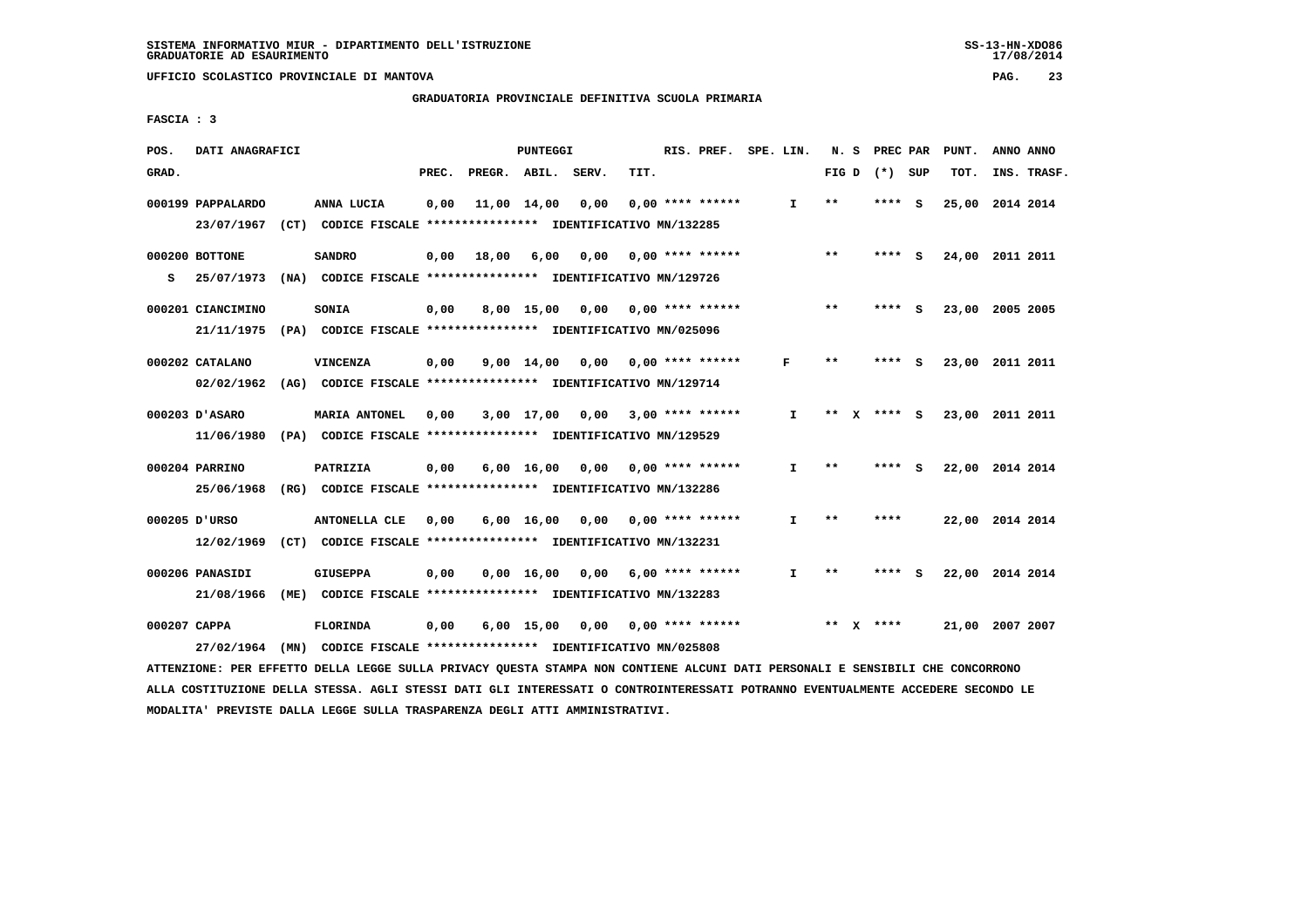# **GRADUATORIA PROVINCIALE DEFINITIVA SCUOLA PRIMARIA**

 **FASCIA : 3**

| POS.        | DATI ANAGRAFICI                                                                                                               |                                                                         |       | PUNTEGGI     |                                    |      | RIS. PREF. SPE. LIN. |              |                 | N. S PREC PAR | PUNT.      | ANNO ANNO       |  |
|-------------|-------------------------------------------------------------------------------------------------------------------------------|-------------------------------------------------------------------------|-------|--------------|------------------------------------|------|----------------------|--------------|-----------------|---------------|------------|-----------------|--|
| GRAD.       |                                                                                                                               |                                                                         | PREC. |              | PREGR. ABIL. SERV.                 | TIT. |                      |              | FIG D $(*)$ SUP |               | TOT.       | INS. TRASF.     |  |
|             | 000208 MORTELLARO                                                                                                             | <b>ANGELA</b>                                                           | 0,00  | $6,00$ 15,00 | 0,00                               |      | $0.00$ **** ******   |              | $* *$           | **** S        |            | 21,00 2011 2011 |  |
|             | 20/03/1976                                                                                                                    | (PA) CODICE FISCALE **************** IDENTIFICATIVO MN/129852           |       |              |                                    |      |                      |              |                 |               |            |                 |  |
|             | 000209 D'ANGELO                                                                                                               | <b>PALMA</b>                                                            | 0,00  |              | $6,00$ 10,00 2,00 3,00 **** ****** |      |                      |              | $***$           | **** S        |            | 21,00 2011 2011 |  |
|             |                                                                                                                               | 25/01/1967 (TP) CODICE FISCALE *************** IDENTIFICATIVO MN/129528 |       |              |                                    |      |                      |              |                 |               |            |                 |  |
| 000210 DURO |                                                                                                                               | PATRIZIA                                                                | 0,00  |              | $3,00$ 12,00 0,00 6,00 **** ****** |      |                      |              | $***$           | **** S        |            | 21,00 2014 2014 |  |
|             | 07/01/1974 (ME) CODICE FISCALE *************** IDENTIFICATIVO MN/132236                                                       |                                                                         |       |              |                                    |      |                      |              |                 |               |            |                 |  |
|             | 000211 BUCCOLO                                                                                                                | <b>ROSA</b>                                                             | 0,00  |              | $6,00$ 15,00 0,00 0,00 **** ****** |      |                      | F            | $***$           | **** S        |            | 21,00 2014 2014 |  |
|             | 03/01/1972                                                                                                                    | (MI) CODICE FISCALE **************** IDENTIFICATIVO MN/132149           |       |              |                                    |      |                      |              |                 |               |            |                 |  |
|             | 000212 VULTAGGIO                                                                                                              | VINCENZA ANNA                                                           | 0,00  |              | $6,00$ 15,00 0,00 0,00 **** ****** |      |                      | $\mathbf{I}$ | ** X **** S     |               |            | 21,00 2014 2014 |  |
|             | 22/03/1968                                                                                                                    | (TP) CODICE FISCALE **************** IDENTIFICATIVO MN/132194           |       |              |                                    |      |                      |              |                 |               |            |                 |  |
|             | 000213 MARTINEZ                                                                                                               | SALVATORE AGO                                                           | 0,00  |              | 3,00 17,00 0,00 0,00 **** ****** K |      |                      | $\mathbf{I}$ | $***$           | ****          | 20,00 2002 |                 |  |
|             |                                                                                                                               | 29/08/1961 (TP) CODICE FISCALE *************** IDENTIFICATIVO MN/020279 |       |              |                                    |      |                      |              |                 |               |            |                 |  |
|             | 000214 CALLEA                                                                                                                 | <b>ANGELO</b>                                                           | 0,00  |              | 4,00 16,00 0,00 0,00 **** ****** L |      |                      |              | $***$           | **** S        |            | 20,00 2005 2005 |  |
|             | 29/05/1963                                                                                                                    | (AG) CODICE FISCALE **************** IDENTIFICATIVO MN/025005           |       |              |                                    |      |                      |              |                 |               |            |                 |  |
|             | 000215 VASSALLO                                                                                                               | MARIA VALERIA                                                           | 0,00  |              | $6,00$ 14,00 0,00 0,00 **** ****** |      |                      |              | $***$           | **** S        |            | 20,00 2014 2014 |  |
|             |                                                                                                                               | 28/04/1976 (PA) CODICE FISCALE *************** IDENTIFICATIVO MN/132197 |       |              |                                    |      |                      |              |                 |               |            |                 |  |
|             | 000216 CAVALIERI                                                                                                              | <b>ANTONINA</b>                                                         | 0,00  |              | $0,00$ 14,00 0,00 6,00 **** ****** |      |                      | F            | $\star\star$    | **** S        |            | 20,00 2014 2014 |  |
|             | 26/04/1972                                                                                                                    | (SR) CODICE FISCALE *************** IDENTIFICATIVO MN/132169            |       |              |                                    |      |                      |              |                 |               |            |                 |  |
|             | ATTENZIONE: PER EFFETTO DELLA LEGGE SULLA PRIVACY QUESTA STAMPA NON CONTIENE ALCUNI DATI PERSONALI E SENSIBILI CHE CONCORRONO |                                                                         |       |              |                                    |      |                      |              |                 |               |            |                 |  |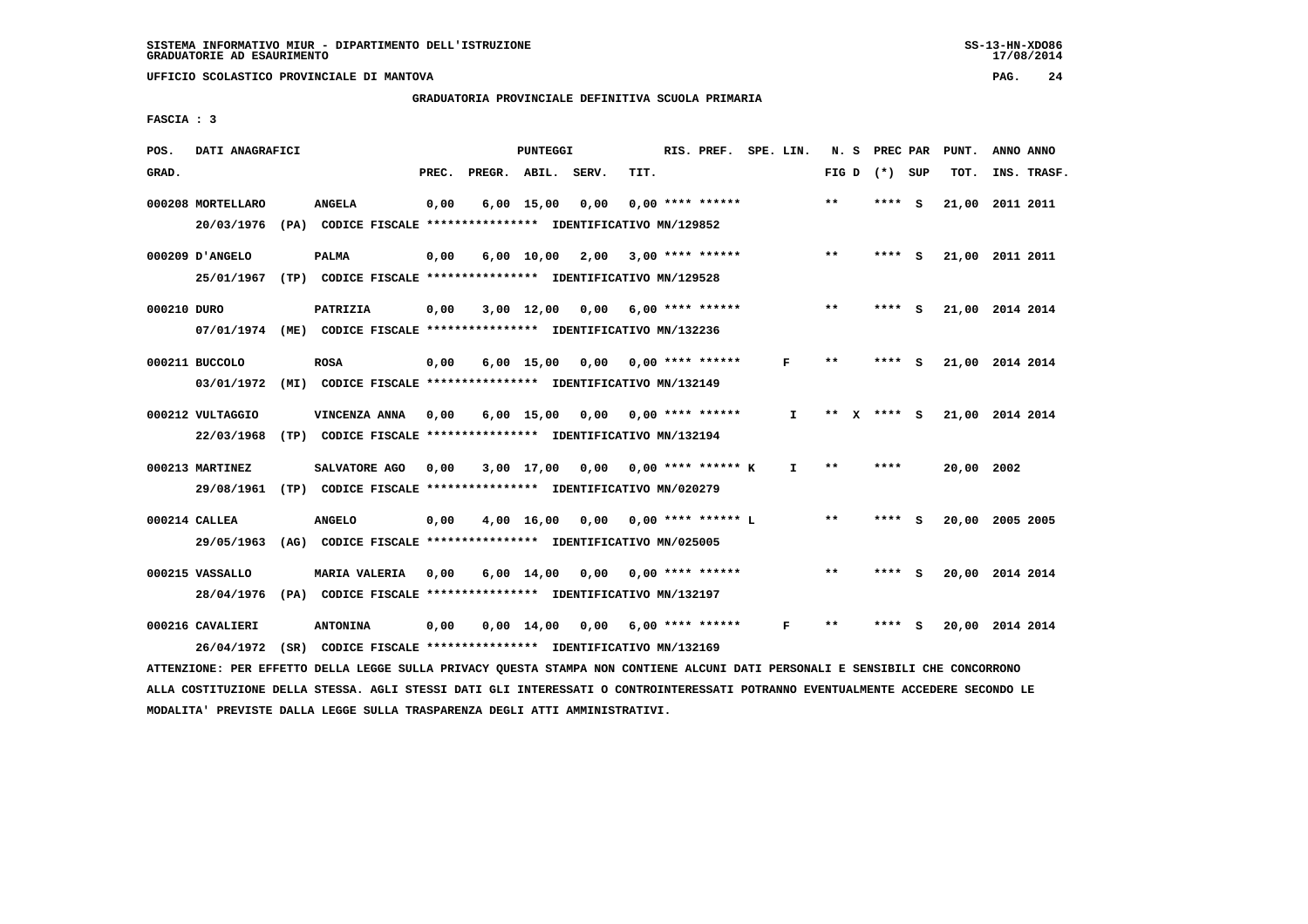#### **GRADUATORIA PROVINCIALE DEFINITIVA SCUOLA PRIMARIA**

 **FASCIA : 3**

| POS.         | DATI ANAGRAFICI                                                                           |  |                 | <b>PUNTEGGI</b> |              |                    |                                                                       |      | RIS. PREF. SPE. LIN. |    |       |  | N. S PREC PAR   |   | PUNT.           | ANNO ANNO |             |
|--------------|-------------------------------------------------------------------------------------------|--|-----------------|-----------------|--------------|--------------------|-----------------------------------------------------------------------|------|----------------------|----|-------|--|-----------------|---|-----------------|-----------|-------------|
| GRAD.        |                                                                                           |  |                 | PREC.           | PREGR. ABIL. |                    | SERV.                                                                 | TIT. |                      |    |       |  | FIG D $(*)$ SUP |   | TOT.            |           | INS. TRASF. |
|              | 000217 ARDUINO<br>29/03/1975                                                              |  | <b>GIUSEPPA</b> | 0,00            |              | $5,00 \quad 14,00$ | 0,00<br>(TP) CODICE FISCALE **************** IDENTIFICATIVO MN/023983 |      | $0.00$ **** ******   |    |       |  | ** X **** S     |   | 19,00           | 2004 2004 |             |
|              | 000218 SCALICI<br>17/04/1974 (PA) CODICE FISCALE *************** IDENTIFICATIVO MN/132294 |  | MARIA CONCETT   | 0,00            |              | 5,00 13,00         | 0,00                                                                  |      | $1.00$ **** ******   |    |       |  | ** $X$ **** S   |   | 19,00 2014 2014 |           |             |
| 000219 IZZO  | 09/09/1978                                                                                |  | <b>CELESTE</b>  | 0,00            |              | $6,00 \quad 13,00$ | 0,00<br>(NA) CODICE FISCALE **************** IDENTIFICATIVO MN/132074 |      | $0.00$ **** ******   | I. | **    |  | **** S          |   | 19,00 2014 2014 |           |             |
|              | 000220 PUGLISI<br>15/09/1965                                                              |  | <b>ANGELA</b>   | 0,00            |              | 3,00 15,00         | 0,00<br>(ME) CODICE FISCALE **************** IDENTIFICATIVO MN/023561 |      | $0.00$ **** ******   |    | **    |  | **** S          |   | 18,00 2003 2003 |           |             |
|              | 000221 DEL GIUDICE<br>03/04/1968                                                          |  | VINCENZA        | 0,00            |              | 0.00 16.00         | 2,00<br>(NA) CODICE FISCALE **************** IDENTIFICATIVO MN/132232 |      | $0.00$ **** ******   | F  | $***$ |  | **** S          |   | 18,00 2014 2014 |           |             |
| 000222 MELIS | 26/11/1968 (CA) CODICE FISCALE **************** IDENTIFICATIVO MN/132340                  |  | <b>SANDRA</b>   | 0,00            |              | $3,00$ 14,00       | 0,00                                                                  |      | $0.00$ **** ******   |    | $**$  |  | **** S          |   | 17,00 2014 2014 |           |             |
|              | 000223 CARBONE<br>24/04/1966                                                              |  | <b>DANIELA</b>  | 0,00            |              | $3,00$ 13,00       | 0,00<br>(LE) CODICE FISCALE **************** IDENTIFICATIVO MN/026085 |      | $0.00$ **** ******   |    |       |  | ** x **** s     |   | 16,00           | 2007 2007 |             |
|              | 000224 SAPIENZA<br>05/03/1973                                                             |  | <b>CARMELA</b>  | 0,00            |              | $3,00$ 12,00       | 0,00<br>(CT) CODICE FISCALE **************** IDENTIFICATIVO MN/024167 |      | $0.00$ **** ******   |    |       |  | ** x **** s     |   | 15,00 2004 2004 |           |             |
|              | 000225 GULOTTA<br>01/06/1973                                                              |  | LILLA           | 0,00            |              | $3,00$ 12,00       | 0.00<br>(TP) CODICE FISCALE **************** IDENTIFICATIVO MN/025960 |      | $0.00$ **** ******   |    | $**$  |  | ****            | s | 15,00           | 2007 2007 |             |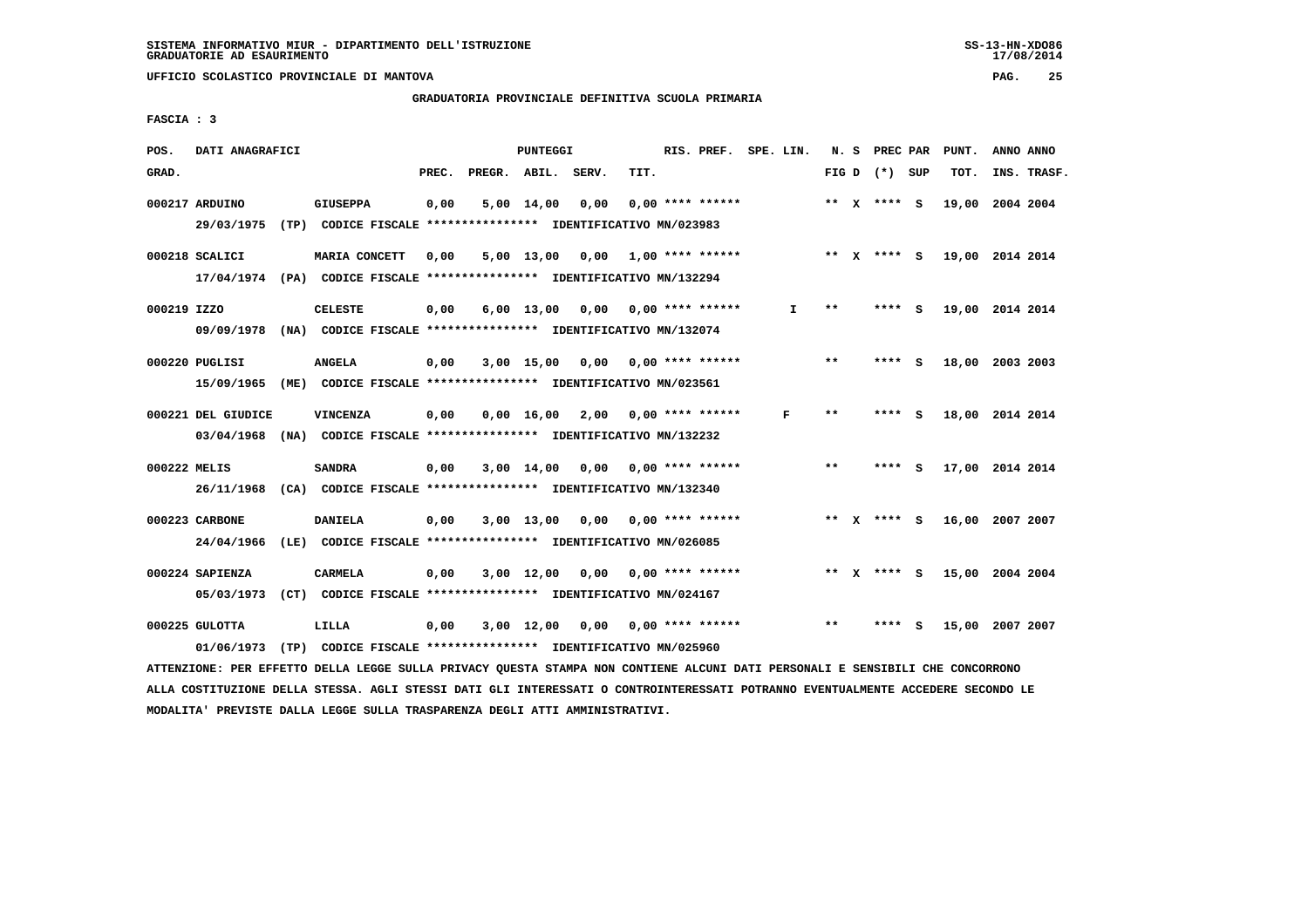**GRADUATORIA PROVINCIALE DEFINITIVA SCUOLA PRIMARIA**

 **FASCIA : 3**

| POS.         | DATI ANAGRAFICI                                                                                                               |                  | PUNTEGGI |      |            |                                                               |      |                         | RIS. PREF. SPE. LIN. |    |       |  | N. S PREC PAR   |     | PUNT.<br>ANNO ANNO |  |             |
|--------------|-------------------------------------------------------------------------------------------------------------------------------|------------------|----------|------|------------|---------------------------------------------------------------|------|-------------------------|----------------------|----|-------|--|-----------------|-----|--------------------|--|-------------|
| GRAD.        |                                                                                                                               |                  | PREC.    |      |            | PREGR. ABIL. SERV.                                            | TIT. |                         |                      |    |       |  | FIG D $(*)$ SUP |     | TOT.               |  | INS. TRASF. |
|              | 000226 RACCUIA                                                                                                                | <b>ANNA</b>      | 0,00     |      |            | $0,00$ 15,00 0,00                                             |      | $0.00$ **** ******      |                      | I. | $***$ |  | **** S          |     | 15,00 2011 2011    |  |             |
|              | 05/03/1968 (CT) CODICE FISCALE *************** IDENTIFICATIVO MN/129862                                                       |                  |          |      |            |                                                               |      |                         |                      |    |       |  |                 |     |                    |  |             |
| 000227 PELLA |                                                                                                                               | MARIA ORSOLA     | 0,00     |      |            | $0,00$ 15,00 0,00 0,00 **** ******                            |      |                         |                      | F  | $* *$ |  | **** S          |     | 15,00 2011 2011    |  |             |
|              | 16/11/1960 (CE) CODICE FISCALE *************** IDENTIFICATIVO MN/129834                                                       |                  |          |      |            |                                                               |      |                         |                      |    |       |  |                 |     |                    |  |             |
|              | 000228 CARLINI                                                                                                                | <b>RAFFAELLA</b> | 0,00     |      | 3,00 12,00 |                                                               |      |                         |                      |    | $***$ |  | $***$ S         |     | 15,00 2014 2014    |  |             |
|              | 30/03/1975 (VR) CODICE FISCALE *************** IDENTIFICATIVO MN/132338                                                       |                  |          |      |            |                                                               |      |                         |                      |    |       |  |                 |     |                    |  |             |
|              | 000229 BERTANI                                                                                                                | <b>ROBERTA</b>   | 0,00     |      |            | $3,00$ 12,00 0,00 0,00 **** ******                            |      |                         |                      |    |       |  | ** X **** S     |     | 15,00 2014 2014    |  |             |
|              | 30/07/1977 (RE) CODICE FISCALE *************** IDENTIFICATIVO MN/132139                                                       |                  |          |      |            |                                                               |      |                         |                      |    |       |  |                 |     |                    |  |             |
|              | 000230 PETRONACI                                                                                                              | <b>ANTONIO</b>   | 0,00     |      |            | $0.00$ 14.00 0.00 0.00 **** ****** KL                         |      |                         |                      |    | $* *$ |  | $***$ S         |     | 14,00 2003         |  |             |
|              | 21/04/1962                                                                                                                    |                  |          |      |            | (CT) CODICE FISCALE **************** IDENTIFICATIVO MN/023474 |      |                         |                      |    |       |  |                 |     |                    |  |             |
|              | 000231 DE BIASI                                                                                                               | <b>ELENA</b>     | 0,00     | 8,00 | 6,00       |                                                               |      | 0,00 0,00 **** ******   |                      | I. |       |  | ** x **** s     |     | 14,00 2007         |  |             |
|              | S 29/05/1986 (MN) CODICE FISCALE *************** IDENTIFICATIVO MN/025975                                                     |                  |          |      |            |                                                               |      |                         |                      |    |       |  |                 |     |                    |  |             |
|              | 000232 RASOLO                                                                                                                 | <b>MARIKA</b>    | 0,00     |      |            | $3,00$ 10,00 0,00 0,00 **** ******                            |      |                         |                      |    | $***$ |  | **** S          |     | 13,00 2014 2014    |  |             |
|              | 03/04/1975 (PD) CODICE FISCALE *************** IDENTIFICATIVO MN/132237                                                       |                  |          |      |            |                                                               |      |                         |                      |    |       |  |                 |     |                    |  |             |
|              | 000233 COCCINIGLIO                                                                                                            | GIUSI            | 0,00     | 0,00 | 6,00       |                                                               |      | $0,00$ 3,00 **** ****** |                      |    |       |  | ** x **** S     |     | 9,00 2007          |  |             |
| s            | 12/10/1977 (AG) CODICE FISCALE *************** IDENTIFICATIVO MN/023394                                                       |                  |          |      |            |                                                               |      |                         |                      |    |       |  |                 |     |                    |  |             |
| 000234 DOTTI |                                                                                                                               | <b>FRANCESCA</b> | 0,00     | 0,00 | 6,00       |                                                               |      | $0,00$ 3,00 **** ****** |                      |    | $* *$ |  | ****            | - S | 9,00 2007          |  |             |
| s            | 11/07/1975 (VR) CODICE FISCALE *************** IDENTIFICATIVO MN/025890                                                       |                  |          |      |            |                                                               |      |                         |                      |    |       |  |                 |     |                    |  |             |
|              | ATTENZIONE: PER EFFETTO DELLA LEGGE SULLA PRIVACY QUESTA STAMPA NON CONTIENE ALCUNI DATI PERSONALI E SENSIBILI CHE CONCORRONO |                  |          |      |            |                                                               |      |                         |                      |    |       |  |                 |     |                    |  |             |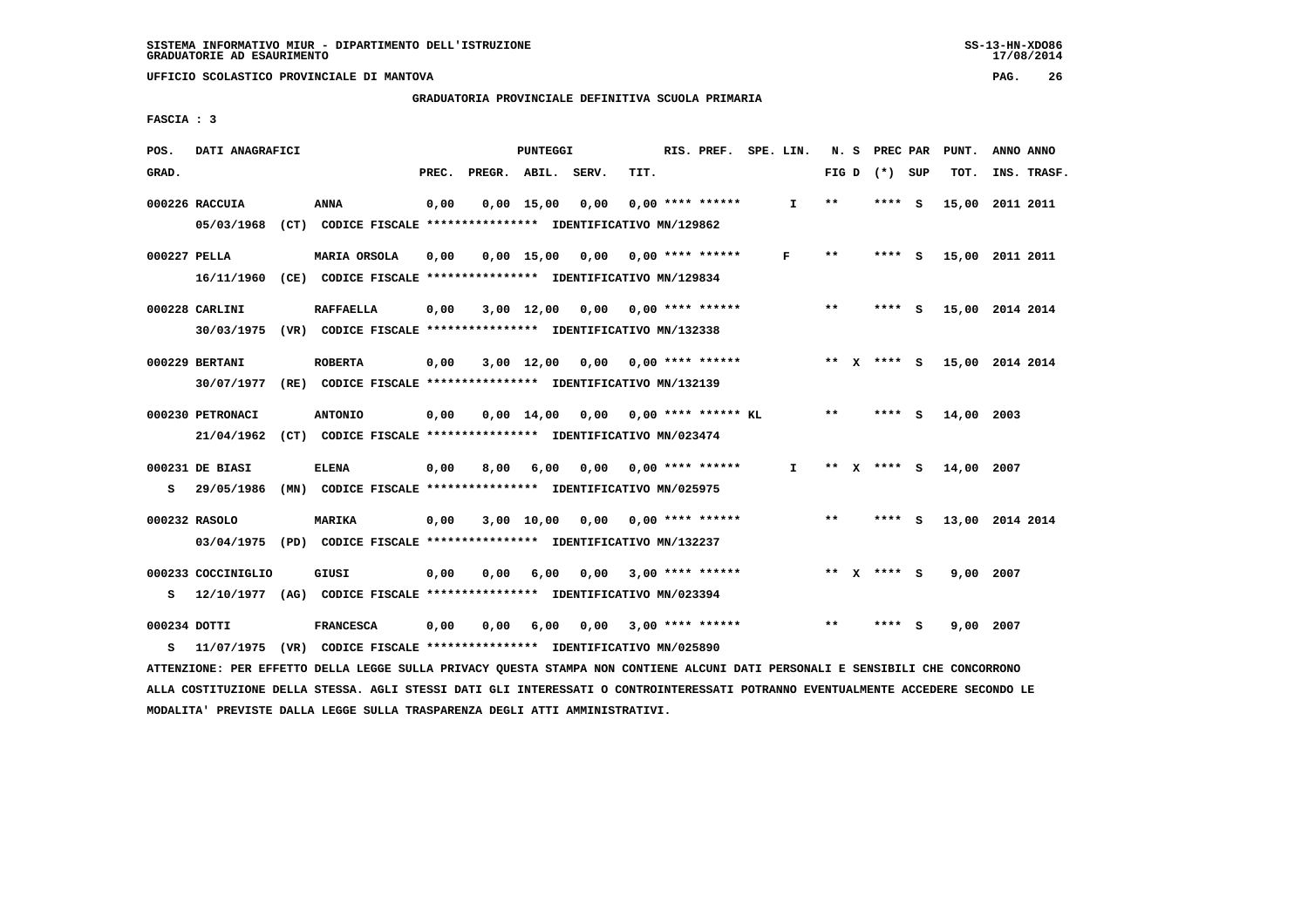$17/08/2014$ 

 **UFFICIO SCOLASTICO PROVINCIALE DI MANTOVA PAG. 27**

 **GRADUATORIA PROVINCIALE DEFINITIVA SCUOLA PRIMARIA**

 **FASCIA : 3**

| POS.  | DATI ANAGRAFICI   |      |                                                          | <b>PUNTEGGI</b> |                  |             |                          |      | RIS. PREF.                | SPE. LIN. |         | N. S         | PREC PAR    |     | PUNT. | ANNO ANNO |             |
|-------|-------------------|------|----------------------------------------------------------|-----------------|------------------|-------------|--------------------------|------|---------------------------|-----------|---------|--------------|-------------|-----|-------|-----------|-------------|
| GRAD. |                   |      |                                                          | PREC.           | PREGR.           | ABIL. SERV. |                          | TIT. |                           |           |         |              | FIG D $(*)$ | SUP | тот.  |           | INS. TRASF. |
|       | 000235 NEGRELLI   |      | <b>FEDERICA</b>                                          | 0,00            | 0,00             | 6,00        | 0,00                     |      | $3,00$ **** ******        |           | $***$ X |              | **** S      |     | 9,00  | 2007      |             |
| s     | 11/04/1979        | (RO) | CODICE FISCALE                                           |                 | **************** |             | IDENTIFICATIVO MN/026008 |      |                           |           |         |              |             |     |       |           |             |
|       | 000236 MAGLIA     |      | <b>GAIA</b>                                              | 0,00            | 0,00             | 6,00        | 0,00                     |      | $3,00$ **** ******        |           | $***$   | $\mathbf{x}$ | **** S      |     | 9,00  | 2007      |             |
| s     | 24/08/1976        | (MN) | CODICE FISCALE **************** IDENTIFICATIVO MN/025992 |                 |                  |             |                          |      |                           |           |         |              |             |     |       |           |             |
|       | 000237 COPPINI    |      | ANNA                                                     | 0,00            | 0,00             | 6,00        |                          |      | $0,00$ $0,00$ **** ****** |           | $**$    |              | $***$ S     |     | 6,00  | 2007      |             |
| s     | 07/07/1987        | (MN) | CODICE FISCALE **************** IDENTIFICATIVO MN/025971 |                 |                  |             |                          |      |                           |           |         |              |             |     |       |           |             |
|       |                   |      |                                                          |                 |                  |             |                          |      |                           |           |         |              |             |     |       |           |             |
|       | 000238 MARGHELLA  |      | <b>ERMINIA</b>                                           | 0,00            | 0,00             | 6,00        |                          |      | $0,00$ $0,00$ **** ****** | I.        | $* *$   |              | **** S      |     | 6,00  | 2007      |             |
| s     | 25/04/1987        | (CS) | CODICE FISCALE **************** IDENTIFICATIVO MN/025940 |                 |                  |             |                          |      |                           |           |         |              |             |     |       |           |             |
|       | 000239 SIMONCELLI |      | <b>SERENA</b>                                            | 0,00            | 0,00             | 6,00        |                          |      | $0,00$ $0,00$ **** ****** |           | $***$   |              | $***$ S     |     | 6,00  | 2009      |             |
| s     | 04/11/1988        | (BS) | CODICE FISCALE **************** IDENTIFICATIVO MN/127534 |                 |                  |             |                          |      |                           |           |         |              |             |     |       |           |             |